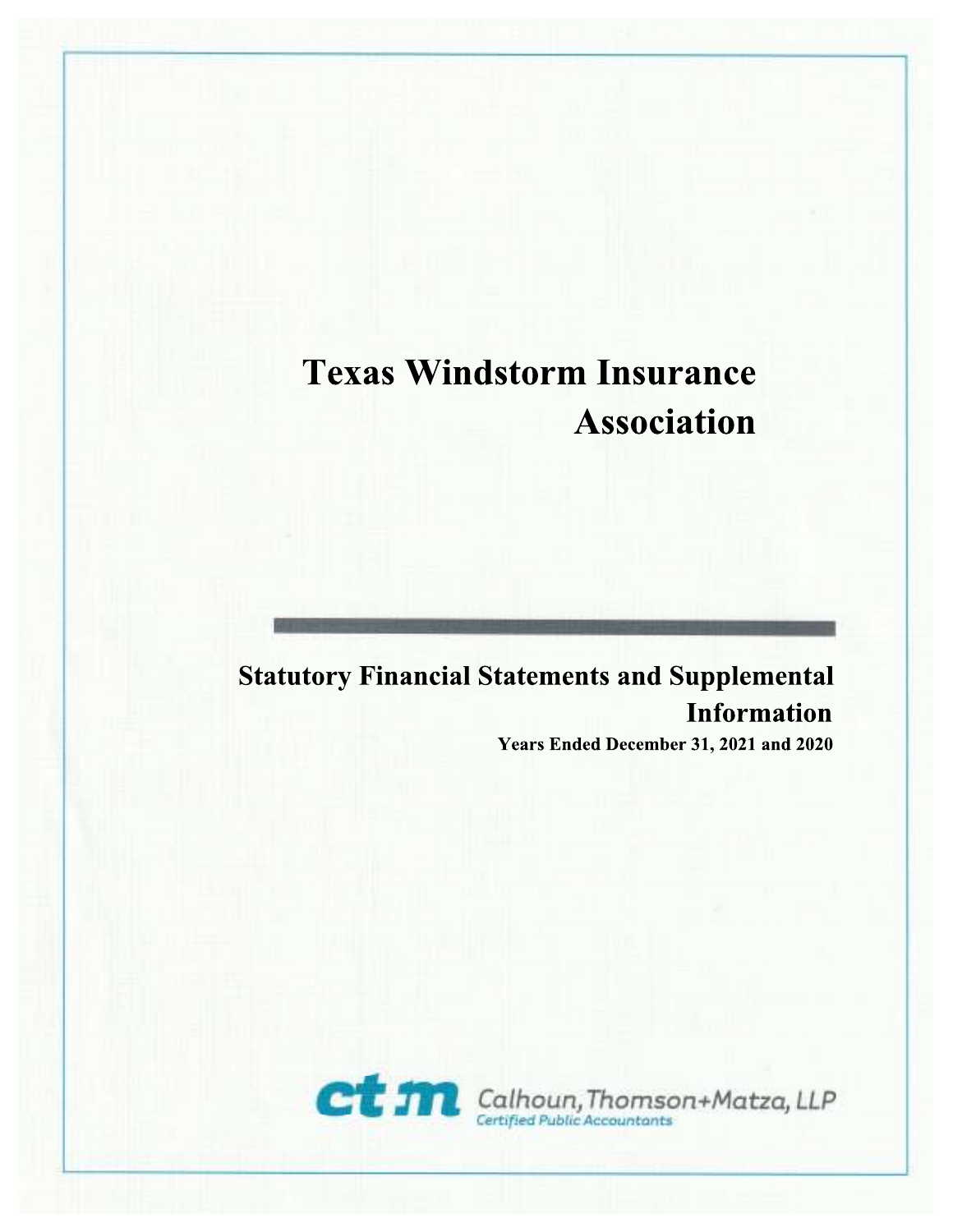## **Statutory Financial Statements and Supplemental Information**

Years Ended December 31, 2021 and 2020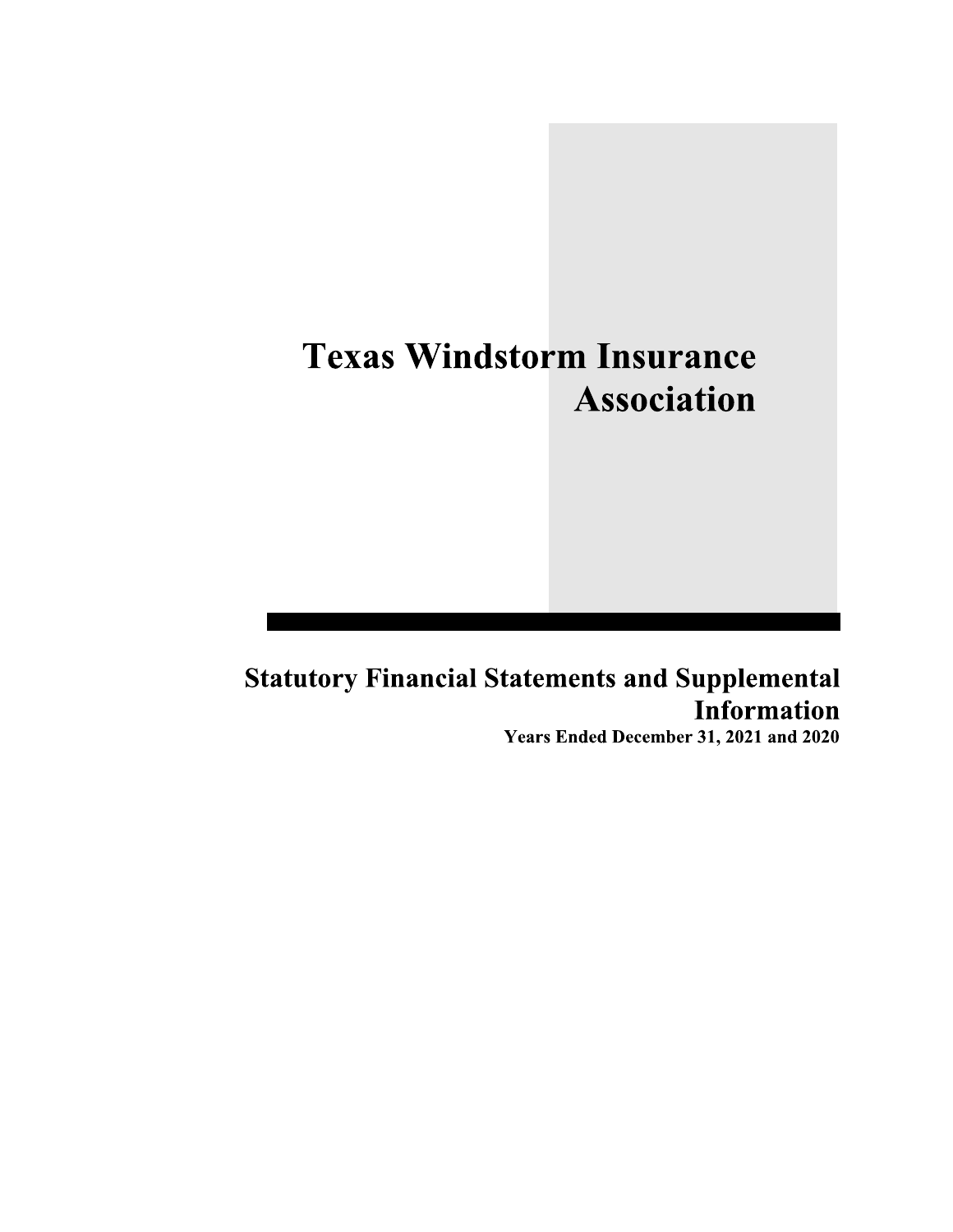### **Contents**

| <b>Accountants' letter of qualifications</b>                        | $3-4$     |
|---------------------------------------------------------------------|-----------|
| Independent auditors' report                                        | $5 - 7$   |
| <b>Statutory financial statements</b>                               |           |
| Statements of admitted assets, liabilities, surplus and other funds | 8         |
| Statements of income                                                | 9         |
| Statements of changes in surplus and other funds                    | 10        |
| Statements of cash flows                                            | 11        |
| Summary of significant accounting policies                          | $12 - 18$ |
| Notes to statutory financial statements                             | 19-43     |
| <b>Supplemental information</b>                                     |           |
| Summary investment schedule                                         | 44-45     |
| Supplemental investment risk interrogatories                        | 46        |
| Reinsurance interrogatories                                         | 47-48     |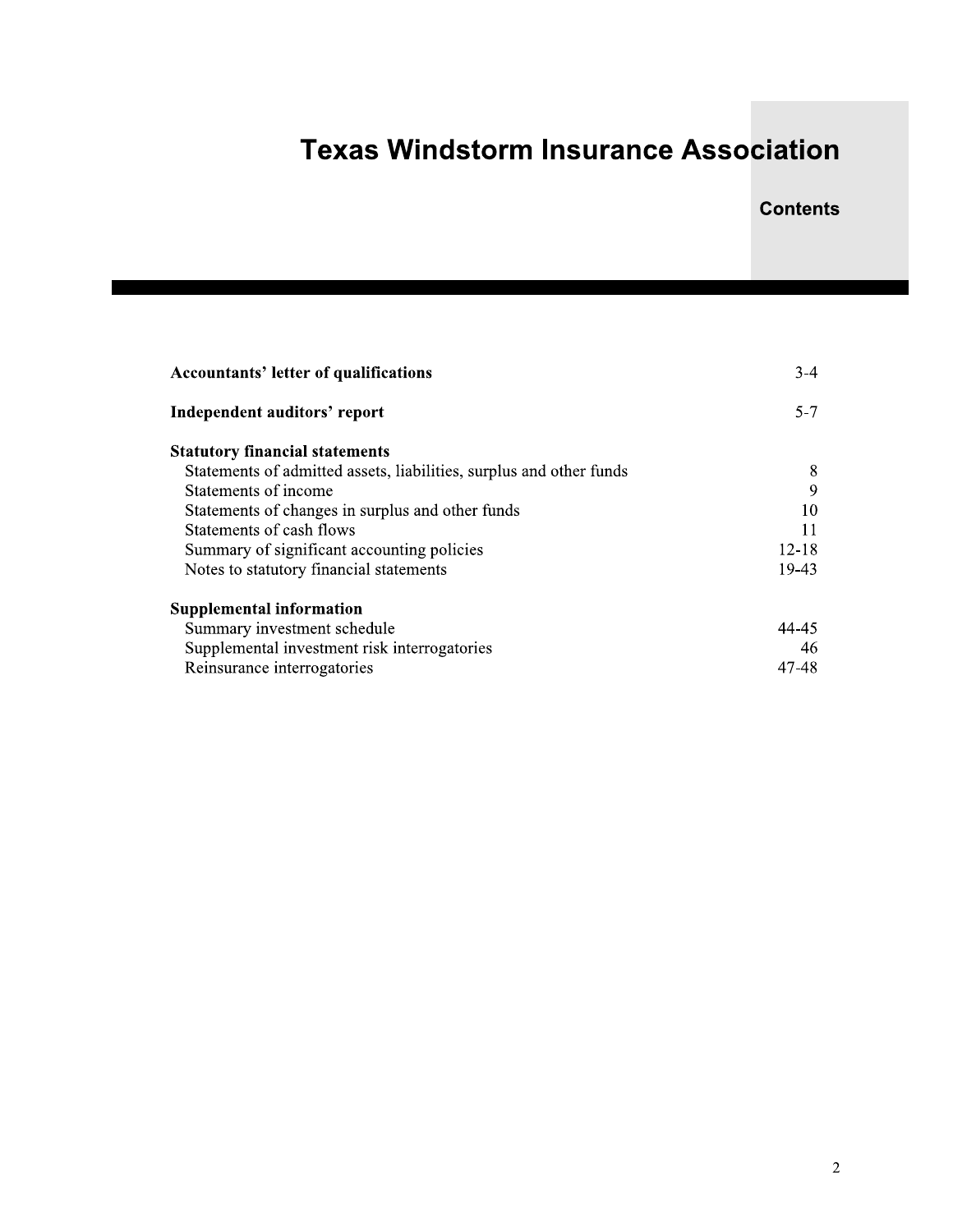

Austin, Texas 512.439.8400 www.ctmllp.com

**Calhoun, Thomson+Matza LLP**<br> **Example 2018**<br> **Accountants' Letter of Qualifications**<br> **Example 2020**<br> **Example 2020**<br> **Example 2020**<br> **Example 2020**<br> **Example 2020**<br> **Example 2020**<br> **Example 2020**<br> **Example 2020**<br> **Exampl** 

- standards of the accounting profession as contained in the Code of Professional Conduct and pronouncements of the American Institute of Certified Public Accountants, and the Rules of Professional Conduct of the Texas State Board of Public Accountancy.
- b. The engagement partner, who is a certified public accountant, has 28 years of experience in public accounting and is experienced in auditing insurance enterprises. Members of the engagement team, most of whom have had experience in auditing insurance enterprises and most of whom are certified public accountants, were assigned to perform tasks commensurate with their training and experience.
- c. We understand that the Association intends to file its audited statutory financial statements and our report thereon with the Texas Department of Insurance and that the Insurance Commissioner of that state will be relying on that information in monitoring and regulating the statutory financial condition of the Association.

While we understand that an objective of issuing a report on the statutory financial statements is to satisfy regulatory requirements, our audit was not planned to satisfy all objectives or responsibilities of insurance regulators. In this context, the Association and Insurance Commissioner should understand that the objective of an audit of statutory financial statements in accordance with auditing standards generally accepted in the United States of America is to form an opinion and issue a report on whether the statutory financial statements present fairly, in all material respects, the admitted assets, liabilities, surplus and other funds, results of operations and cash flows in conformity with accounting practices prescribed or permitted by the Texas Department of Insurance. Consequently, under auditing standards generally accepted in the United States of America, we have the responsibility, within the inherent limitations of the auditing process, to plan and perform our audit to obtain reasonable assurance about whether the statutory financial statements are free of material misstatement, whether caused by error or fraud, and to exercise due professional care in the conduct of the audit. The concept of selective testing of the data being audited, which involves judgment both as to the number of transactions to be audited and the areas to be tested, has been generally accepted as a valid and sufficient basis for an auditor to express an opinion on financial statements. Audit procedures that are effective for detecting errors, if they exist, may be ineffective for detecting misstatements resulting from fraud. Because of the characteristics of fraud, particularly those involving concealment and falsified documentation (including forgery), a properly planned and performed audit may not detect a material misstatement resulting from fraud. In addition, an audit does not address the possibility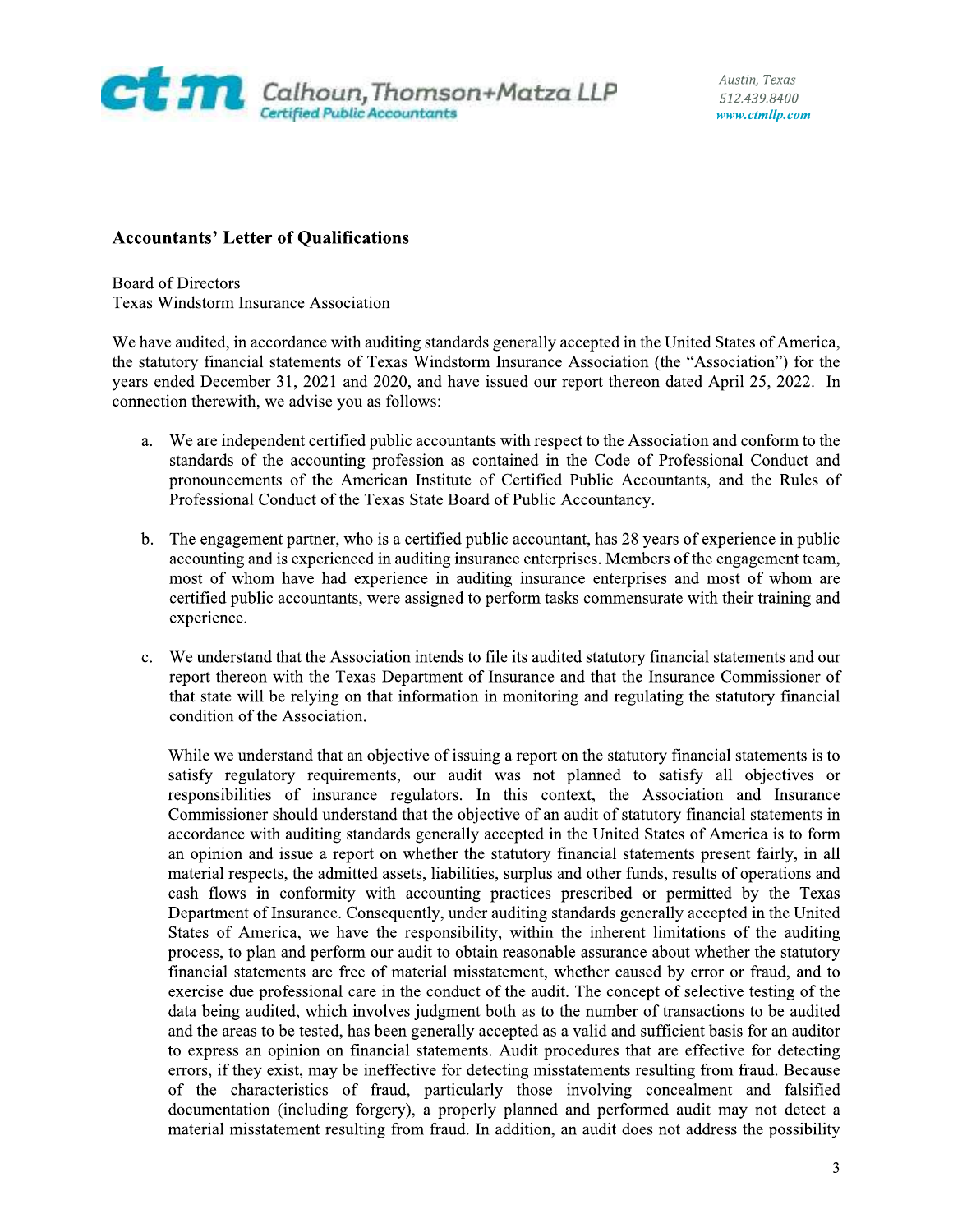that material misstatements resulting from fraud may occur in the future. Also, our use of professional judgment and the assessment of materiality for the purpose of our audit means that matters may exist that would have been assessed differently by the Insurance Commissioner.

It is the responsibility of the management of the Association to adopt sound accounting policies, to maintain an adequate and effective system of accounts, and to establish and maintain an internal control structure that will, among other things, provide reasonable, but not absolute, assurance that assets are safeguarded against loss from unauthorized use or disposition and that transactions are executed in accordance with management's authorization and recorded properly to permit the preparation of financial statements in conformity with accounting practices prescribed or permitted by the Texas Department of Insurance.

The Insurance Commissioner should exercise due diligence to obtain whatever other information that may be necessary for the purpose of monitoring and regulating the statutory financial position of insurers and should not rely solely upon the independent auditor's report.

- d. We will retain the workpapers prepared in the conduct of our audit until the Texas Department of Insurance has filed a Report of Examination covering 2021, but not longer than seven years. After notification to the Association, we will make the workpapers available for review by the Texas Department of Insurance at the offices of the insurer, at our offices, at the Insurance Department or at any other reasonable place designated by the Insurance Commissioner. Furthermore, in the conduct of the aforementioned periodic review by the Texas Department of Insurance, photocopies of pertinent audit working papers may be made (under the control of the accountant) and such copies may be retained by the Texas Department of Insurance.
- The engagement partner has served in that capacity with respect to the Association since 2018, is e. licensed by the Texas State Board of Public Accountancy, and is a member in good standing of the American Institute of Certified Public Accountants.
- f. To the best of our knowledge and belief, we are in compliance with the requirements of section 7 of the NAIC's Model Rule (Regulation) Requiring Annual Audited Financial Reports regarding qualifications of independent certified public accountants.

This letter is intended solely for the information and use of the Texas Department of Insurance and is not intended to be and should not be used by anyone other than these specified parties.

Cah Thomas Je Mater LLP

April 25, 2022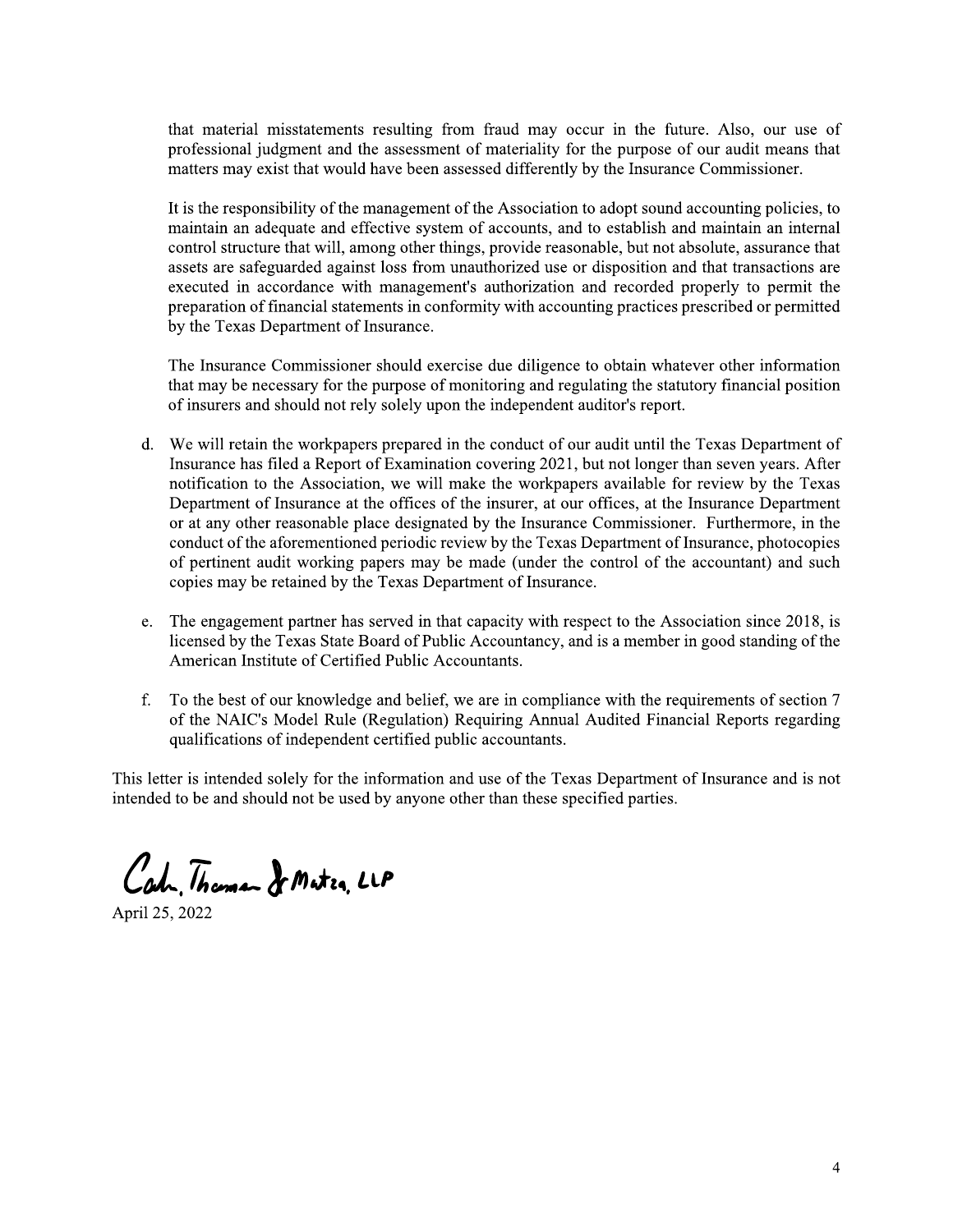

Austin, Texas 512.439.8400 www.ctmllp.com

"Association"), which comprise the statutory basis statements of admitted assets, liabilities, surplus and other funds as of December 31, 2021 and 2020, and the related statutory statements of income and changes in surplus and other funds, and cash flows for the years then ended, and the related notes to the statutory basis financial statements.

#### Unmodified Opinion on Statutory Basis of Accounting

In our opinion, the accompanying statutory basis financial statements present fairly, in all material respects, the admitted assets, liabilities, surplus and other funds of the Association as of December 31, 2021 and 2020, and the results of its operations, changes in its capital and surplus, and its cash flows for the years then ended in accordance with the statutory accounting practices prescribed or permitted by the Texas Department of Insurance as described in the Summary of Significant Accounting Policies - "Basis of Accounting".

#### Adverse Opinion on U.S. Generally Accepted Accounting Principles

In our opinion, because of the significance of the matter described in the Basis for Adverse Opinion on U.S. Generally Accepted Accounting Principles section of the report, the statutory basis financial statements do not present fairly, in accordance with accounting principles generally accepted in the United States of America, the financial position of the Association as of December 31, 2021 and 2020, or the results of its operations and its cash flows for the years then ended.

#### **Basis for Opinions**

We conducted our audits in accordance with auditing standards generally accepted in the United States of America ("GAAS"). Our responsibilities under those standards are further described in the Auditors' Responsibilities for the Audit of the Statutory Financial Statements section of our report. We are required to be independent of the Association and to meet our other ethical responsibilities, in accordance with the relevant ethical requirements relating to our audits. We believe that the audit evidence we have obtained is sufficient and appropriate to provide a basis for our audit opinions.

#### Basis for Adverse Opinion on U.S. Generally Accepted Accounting Principles

As described in the Summary of Significant Accounting Policies - "Basis of Accounting" of the statutory basis financial statements, the statutory basis financial statements are prepared by the Association on the basis of the accounting practices prescribed or permitted by the Texas Department of Insurance, which is a basis of accounting other than accounting principles generally accepted in the United States of America.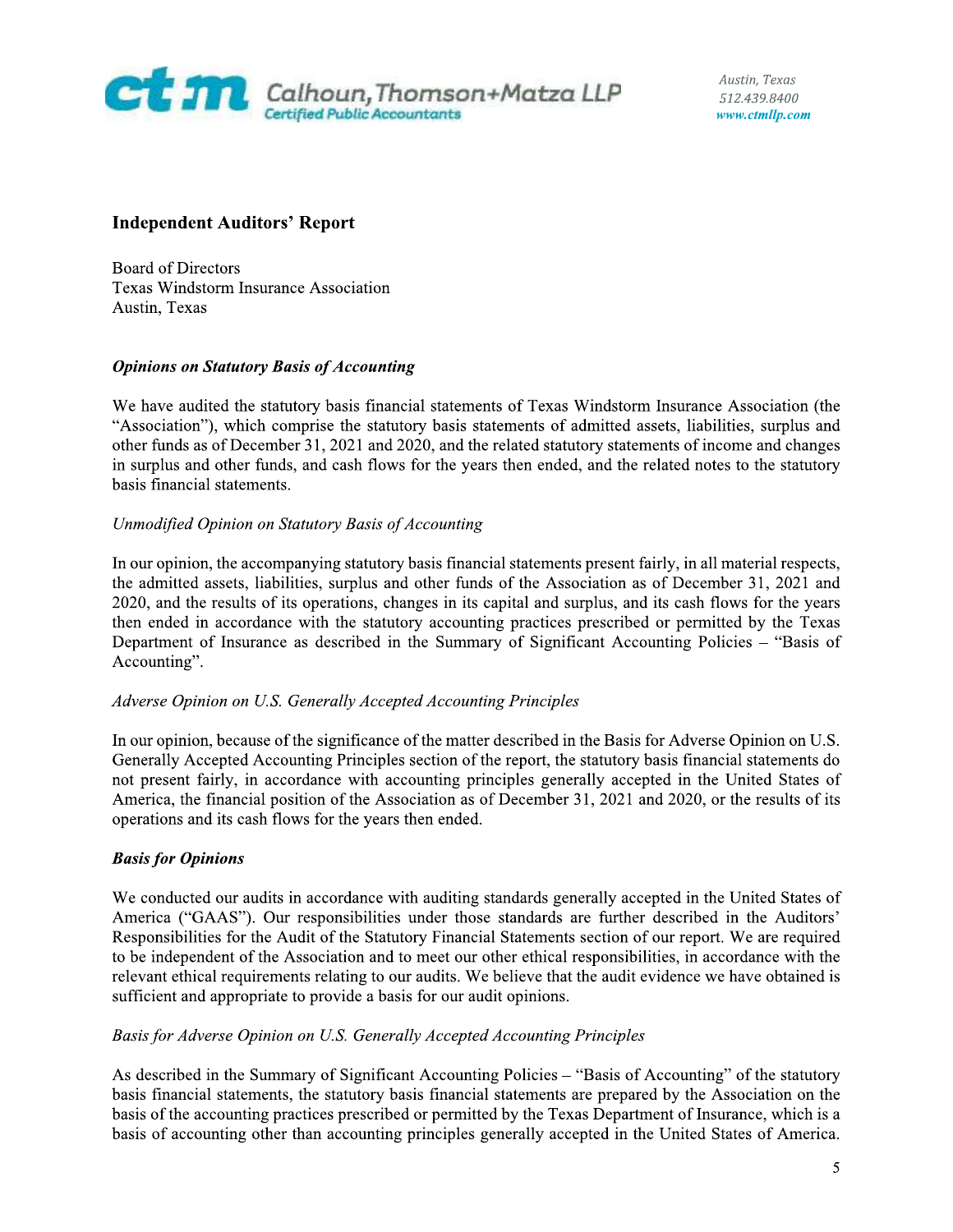Because of the differences between statutory basis accounting principles and accounting principles generally accepted in the United States of America identified above, as of December 31, 2021 and 2020 total assets were lower by approximately \$20.9 million and \$12.5 million, respectively. The differences identified above reduced total net position as of December 31, 2021 and 2020 by approximately \$24.8 million and \$17.2 million, respectively. The effects on change in net position for the years ended December 31, 2021 and 2020 were immaterial.

### **Emphasis of Matters**

As of December 31, 2021, the Association had approximately \$65.8 billion of insurance exposure in certain designated counties located in the gulf coast region of the State of Texas. By state statute, any net gain from operations must be paid to the Catastrophe Reserve Trust Fund ("CRTF"). As of December 31, 2021, the balance in the CRTF was approximately \$182.7 million. If a major claim event occurs in the future, it could have a severe impact on the financial condition of the Association. The auditors' opinion is not modified with respect to the matter emphasized.

In accordance with Senate Bill 900 ("SB 900") passed by the Texas Legislature during 2015, the Association is authorized to place \$1.0 billion in public securities and assess member insurance companies \$1.0 billion to fund catastrophic losses. The Association does not have taxing authority. In addition, the public securities, if issued, will not be guaranteed by any state or federal agency. Consequently, the ability of the Association to place all these public securities and the sufficiency of that amount to cover future losses will depend upon market conditions and the financial and operating results of the Association. The auditors' opinion is not modified with respect to the matter emphasized.

Ultimate loss projections for Hurricane Harvey were estimated to be \$1.67 billion by the Association's appointed actuary as of December 31, 2021. If the ultimate loss projection changes in the future it could have a material adverse effect on the financial condition of the Association. The auditors' opinion is not modified with respect to the matter emphasized.

#### **Responsibilities of Management for the Statutory Financial Statements**

Management is responsible for the preparation and fair presentation of these statutory basis financial statements in accordance with accounting practices prescribed or permitted by the Texas Department of Insurance. Management is also responsible for the design, implementation, and maintenance of internal control relevant to the preparation and fair presentation of the statutory basis financial statements that are free from material misstatement, whether due to fraud or error.

In preparing the statutory basis financial statements, management is required to evaluate whether there are conditions or events, considered in the aggregate, that raise substantial doubt about the Association's ability to continue as a going concern within one year after the date that the statutory basis financial statements are issued or available to be issued.

#### **Auditors' Responsibilities for the Audit of the Statutory Financial Statements**

Our objectives are to obtain reasonable assurance about whether the statutory basis financial statements as a whole are free from material misstatement, whether due to fraud or error, and to issue an auditor's report that includes our opinion. Reasonable assurance is a high level of assurance but is not absolute assurance and therefore is not a guarantee that an audit conducted in accordance with GAAS will always detect a material misstatement when it exists. The risk of not detecting a material misstatement resulting from fraud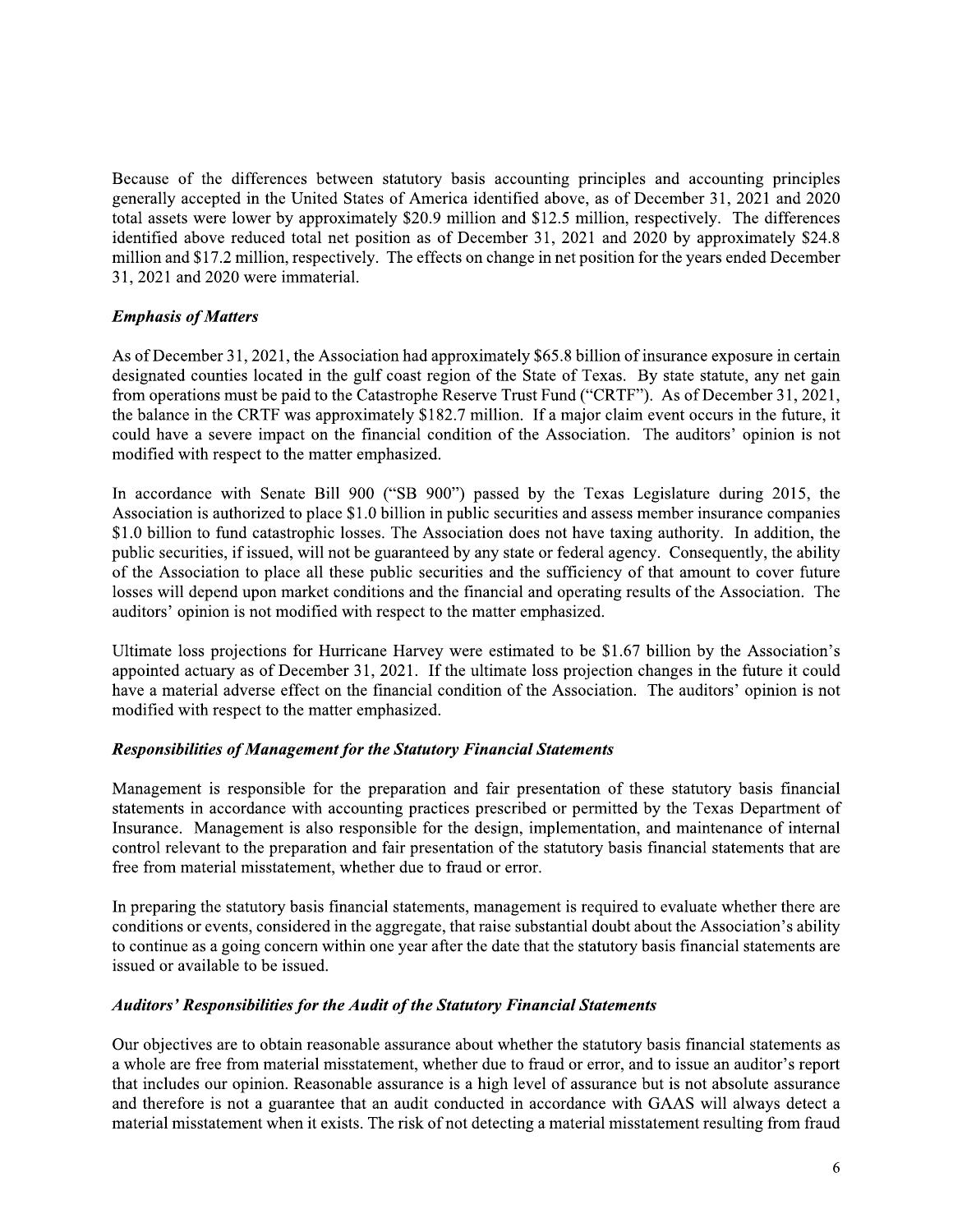is higher than for one resulting from error, as fraud may involve collusion, forgery, intentional omissions, misrepresentations, or the override of internal control. Misstatements are considered material if there is a substantial likelihood that, individually or in the aggregate, they would influence the judgment made by a reasonable user based on the statutory basis financial statements.

In performing an audit in accordance with GAAS, we:

- Exercise professional judgment and maintain professional skepticism throughout the audit.
- Identify and assess the risks of material misstatement of the statutory basis financial statements,  $\bullet$ whether due to fraud or error, and design and perform audit procedures responsive to those risks. Such procedures include examining, on a test basis, evidence regarding the amounts and disclosures in the statutory basis financial statements.
- Obtain an understanding of internal control relevant to the audit in order to design audit procedures that are appropriate in the circumstances, but not for the purpose of expressing an opinion on the effectiveness of the Association's internal control. Accordingly, no such opinion is expressed.
- Evaluate the appropriateness of accounting policies used and the reasonableness of significant  $\bullet$ accounting estimates made by management, as well as evaluate the overall presentation of the statutory basis financial statements.
- Conclude whether, in our judgment, there are conditions or events, considered in the aggregate, that raise substantial doubt about the Association's ability to continue as a going concern for a reasonable period of time.

We are required to communicate with those charged with governance regarding, among other matters, the planned scope and timing of the audit, significant audit findings, and certain internal control-related matters that we identified during the audit.

#### **Other Matter – Supplementary Information**

Our audits of the statutory basis financial statements were conducted for the purpose of forming an opinion on those statutory basis financial statements taken as a whole. The accompanying supplemental summary investment schedule, investment risk interrogatories, and the reinsurance interrogatories as of and for the year ended December 31, 2021, are presented for purposes of additional analysis and are not a required part of the basic statutory basis financial statements but is supplementary information required by the National Association of Insurance Commissioners' Accounting Practices and Procedures Manual and Texas state  $law.$ 

The accompanying supplementary information is the responsibility of the Association's management and were derived from and relate directly to the underlying accounting and other records used to prepare the statutory basis financial statements. Such information has been subjected to the auditing procedures applied in our audits of the statutory basis financial statements and certain additional procedures, including comparing and reconciling such schedules directly to the underlying accounting and other records used to prepare the statutory basis financial statements or to the statutory basis financial statements themselves, and other additional procedures in accordance with auditing standards generally accepted in the United States of America. In our opinion, the accompanying supplementary information is fairly stated in all material respects in relation to the basic statutory basis financial statements taken as a whole.

Cah, Thoman & Mater, LLP

April 25, 2022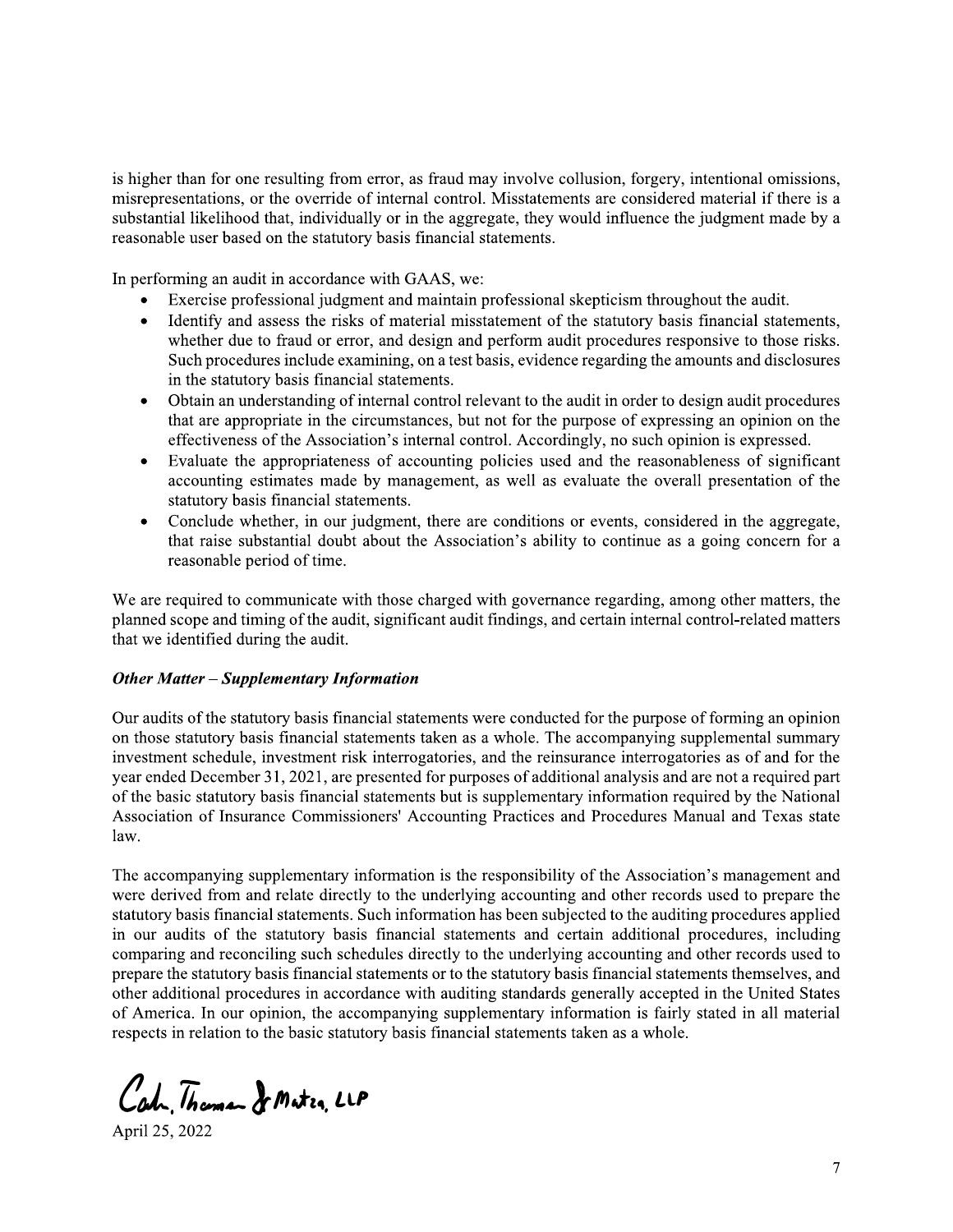### **Statutory Statements of Admitted Assets,**

**Liabilities, Surplus and Other Funds** 

(Amounts in Thousands)

| December 31,                                                                                                                                                                                                                                        | 2021                                                             |               | 2020                                                        |
|-----------------------------------------------------------------------------------------------------------------------------------------------------------------------------------------------------------------------------------------------------|------------------------------------------------------------------|---------------|-------------------------------------------------------------|
| <b>Admitted Assets</b>                                                                                                                                                                                                                              |                                                                  |               |                                                             |
| Cash and cash equivalents<br>Other assets                                                                                                                                                                                                           | \$<br>493,827<br>3,108                                           | \$            | 481,676<br>2,517                                            |
| Total admitted assets                                                                                                                                                                                                                               | \$<br>496,935                                                    | $\mathcal{S}$ | 484,193                                                     |
| <b>Liabilities, Surplus and Other Funds</b>                                                                                                                                                                                                         |                                                                  |               |                                                             |
| <b>Liabilities:</b><br>Loss and loss adjustment expenses<br>Borrowed money – bonds and interest payable<br>Underwriting expenses payable<br>Unearned premiums<br>Ceded reinsurance premiums payable, net of ceding commissions<br>Other liabilities | \$<br>77,585<br>184,301<br>12,540<br>202,525<br>25,951<br>18,617 | <sup>\$</sup> | 164,315<br>236,572<br>11,038<br>185,917<br>25,908<br>20,894 |
| Total liabilities                                                                                                                                                                                                                                   | 521,519                                                          |               | 644,644                                                     |
| <b>Commitments and contingencies</b> (Notes 7, 8, 9, 12, 14 and 15)                                                                                                                                                                                 |                                                                  |               |                                                             |
| <b>Surplus and other funds:</b><br>Unassigned deficit                                                                                                                                                                                               | (24, 584)                                                        |               | (160, 451)                                                  |
| Total liabilities and surplus and other funds                                                                                                                                                                                                       | \$<br>496,935                                                    | $\mathcal{S}$ | 484,193                                                     |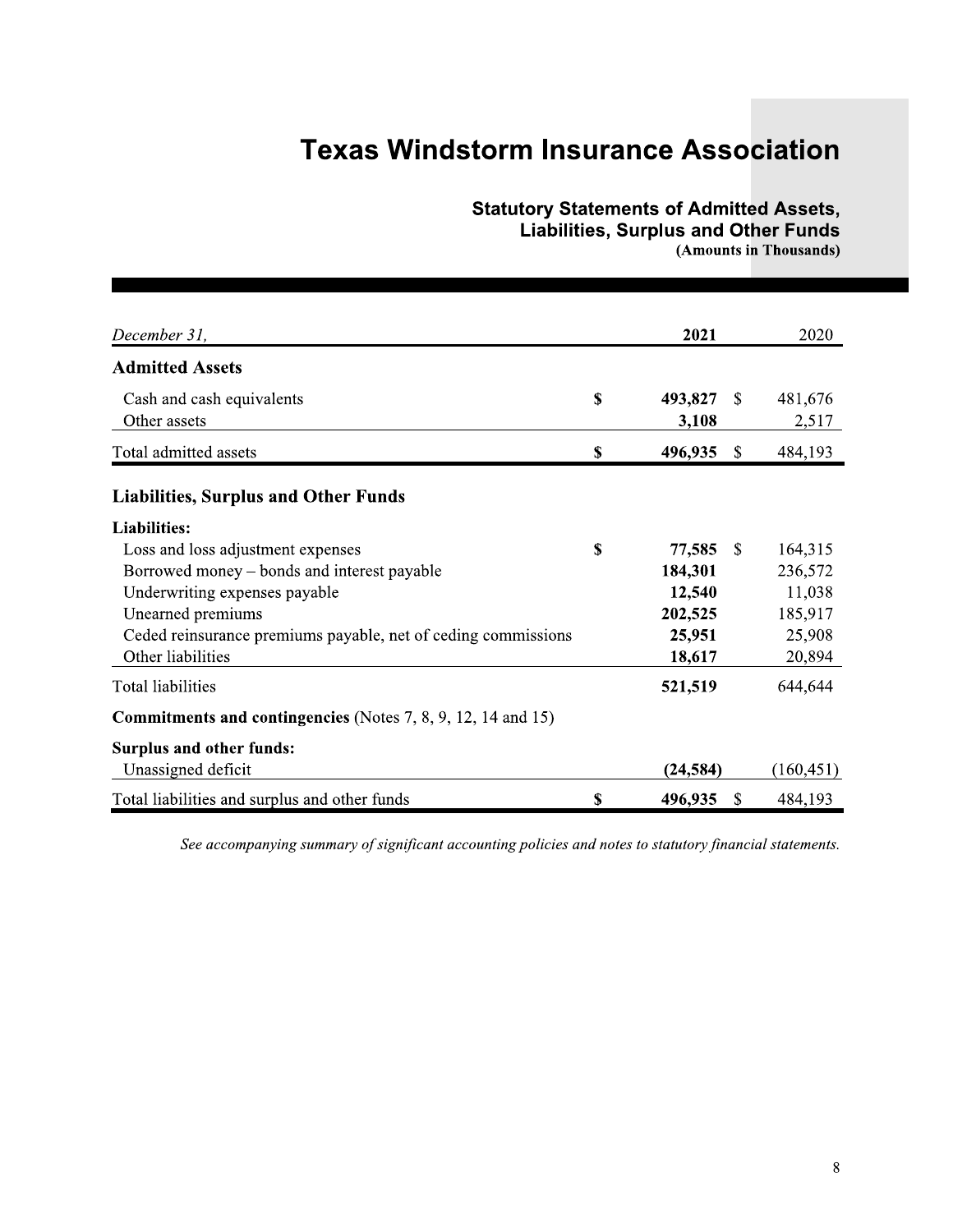### **Statutory Statements of Income**

(Amounts in Thousands)

| Years ended December 31,                     | 2021                | 2020       |
|----------------------------------------------|---------------------|------------|
| <b>Underwriting income:</b>                  |                     |            |
| Premiums earned                              | \$<br>378,504<br>-S | 369,179    |
| Premiums ceded                               | (102, 132)          | (107, 605) |
| Net premiums earned                          | 276,372             | 261,574    |
| <b>Deductions:</b>                           |                     |            |
| Losses and loss expenses incurred            | 19,048              | 118,470    |
| Underwriting expenses incurred               | 95,933              | 90,594     |
| Total underwriting deductions                | 114,981             | 209,064    |
| Net underwriting gain                        | 161,391             | 52,510     |
| <b>Investment loss:</b>                      |                     |            |
| Net investment loss                          | (18, 578)           | (23, 693)  |
| Net income before federal income tax expense | 142,813             | 28,817     |
| Federal income taxes incurred                |                     |            |
| Net income                                   | \$<br>142,813<br>\$ | 28,817     |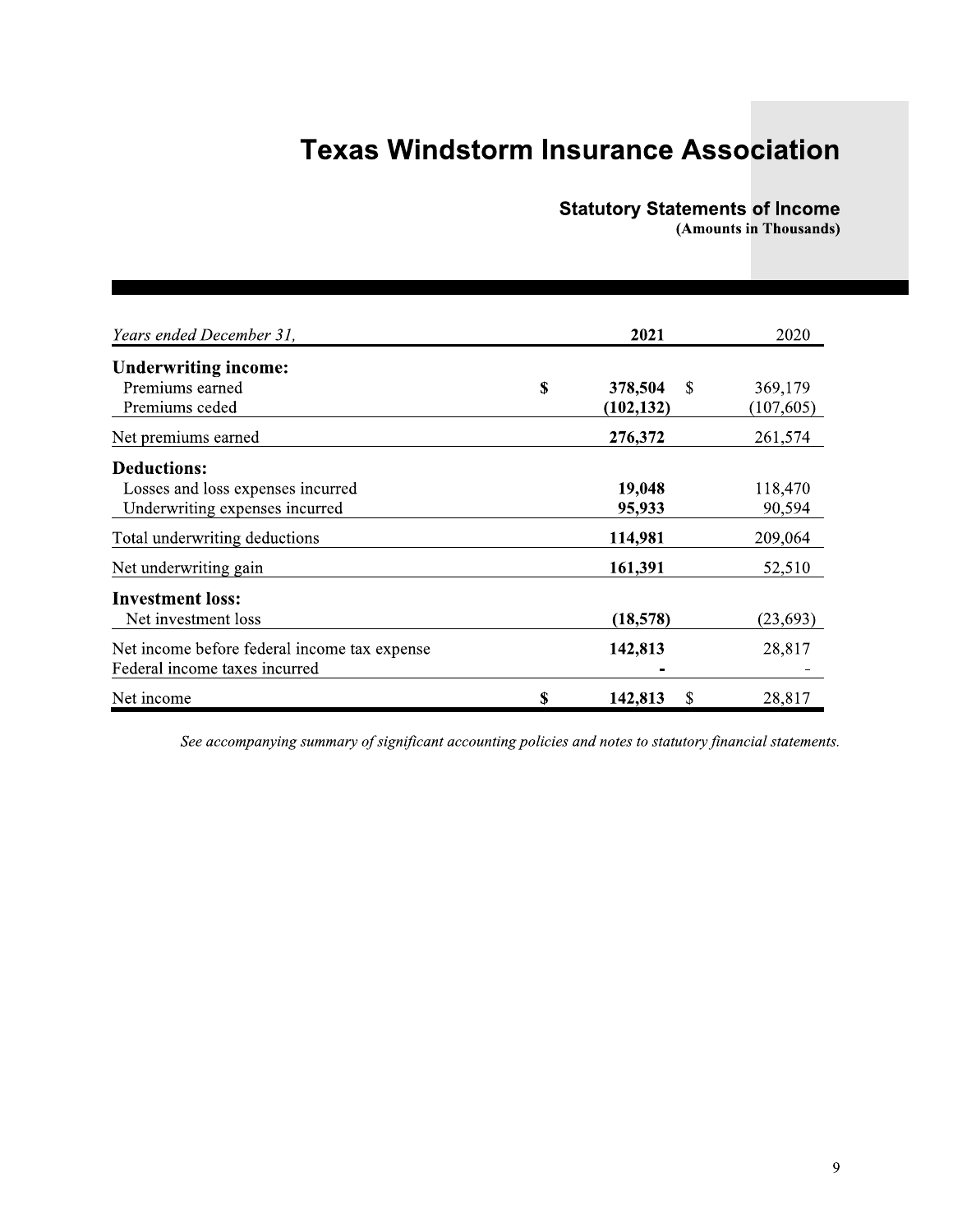| <b>Texas Windstorm Insurance Association</b>                                        |                                                                   |                                            |  |  |  |  |
|-------------------------------------------------------------------------------------|-------------------------------------------------------------------|--------------------------------------------|--|--|--|--|
|                                                                                     | <b>Statutory Statements of Changes In Surplus and Other Funds</b> | (Amounts in Thousands)                     |  |  |  |  |
|                                                                                     |                                                                   | Unassigned<br>Deficit                      |  |  |  |  |
| Balance at January 1, 2020<br>Net income<br>Change in nonadmitted assets<br>Other   | \$                                                                | (183,792)<br>28,817<br>(4, 430)<br>(1,046) |  |  |  |  |
| Balance at December 31, 2020<br>Net income<br>Change in nonadmitted assets<br>Other |                                                                   | (160, 451)<br>142,813<br>(8,984)<br>2,038  |  |  |  |  |
| Balance at December 31, 2021                                                        | \$                                                                | (24, 584)                                  |  |  |  |  |

S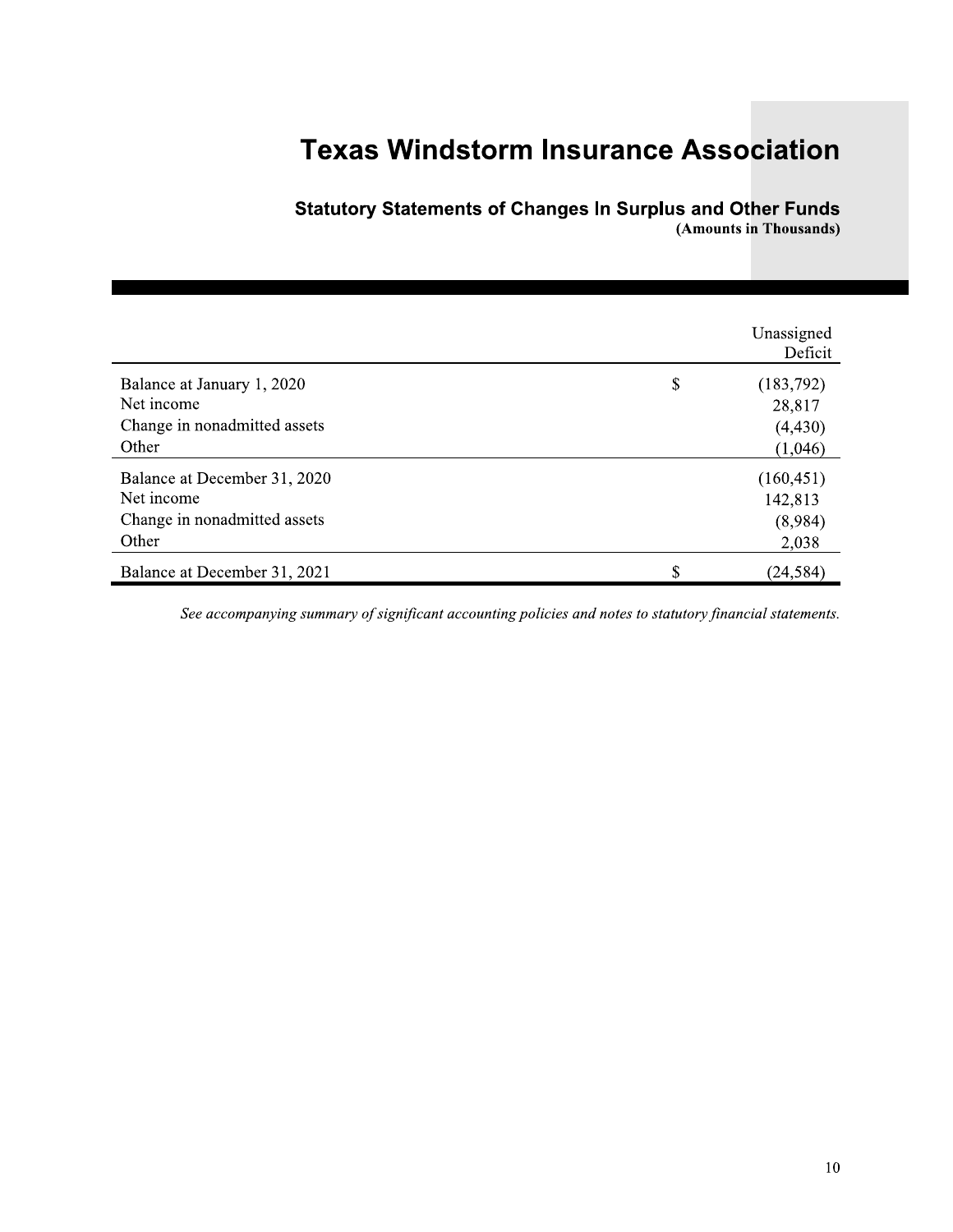# **Statutory Statements of Cash Flows**<br>(Amounts in Thousands)

| Years ended December 31,                               | 2021                | 2020       |
|--------------------------------------------------------|---------------------|------------|
| <b>Cash from operations:</b>                           |                     |            |
| Premiums collected, net of reinsurance                 | \$<br>295,476 \$    | 265,136    |
| Net investment loss                                    | (19, 289)           | (24, 971)  |
| Assessment income                                      |                     | 90,000     |
| Benefit and loss related payments                      | (75, 140)           | (89, 540)  |
| Commissions, expenses paid and aggregate write-ins for |                     |            |
| deductions                                             | (124, 291)          | (174, 473) |
| Net cash from operations                               | 76,756              | 66,152     |
| <b>Cash from financing and miscellaneous sources:</b>  |                     |            |
| Principal and interest paid                            | (52, 271)           | (95,170)   |
| Other cash applied                                     | (12, 334)           | (3,917)    |
| Net cash from financing and miscellaneous sources      | (64, 605)           | (99,087)   |
| Net change in cash and cash equivalents                | 12,151              | (32, 935)  |
| Cash and cash equivalents, beginning of year           | 481,676             | 514,611    |
| Cash and cash equivalents, end of year                 | \$<br>493,827<br>-S | 481,676    |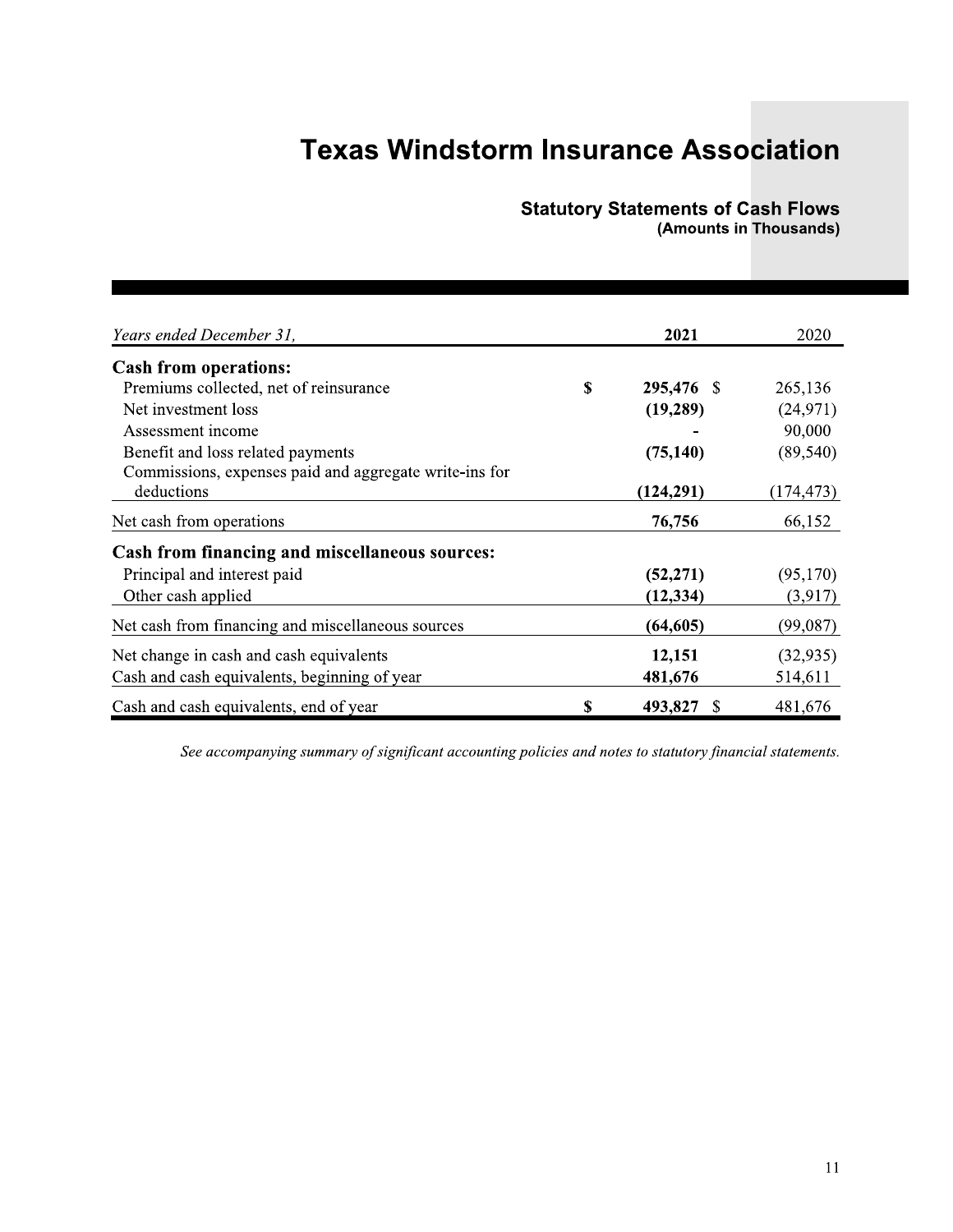**Summary of Significant Accounting Policies** (Amounts in Thousands)

#### **Nature of Business**

Based upon its statutory purpose under Chapter 2210, Tex. Ins. Code (the "Act"), the Texas Windstorm Insurance Association (the "Association") is an entity created by the Texas legislature with its primary statutory purpose being the provision of an adequate market for windstorm and hail insurance in the seacoast territory of Texas ("seacoast territory"). Chapter 2210 provides a method by which adequate windstorm and hail insurance may be obtained in certain designated portions of the seacoast territory.

The Association is intended to serve as a residual insurer of last resort for windstorm and hail insurance in the seacoast territory. The Association shall function in such a manner as to not be a direct competitor in the private market and to provide windstorm and hail insurance coverage to those who are unable to obtain that coverage in the private market.

#### Organization

The Association was established in 1971 by the Texas Legislature to provide wind and hail coverage to applicants unable to obtain insurance in the Texas seacoast territory from the private market. The Legislature's action was a response to market constrictions along the Texas coast after several hurricanes. The Association is governed by Chapter 2210 of the Texas Insurance Code (Chapter 2210); however, it is not a state agency and does not receive funds from the general revenue.

The Association is a residual insurer of last resort and as such is not a direct competitor in the private market. The Association's primary purpose is to provide an adequate market for windstorm and hail insurance in certain designated portions of the seacoast territory of Texas. The seacoast territory includes 14 first tier and 14 second tier coastal counties. The designated catastrophe area is that portion of the seacoast territory where the Commissioner of Insurance has found that windstorm and hail insurance is not reasonably available. It currently includes the entire first tier counties and a portion of Harris County (second tier). The specific designated catastrophe areas are: Aransas, Brazoria, Calhoun, Cameron, Chambers, Galveston, Jefferson, Kenedy, Kleberg, Matagorda, Nueces, Refugio, San Patricio and Willacy, inside the city limits and east of Highway 146, and the following portions of Harris County: La Porte, Morgan's Point, Pasadena, Seabrook, and Shore Acres.

The Association operates as an insurance company by issuing policies, collecting premiums, and paying losses. The Association is required by law to use the net gain from operations each year to make payments to the CRTF, procure reinsurance, or use alternative risk mechanisms. The CRTF is an account maintained by the Texas Comptroller dedicated to funding the payment of Association catastrophe losses.

Association policies provide residential and commercial property coverage for losses resulting from windstorm or hail. No other perils are covered by Association policies. Applications for coverage may be submitted to the Association through a property and casualty agent properly licensed through the Texas Department of Insurance ("TDI"). Applications will be accompanied by a full annual premium or a deposit followed by installment payments. In order to be eligible for an Association policy, applicants and properties must meet certain criteria defined by the Texas Legislature: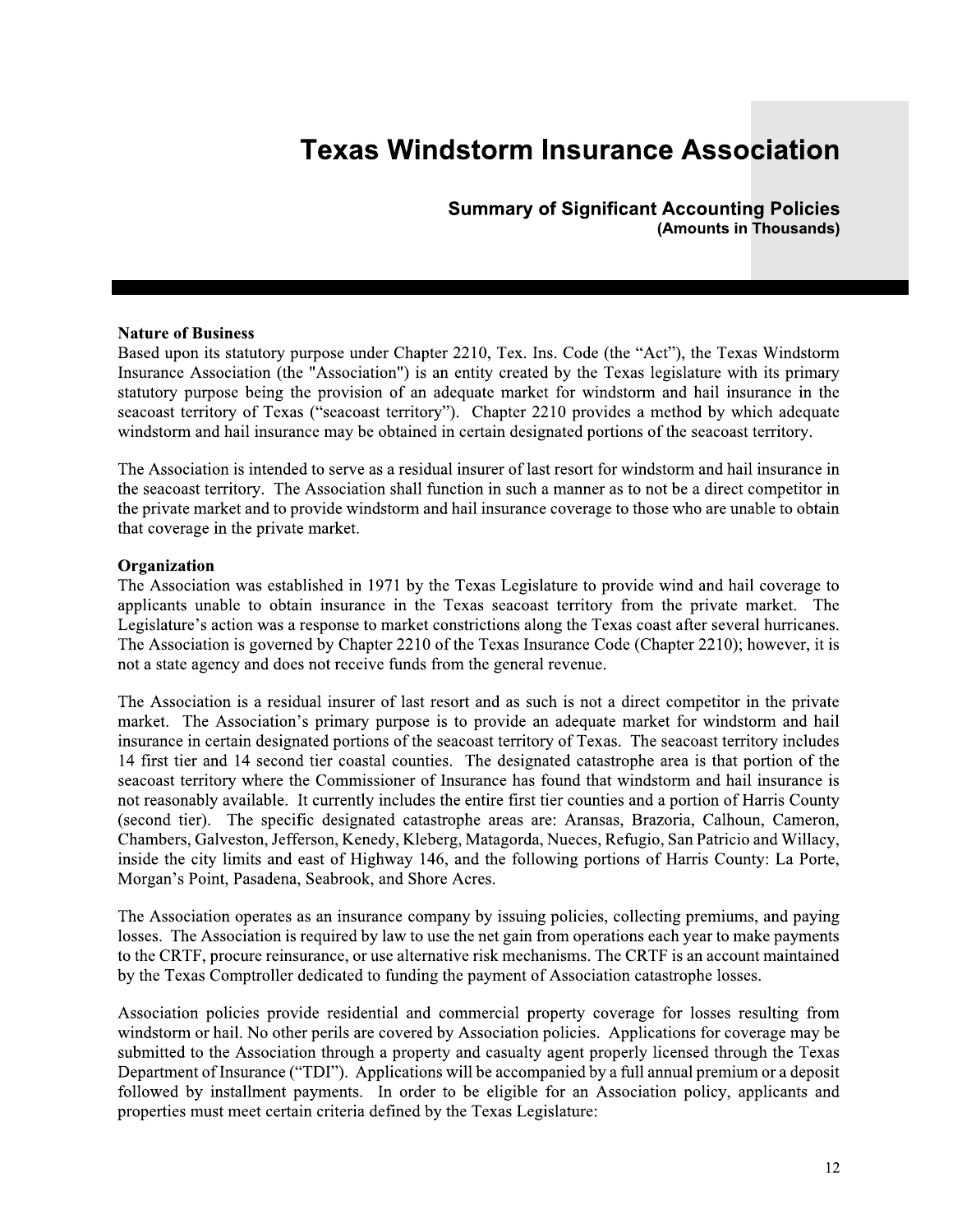**Summary of Significant Accounting Policies** (Amounts in Thousands)

- Applicants must have been denied coverage by at least one insurer in the private market.
- Properties must be located in the designated catastrophe area.
- Properties must be certified by the TDI as having been built to applicable building codes, with limited exceptions.
- Properties located in specified flood zones that were constructed, altered, remodeled, or enlarged after September 1, 2009 and that can obtain flood insurance through the National Flood Insurance Program must provide proof of flood insurance coverage.
- Properties must be in an insurable condition as specified by the Association in the Plan of Operation.

Texas Insurance Code Sections 2210.251 and 2210.258 - 2210.259 and the Association's Plan of Operation (28 TAC 5.4001 et seq.) outline the building code and inspection requirements for eligibility in the Association and provide for limited exceptions. In accordance with these sections, the Association requires a WPI-8 certificate of compliance on all structures constructed, altered, remodeled, enlarged, repaired, or to which additions have been made on or after January 1, 1988. To obtain a WPI-8, the TDI inspectors or the TDI-approved licensed professional engineers must inspect the property and certify that it is fully compliant with the windstorm building code.

Properties must be in an insurable condition to be eligible for Association coverage, i.e. in good repair with no unrepaired damage or hazardous conditions. The Association regularly inspects properties as part of its underwriting process to verify insurability. Properties may be inspected on-site by a vendor or remotely via high-quality aerial imagery. Inspections are used to determine the accuracy of rating information, discover any unrepaired damage, and identify any other conditions that affect the insurability of the property.

Approximately \$4,030,000 in funding was secured for the 2021 hurricane season. SB 900, passed by the 84th Texas Legislature, took effect during 2015, and changed the Association's funding structure. \$4,030,000 is sufficient to fund claims associated with 99% of all modeled hurricane seasons.

The Association's funding structure for the 2021 hurricane season is, in order;

- \$100,000 in CRTF funds  $\bullet$
- $\bullet$ \$500,000 in Class 1 public securities
- \$500,000 in Class 1 member assessments  $\bullet$
- \$250,000 in Class 2 public securities  $\bullet$
- \$250,000 in Class 2 member assessments  $\bullet$
- \$250,000 in Class 3 public securities  $\bullet$
- \$250,000 in Class 3 member assessments  $\bullet$
- \$1,930,000 in total reinsurance, including both traditional reinsurance and catastrophe bonds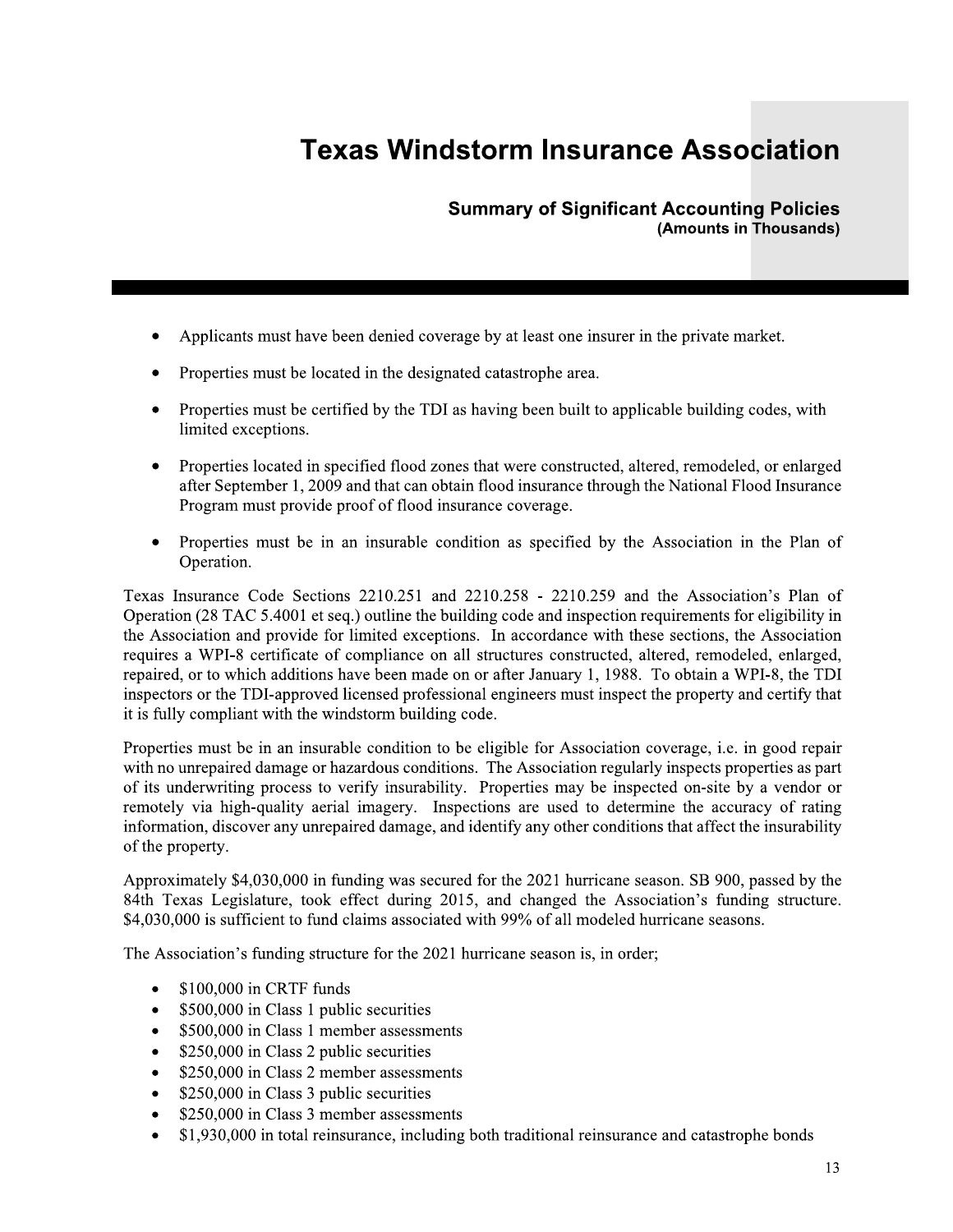#### **Summary of Significant Accounting Policies** (Amounts in Thousands)

Class 1, 2, and 3 public securities will be repaid by Association premiums and surcharges on Association policies. Class 2 and 3 public securities, after a finding by the Commissioner of Insurance, may also be repaid by surcharges on coastal policyholders, if necessary.

Depopulation measures were introduced in the 84<sup>th</sup> Texas Legislature in 2015 authorizing assumption reinsurance agreements between the Association and the private market to facilitate depopulation. This allows private insurance companies interested in writing on the Texas coast to assume portions of the Association's book of business as of a point in time. Policyholders have the chance to opt-out of the assumption process.

The Association implemented the Assumption Reinsurance Depopulation Program ("Assumption") Program") in 2016 and the program is still in effect as of December 31, 2021. In 2020, the Assumption Program was restructured and a new round was launched in 2021 with a novation occurring on March 1, 2022. Only one private market insurer participated in the 2021-2022 Assumption Program. The 2022 novation consisted of 125 policies, down from the prior novation. Approximately 16,125 policies have been novated through December 31, 2021 since the inception of the Assumption Program.

#### **Basis of Accounting**

The accompanying financial statements have been prepared on a statutory basis in accordance with accounting practices prescribed or permitted by the TDI. Prescribed statutory accounting practices include state laws, regulations and general administrative rules applicable to all insurance companies domiciled in the State of Texas and the National Association of Insurance Commissioners' ("NAIC") Accounting Practices and Procedures Manual. Permitted statutory practices include practices not prescribed but allowed by the TDI.

Reconciliations of net income and policyholders' deficit between the amounts reported in the accompanying financial statements (Texas basis) and NAIC statutory accounting practices ("SAP") follow:

| Years ended December 31,             |    | 2021      | 2020             |
|--------------------------------------|----|-----------|------------------|
| Net income, Texas basis              | S  | 142,813   | \$<br>28,817     |
| Effect of Texas prescribed practices |    |           |                  |
| Effect of Texas permitted practices  |    |           |                  |
| Net income, NAIC SAP basis           | -S | 142,813   | \$<br>28,817     |
| December 31,                         |    | 2021      | 2020             |
| Statutory deficit, Texas basis       | \$ | (24, 584) | \$<br>(160, 451) |
| Effect of Texas prescribed practices |    |           |                  |
| Effect of Texas permitted practices  |    | (69,002)  | (83, 406)        |
|                                      |    |           |                  |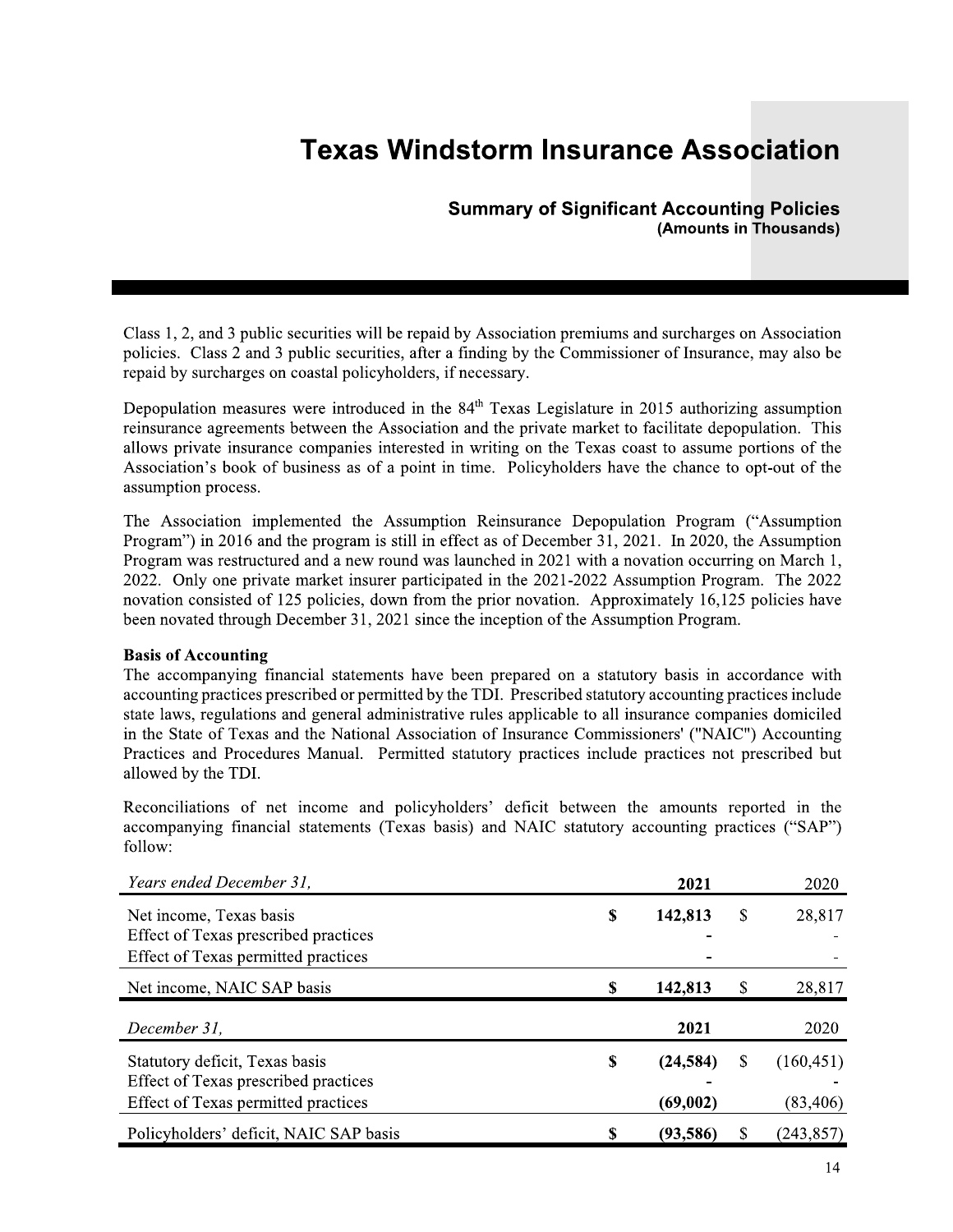#### **Summary of Significant Accounting Policies** (Amounts in Thousands)

The TDI has approved the permitted practice to allow the Association to admit the following restricted assets associated with the issuance of Series 2014 Pre-Event Class 1 Revenue Bonds (the "Bonds") as of December 31, 2021 and 2020, respectively:

\$69,002 and \$83,406 held in the obligation revenue fund for repayment of the Bonds.

The restrictions are primarily due to debt service reserves and use of proceeds only when a large hurricane event occurs. The permitted practice will last the life of the Bonds or until rescinded by the TDI at an earlier date.

Significant differences between statutory accounting practices and accounting principles generally accepted in the United States of America ("GAAP"), as they relate to the Association include the following:

- a) Certain assets designated as "non-admitted assets" are charged directly against surplus rather than capitalized and charged to income as used. These include certain past due member assessments, fixed assets, prepaid expenses and other assets.
- b) Unearned premiums and loss and loss adjustment expense ("LAE") reserves are presented net of related reinsurance rather than on a gross basis as required under GAAP.
- The statements of cash flows represent cash balances and cash equivalents with initial maturities  $\mathbf{c}$ of one year or less rather than cash and cash equivalents with initial maturities of three months or less.

#### **Use of Significant Estimates**

The preparation of financial statements in accordance with statutory accounting practices prescribed or permitted by the TDI requires management to make estimates and assumptions that affect the reported amounts of assets and liabilities, and disclosure of contingent assets and liabilities at the date of the financial statements, and the reported amounts of revenues and expenses during the reporting period. Actual results could differ from those estimates.

#### **Reverse Repurchase Agreements**

Reverse repurchase agreements are recorded in cash equivalents as the repurchase date is less than 90 days. Reverse repurchase agreements represent the purchase of a security with an agreement to resell.

#### **Furniture, Equipment and Depreciation**

Furniture and equipment are stated at cost, net of accumulated depreciation. Depreciation is computed using the straight-line method over the estimated useful life of 3-5 years. Amounts have been nonadmitted.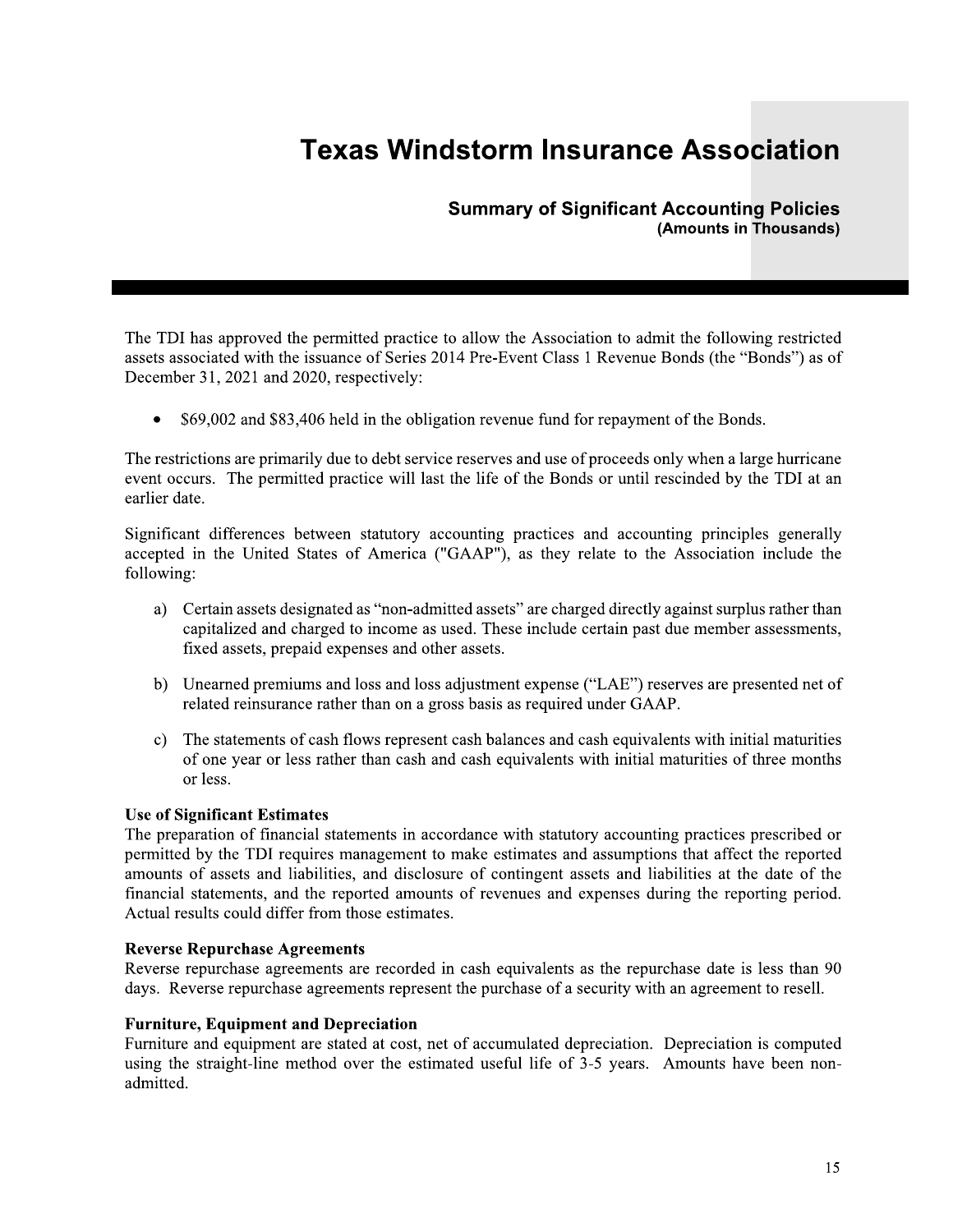**Summary of Significant Accounting Policies** (Amounts in Thousands)

#### **Income Taxes**

In 2010, the Association applied for and received a Private Letter Ruling ("PLR") from the Internal Revenue Service ("IRS"). The PLR requested acknowledgement that the Association's income is derived from an essential governmental function which accrues to a state or political subdivision and is therefore excluded from gross income under Section 115(1) of the Internal Revenue Code ("IRC"). On August 17, 2010, the IRS ruled that the Association performs an essential government function and that income from that function is excluded from gross income under IRC Section  $115(1)$ .

The Association had been filing form 1120-PC tax returns with the IRS as a property and casualty insurance company. Under the IRC the statute of limitations to be assessed additional taxes or to file amended tax returns is 3 years from the later of the due date of the return (including extensions) or the filing date of the return. There are existing net operating loss carry forwards in the open tax years that are not anticipated to be realized. As of December 31, 2021, the statute of limitations remains open for the 2018 to 2021 tax years. No further federal income tax impact is expected in the future.

#### **Premiums**

All policies issued by the Association have a maximum term of one year from date of issuance. Premiums earned are taken into income over the periods covered by the policies whereas the related acquisition costs are expensed when incurred. Premiums are generally recognized as revenue on a pro-rata basis over the policy term once the policy is effective. Unearned premiums, net of deductions for reinsurance, are computed on a pro-rata basis over the term of the policies.

Those premiums received for policies issued but not effective as of year-end are included in other liabilities within the Association's statutory statements of admitted assets, liabilities, surplus and other funds.

Those premiums received for policies which are not effective and not issued as of year-end are included in other liabilities within the Association's statutory statements of admitted assets, liabilities, surplus and other funds.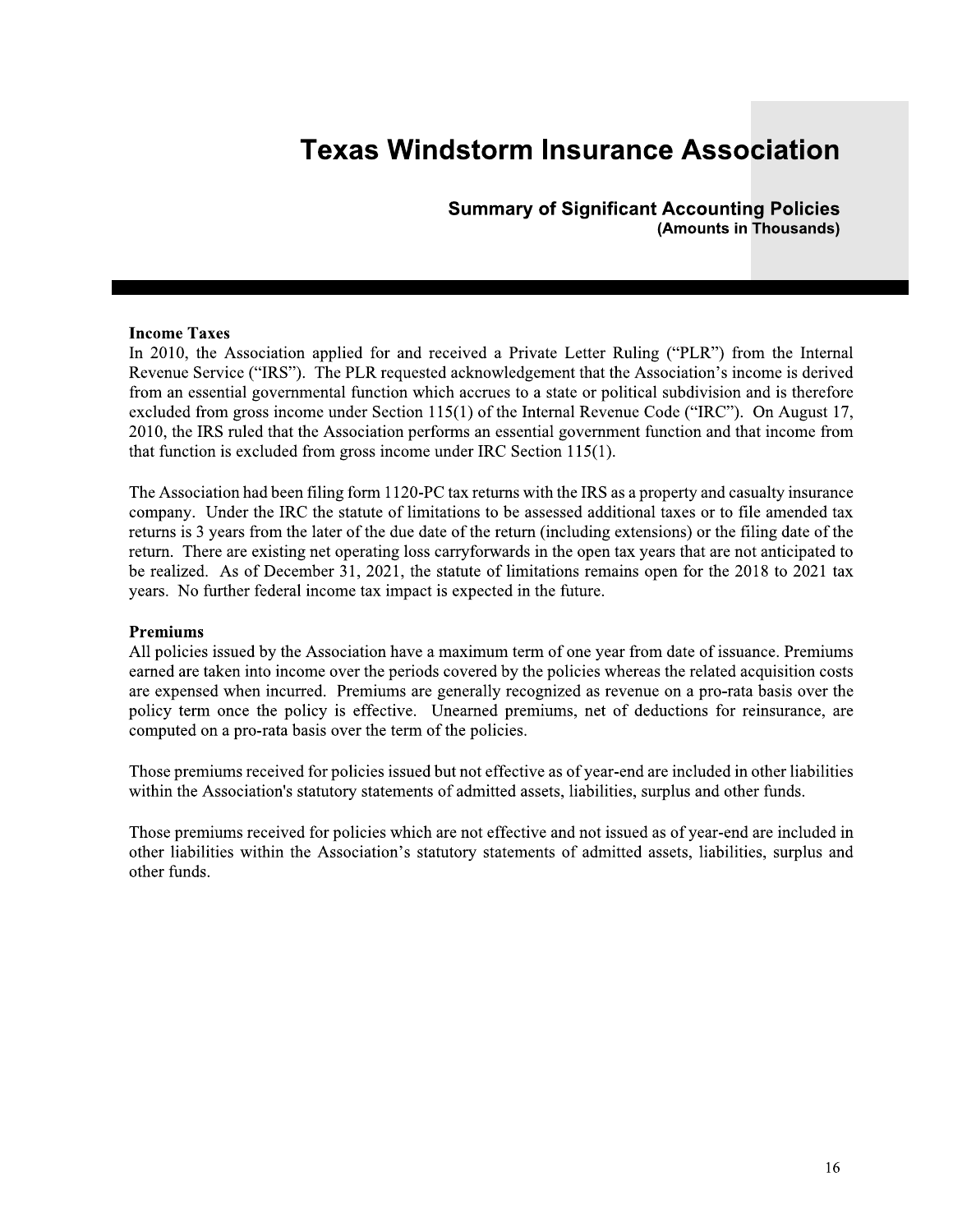### Summary of Significant Accounting Policies (Amounts in Thousands)

**Su**<br> **Solution**<br> **Solution**<br> **Loss and LAE** reserves are based upon claim estin<br>
of the accounting period, (2) losses incurred but ur<br>
(3) expenses for investigating and adjusting claim<br>
and estimates and while management Loss and LAE reserves are based upon claim estimates for (1) losses for claims reported prior to the close of the accounting period, (2) losses incurred but unreported prior to the close of the accounting period, and (3) expenses for investigating and adjusting claims. Such liabilities are necessarily based on assumptions and estimates and while management believes the amounts are adequate, the ultimate liability may be in excess of or less than the amount provided. The methods for making such estimates and for establishing the resulting liabilities are continually reviewed and any adjustments are reflected in the period determined. Loss and Loss Adjustment E:<br>Loss and LAE reserves are based of the accounting period, (2) lo<br>(3) expenses for investigating and estimates and while manage<br>excess of or less than the amore<br>the resulting liabilities are cont

#### Reinsurance

In the normal course of business, the Association seeks to reduce losses that may arise from catastrophes or other events that cause unfavorable underwriting results by reinsuring certain levels of risk in various areas  $\alpha$  exposure with other insurance enterprises or reinsurers. Depopulation ceded premiums are recognized as the ceded policies' premiums are earned.

#### **Fair Value Measurements**

the resulting liabilities are continually revisting<br> **Reinsurance**<br>
In the normal course of business, the Assoc<br>
other events that cause unfavorable under<br>
of exposure with other insurance enterprise<br>
the ceded policies' p Statement of Statutory Accounting Principles ("SSAP") No. 100R, Fair Value, requires disclosures of the aggregate fair value of all financial instruments, summarized by type of financial instrument, for which it is practicable to estimate fair value. SSAP No. 100R excludes obligations for pension benefits, substantively extinguished debt, insurance contracts, lease contracts, warranty obligations and rights, investments accounted for under the equity method and equity instruments issued by the entity. Accordingly, the aggregate fair value amounts presented herein do not necessarily represent the underlying value of the Association; similarly, care should be exercised in deriving conclusions about the Association's business or financial condition based on the fair value information presented herein.

 $\mathbb{R}$ The Association is required to categorize its assets and habilities that are measured at fair value into the three-level fair value hierarchy. The three-level fair value hierarchy is based on the degree of subjectivity inherent in the valuation method by which fair value was determined. The three levels are defined as follows:

- Level  $1$  Fair values are based on quoted prices in active markets for identical assets or liabilities that the Association has the ability to access as of the measurement date.
- Level  $2$  Fair values are based on inputs other than quoted prices included in Level 1 that are observable for the asset or liability, either directly or indirectly. Level 2 inputs include quoted prices for similar assets or liabilities in active markets, quoted prices for identical or similar assets or liabilities in markets that are not active, inputs other than quoted prices that are observable for the asset or liability, or inputs that can otherwise be corroborated by observable market data.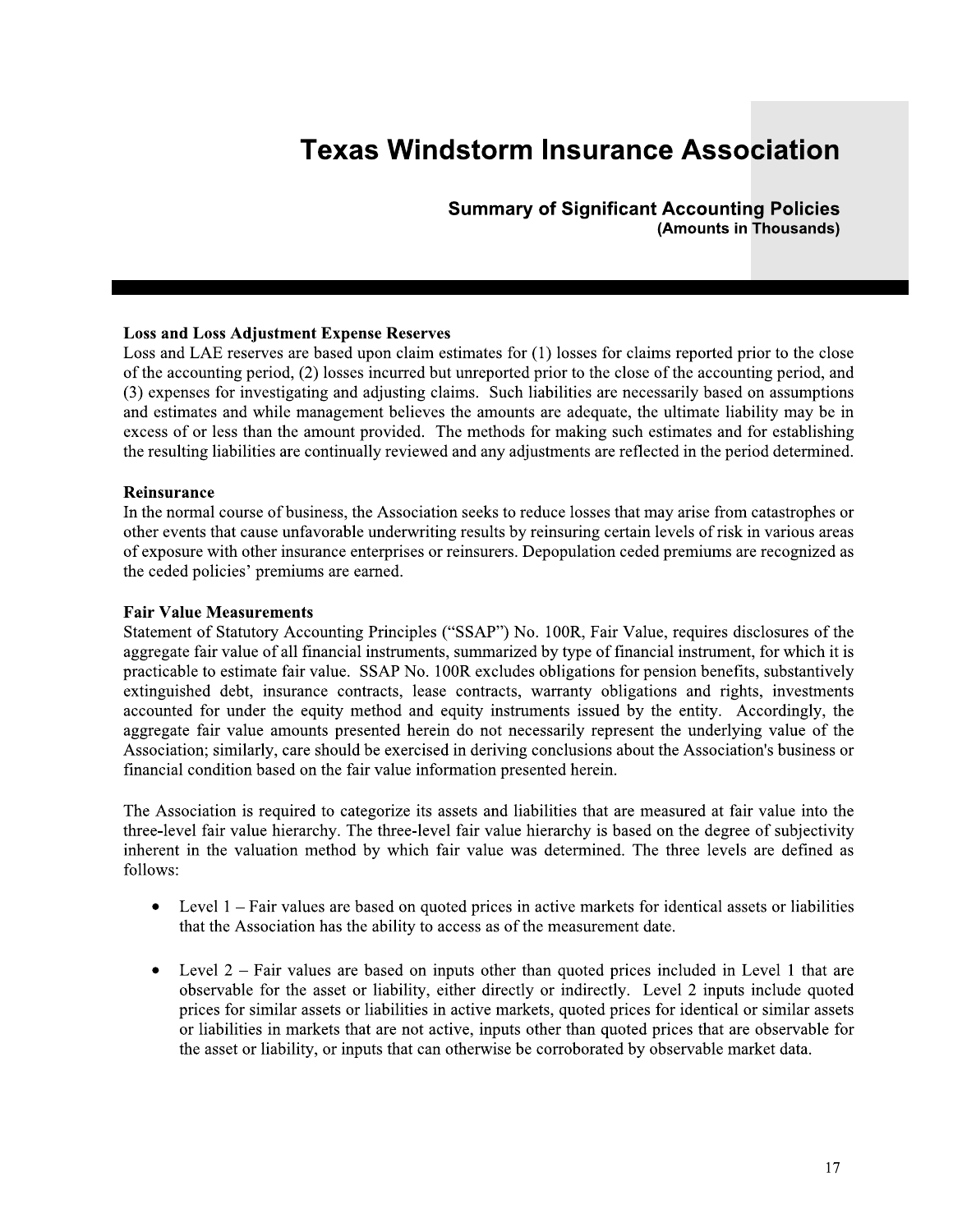**Summary of Significant Accounting Policies** (Amounts in Thousands)

Level  $3$  – Fair values are based on inputs that are considered unobservable where there is little, if  $\bullet$ any, market activity for the asset or liability as of the measurement date. In this circumstance, the Association has to rely on values derived by independent brokers or internally-developed assumptions. Unobservable inputs are developed based on the best information available to the Association which may include the Association's own data.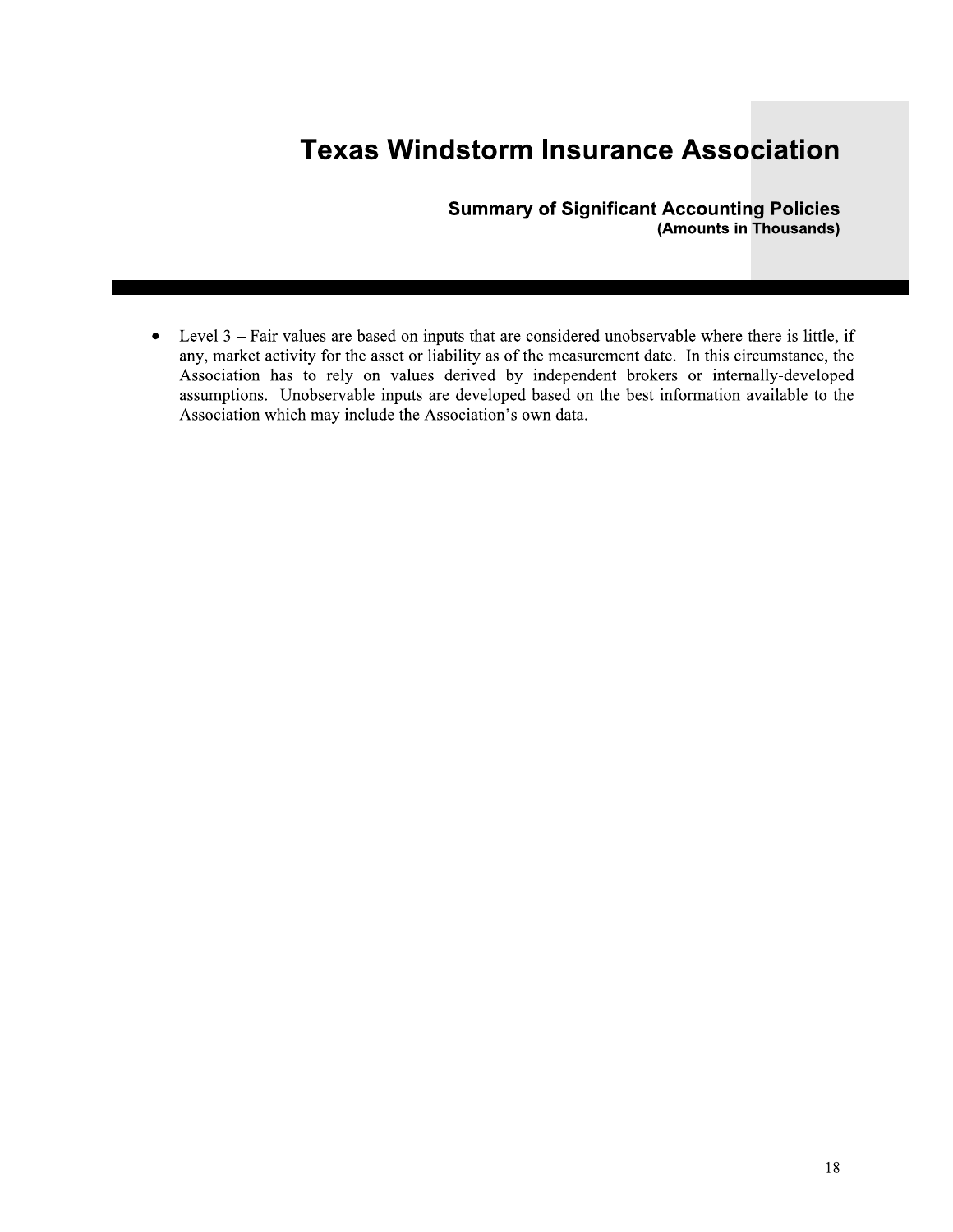### **Notes to Statutory Financial Statements** (Amounts in Thousands)

#### 1. **Cash and Cash Equivalents**

Cash and cash equivalents are as follows:

| December 31,                  |    | 2021          | 2020    |
|-------------------------------|----|---------------|---------|
| Cash                          | \$ | \$<br>177,437 | 196,419 |
| Cash equivalents:             |    |               |         |
| Reverse repurchase agreements |    | 69,002        | 83,406  |
| Money market mutual funds     |    | 247,388       | 201,851 |
| Total cash equivalents        |    | 316,390       | 285,257 |
|                               | S  | \$<br>493,827 | 481,676 |

#### Money Market Mutual Funds

The Association invests in money market mutual funds which are included in cash equivalents. The fair value of money market mutual funds was approximately \$247,388 and \$201,851 as of December 31, 2021 and 2020, respectively. The admitted value of money market mutual funds was \$247,388 and \$201,851 as of December 31, 2021 and 2020, respectively.

#### Reverse Repurchase Agreements

The Association invests in overnight reverse repurchase agreements with the Texas Treasury Safekeeping Trust Company ("TTSTC"). These invested funds were received from the issuance of bonds during 2014 and include debt service payments. The funds are held at the TTSTC to be used for debt service and for use when a catastrophic event occurs (See Note 12). The TTSTC's minimum collateral required for overnight reverse repurchase investments is at least 100% for Treasuries; 101% for Agencies and U.S Instrumentalities and 102% for mortgage-backed securities. The fair value of reverse repurchase agreements was approximately \$69,002 and \$83,406 as of December 31, 2021 and 2020, respectively. The admitted value of reverse repurchase agreements was approximately \$69,002 and \$83,406 as of December 31, 2021 and 2020, respectively, and is included in cash and cash equivalents in the statutory statements of admitted assets, liabilities, surplus and other funds.

Repurchase agreements were Tri-Party during the years ended December 31, 2021 and 2020.

Original (flow)  $&$  residual maturity

|           | Fourth Quarter 2021 |                       |  |
|-----------|---------------------|-----------------------|--|
|           | Maximum             | <b>Ending Balance</b> |  |
| Overnight | 69.002              | 69,002                |  |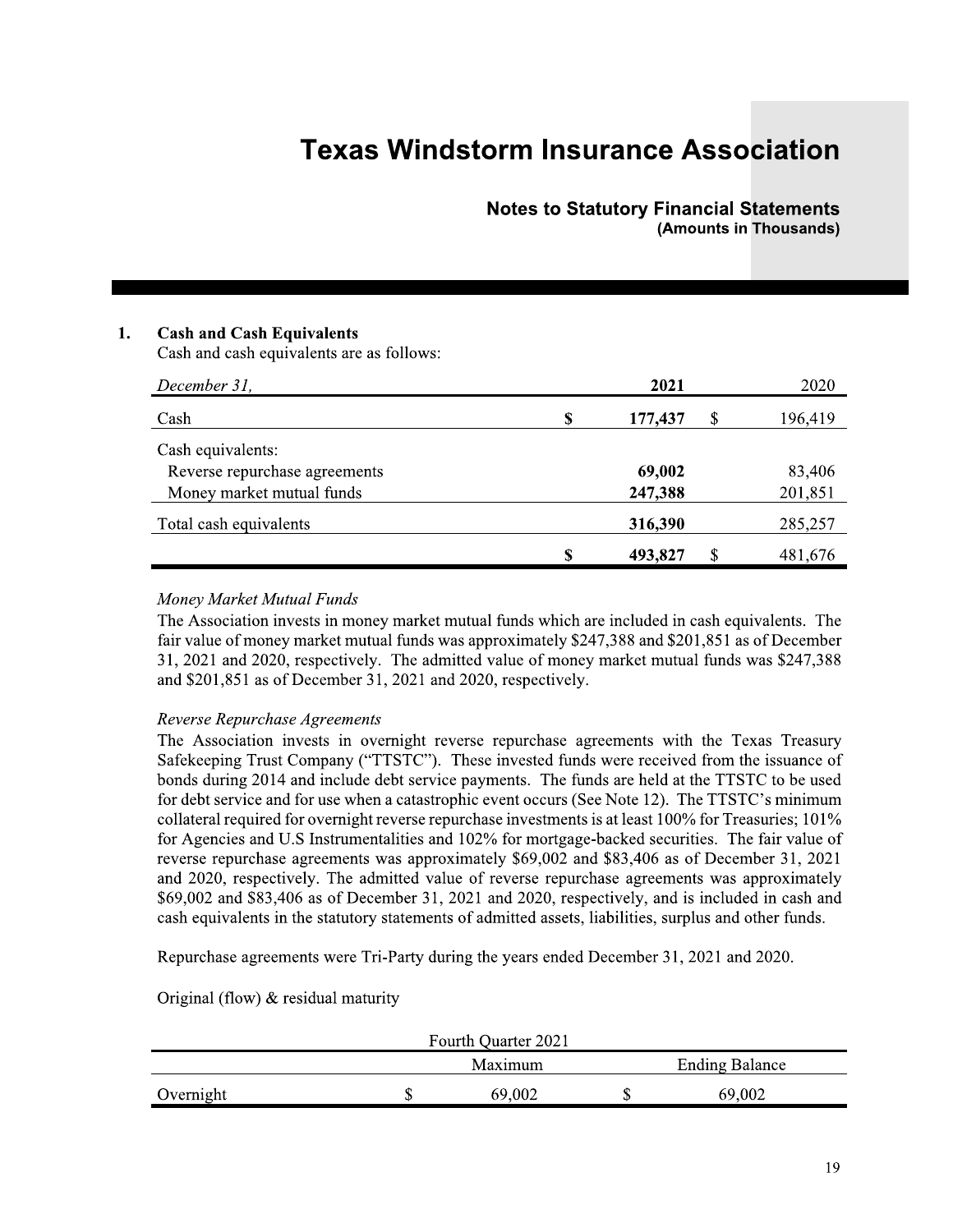#### Notes to Statutory Financial Statements (Amounts in Thousands)

|                                                        |    |                                |    | <b>Notes to Statutory Financial Statements</b><br>(Amounts in Thousands) |
|--------------------------------------------------------|----|--------------------------------|----|--------------------------------------------------------------------------|
|                                                        |    | Fourth Quarter 2020<br>Maximum |    | <b>Ending Balance</b>                                                    |
| Overnight                                              | \$ | 83,406                         | \$ | 83,406                                                                   |
| Securities acquired under repurchase agreements - sale |    | Fourth Quarter 2021            |    |                                                                          |
|                                                        |    | Maximum                        |    | <b>Ending Balance</b>                                                    |
| $D \Lambda C V$                                        | ¢  | -60 MM                         | ¢  | MA NG                                                                    |

|                                                                            | Maximum             | <b>Ending Balance</b>                             |
|----------------------------------------------------------------------------|---------------------|---------------------------------------------------|
| Overnight                                                                  | \$<br>83,406        | \$<br>83,406                                      |
| Securities acquired under repurchase agreements - sale                     |                     |                                                   |
|                                                                            | Fourth Quarter 2021 |                                                   |
|                                                                            | Maximum             | <b>Ending Balance</b>                             |
| <b>BACV</b>                                                                | \$<br>69,002        | \$<br>69,002                                      |
| Nonadmitted – subset of BACV                                               |                     |                                                   |
| Fair value                                                                 | \$<br>69,002        | \$<br>69,002                                      |
| Book/Adjusting Carrying Value ("BACV")                                     |                     |                                                   |
|                                                                            | Fourth Quarter 2020 |                                                   |
|                                                                            | Maximum             | <b>Ending Balance</b>                             |
| <b>BACV</b>                                                                | \$<br>83,406        | \$<br>83,406                                      |
| Nonadmitted – subset of BACV                                               |                     |                                                   |
| Fair value                                                                 | \$<br>83,406        | \$<br>83,406                                      |
| Securities acquired under repurchase agreements – sale by NAIC designation |                     |                                                   |
| December 31, 2021<br>None                                                  | NAIC <sub>1</sub>   | NAIC 2 NAIC 3 NAIC 4 NAIC 5 NAIC 6<br>Nonadmitted |

| December 31, 2021                      | None                     |      | NAIC <sub>1</sub> | NAIC 2 NAIC 3 NAIC 4 NAIC 5 NAIC 6 |      |       |       |      | Nonadmitted |  |
|----------------------------------------|--------------------------|------|-------------------|------------------------------------|------|-------|-------|------|-------------|--|
| Other invested assets $-$ BACV $\;$ \$ | $\mathcal{L}^{\pm}$      | -S   | 69,002 \$         | - \$                               | - \$ | $-$ S | $-$ S | - \$ |             |  |
| Other invested assets $- FV$           | ۰                        |      | 69,002            |                                    |      |       |       |      |             |  |
| Total assets – BACV                    | $\overline{\phantom{0}}$ |      | 69,002            |                                    |      |       |       |      |             |  |
| Total assets - FV                      | \$                       | - \$ | 69,002 \$         | - \$                               | - \$ | - \$  | - \$  | - \$ |             |  |
|                                        |                          |      |                   |                                    |      |       |       |      |             |  |
|                                        |                          |      |                   |                                    |      |       |       |      |             |  |
| December 31, 2020                      | None                     |      | NAIC 1            | NAIC 2 NAIC 3 NAIC 4 NAIC 5 NAIC 6 |      |       |       |      | Nonadmitted |  |
| Other invested assets $-$ BACV $\,$ \$ | $\sim$                   | -S   | 83.406 \$         | - \$                               | - \$ | $-$ S | $-$ S | - \$ |             |  |
| Other invested assets $- FV$           | ۰                        |      | 83,406            |                                    |      |       |       |      |             |  |
| Total assets - BACV                    | $\overline{\phantom{a}}$ |      | 83,406            |                                    |      |       |       |      |             |  |
| Total assets - FV                      | \$                       | - \$ | 83,406 \$         | - \$                               | - \$ | - \$  | - \$  | - \$ |             |  |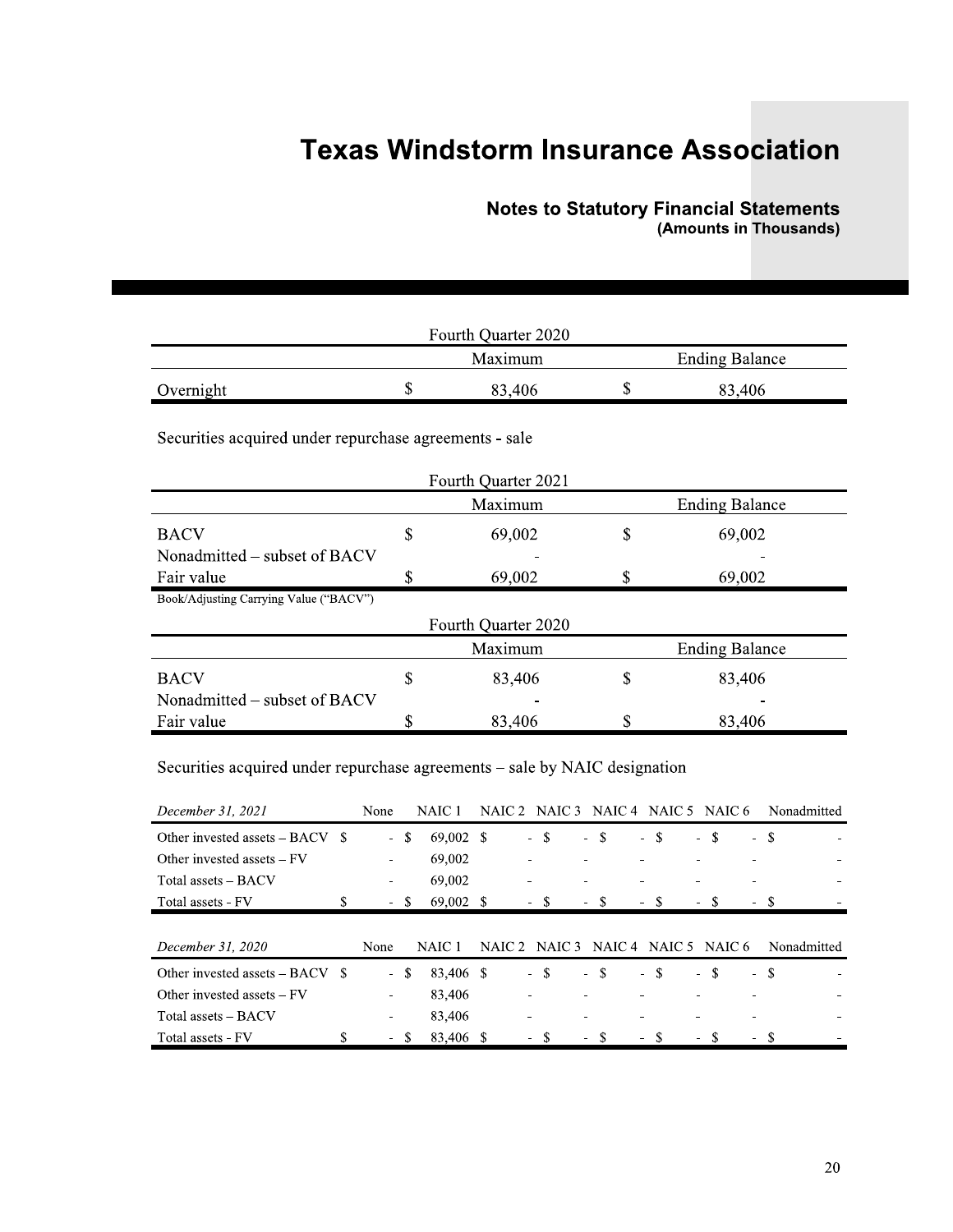#### Notes to Statutory Financial Statements (Amounts in Thousands)

|                                              | Fourth Quarter 2021 |                       |
|----------------------------------------------|---------------------|-----------------------|
|                                              | Maximum             | <b>Ending Balance</b> |
| Cash                                         | \$<br>69,002        | \$<br>69,002          |
| Securities (FV)                              |                     |                       |
| Securities (BACV)                            |                     |                       |
| Nonadmitted subset                           | \$                  | \$                    |
| Cash<br>Securities (FV)<br>Securities (BACV) | \$<br>83,406        | \$<br>83,406          |
| Nonadmitted subset                           | \$                  | \$                    |
| Recognized forward resale commitment         | Fourth Quarter 2021 |                       |
|                                              | Maximum             | <b>Ending Balance</b> |
|                                              |                     |                       |

| Maximum<br><b>Ending Balance</b> |  |        |  |                          |  |  |  |
|----------------------------------|--|--------|--|--------------------------|--|--|--|
| Cash                             |  | 83,406 |  | 83,406                   |  |  |  |
| Securities (FV)                  |  | -      |  | $\overline{\phantom{a}}$ |  |  |  |
| Securities (BACV)                |  | -      |  | $\overline{\phantom{a}}$ |  |  |  |
| Nonadmitted subset               |  | -      |  | -                        |  |  |  |

|                                         |             |                     |             | <b>Notes to Statutory Financial Statements</b><br>(Amounts in Thousands) |
|-----------------------------------------|-------------|---------------------|-------------|--------------------------------------------------------------------------|
|                                         |             |                     |             |                                                                          |
| Proceeds Provided - Sale                |             |                     |             |                                                                          |
|                                         |             |                     |             |                                                                          |
|                                         |             | Fourth Quarter 2021 |             |                                                                          |
|                                         |             | Maximum             |             | <b>Ending Balance</b>                                                    |
| Cash                                    | \$          | 69,002              | \$          | 69,002                                                                   |
| Securities (FV)                         |             |                     |             |                                                                          |
| Securities (BACV)<br>Nonadmitted subset | \$          |                     | \$          |                                                                          |
|                                         |             |                     |             |                                                                          |
|                                         |             | Fourth Quarter 2020 |             |                                                                          |
|                                         |             | Maximum             |             | <b>Ending Balance</b>                                                    |
| Cash                                    | \$          | 83,406              | \$          | 83,406                                                                   |
| Securities (FV)                         |             |                     |             |                                                                          |
| Securities (BACV)                       |             |                     |             |                                                                          |
| Nonadmitted subset                      | \$          |                     | \$          |                                                                          |
| Recognized forward resale commitment    |             |                     |             |                                                                          |
|                                         |             |                     |             |                                                                          |
|                                         |             | Fourth Quarter 2021 |             |                                                                          |
|                                         |             | Maximum             |             | <b>Ending Balance</b>                                                    |
| Recognized forward                      |             |                     |             |                                                                          |
| resale commitment                       | \$          | 69,002              | \$          | 69,002                                                                   |
|                                         |             | Fourth Quarter 2020 |             |                                                                          |
|                                         |             | Maximum             |             | <b>Ending Balance</b>                                                    |
| Recognized forward                      |             |                     |             |                                                                          |
| resale commitment                       | $\mathbb S$ | 83,406              | $\mathbb S$ | 83,406                                                                   |
|                                         |             |                     |             |                                                                          |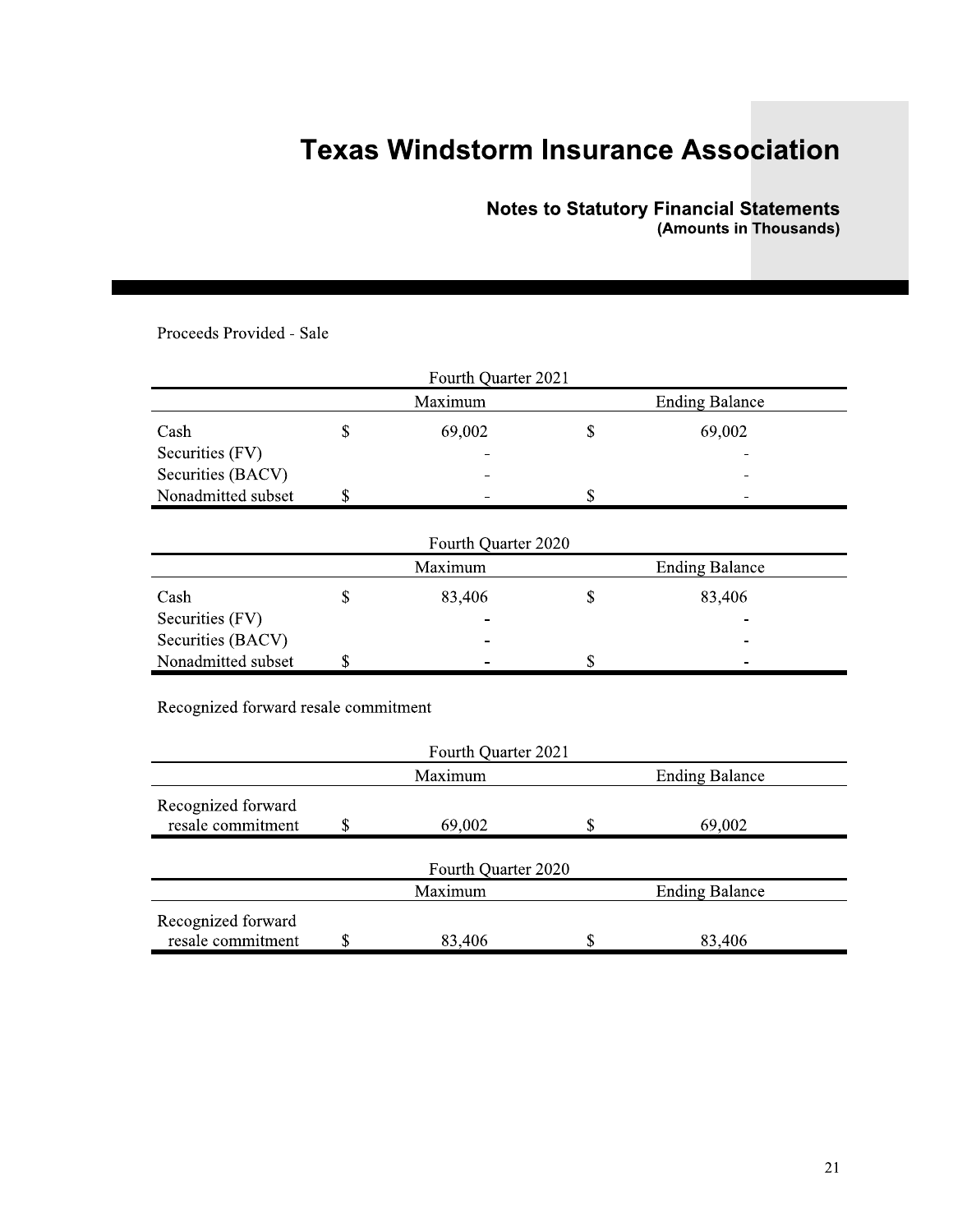### **Notes to Statutory Financial Statements** (Amounts in Thousands)

#### $2.$ **Restricted Assets**

Restricted assets are summarized below by restricted asset category. Certain assets included in the subject to reverse repurchase category are held by the TTSTC and are restricted for use for debt service reserves and for when a catastrophic event occurs (See Note 12). These assets are invested in overnight reverse repurchase agreements.

|                                     |                                      |   |                                                      |        |                                                      |        | Gross (Admitted & Nonadmitted) Restricted       |    |                       |      |                                 |                                        |    |                                      |    |                                                           | Current Year                                                |                                                              |
|-------------------------------------|--------------------------------------|---|------------------------------------------------------|--------|------------------------------------------------------|--------|-------------------------------------------------|----|-----------------------|------|---------------------------------|----------------------------------------|----|--------------------------------------|----|-----------------------------------------------------------|-------------------------------------------------------------|--------------------------------------------------------------|
|                                     |                                      |   |                                                      |        | <b>Current Year</b>                                  |        |                                                 |    |                       |      |                                 |                                        |    |                                      |    |                                                           | Percentage                                                  |                                                              |
|                                     |                                      |   | 2                                                    |        | 3<br>Total                                           |        | $\overline{4}$                                  |    | 5                     |      | 6                               | 7                                      |    | 8                                    |    | 9                                                         | 10<br>Gross<br>(Admitted                                    | 11                                                           |
| Restricted<br>Asset<br>Category     | Total<br>General<br>Account<br>(G/A) |   | G/A<br>Supporting<br>S/A<br>Restricted<br>Assets (a) |        | Separate<br>Account<br>(S/A)<br>Restricted<br>Assets |        | S/A Assets<br>Supporting<br>G/A<br>Activity (b) |    | Total (1<br>plus $3)$ |      | <b>Total From</b><br>Prior Year | Increase /<br>(Decrease) (5<br>minus 6 |    | Total Non-<br>admitted<br>Restricted |    | Total<br>Admitted<br>Restricted<br>$(5 \text{ minus } 8)$ | & Non-<br>Admitted)<br>Restricted<br>to Total<br>Assets (c) | Admitted<br>Restricted<br>to Total<br>Admitted<br>Assets (d) |
| Subject to<br>reverse<br>repurchase | 69,002                               | S |                                                      | - \$   |                                                      | $\sim$ | -S                                              | -S | 69,002                | - \$ | 83,406 \$                       | $(14, 404)$ \$                         |    | н.                                   | -S | 69,002                                                    | 13.41%                                                      | 13.89%                                                       |
| Total<br>restricted<br>assets       | 69,002                               | S |                                                      | $\sim$ | -S                                                   | $\sim$ | S                                               | S  | 69,002                | -8   | 83,406 \$                       | (14, 404)                              | S. | $\sim$                               | S  | 69,002                                                    | 13.41%                                                      | 13.89%                                                       |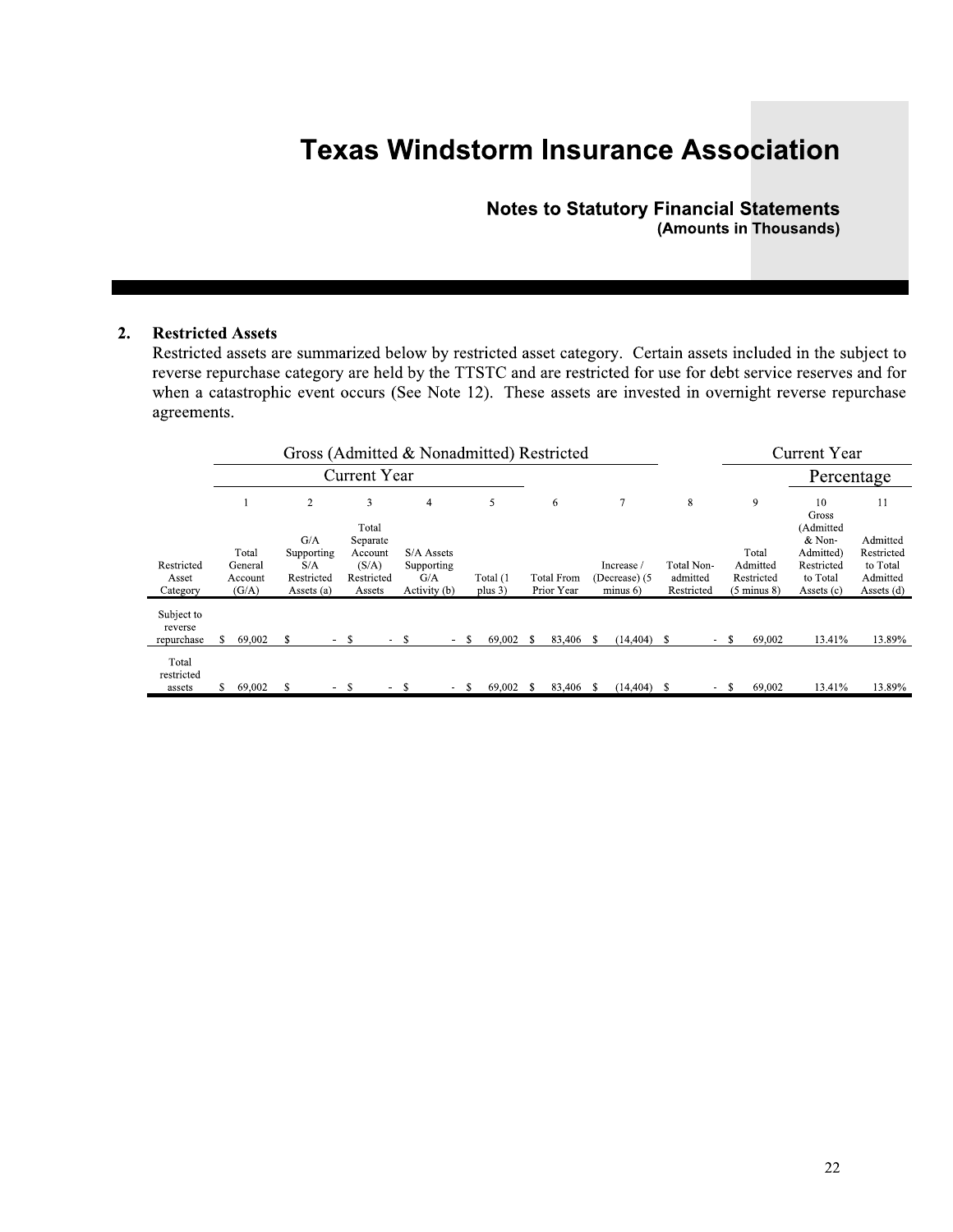### **Notes to Statutory Financial Statements** (Amounts in Thousands)

#### $3.$ **Furniture and Equipment**

Furniture and equipment consist of the following:

| December 31,                                      | 2021      | 2020      |
|---------------------------------------------------|-----------|-----------|
| Furniture and equipment                           | \$<br>540 | \$<br>540 |
| Electronic data processing equipment and software | 23,970    | 15,043    |
| Leasehold improvements                            | 1,858     | 1,858     |
|                                                   | 26,368    | 17,441    |
| Less: accumulated depreciation                    | (12, 621) | (12, 416) |
|                                                   | 13,747    | 5,025     |
| Less: non-admitted furniture and equipment        | (13, 747) | (5,025)   |
|                                                   | \$        | \$        |

Depreciation and amortization expense was approximately \$205 for the years ended December 31, 2021 and 2020.

#### $\overline{4}$ . Reinsurance

During 2021 and 2020, the Association entered into reinsurance agreements. These agreements reduce the amount of losses that can arise from claims under a general reinsurance contract known as a catastrophe aggregate excess of loss reinsurance agreement ("aggregate excess of loss").

#### **Aggregate Excess of Loss**

Effective June 1, 2021, the reinsurance program is to indemnify the Association in respect of the liability that may accrue to the Association as a result of loss or losses under policies classified by the Association as property business, including, but not limited to residential, commercial and inland marine business, in force at the inception of this contract, or written or renewed during the term of this contract by or on behalf of the Association. The reinsurer shall be liable in the aggregate in respect of losses occurring during the term of this contract of 100% of the ultimate net loss over and above an initial ultimate net loss of  $$2,100,000$ , subject to a limit of liability to the reinsurer of  $$1,930,000$ .

Effective June 1, 2020, the reinsurance program is to indemnify the Association in respect of the liability that may accrue to the Association as a result of loss or losses under policies classified by the Association as property business, including, but not limited to residential, commercial and inland marine business, in force at the inception of this contract, or written or renewed during the term of this contract by or on behalf of the Association. The reinsurer shall be liable in the aggregate in respect of losses occurring during the term of this contract of 100% of the ultimate net loss over and above an initial ultimate net loss of \$2,100,000, subject to a limit of liability to the reinsurer of \$2,100,000.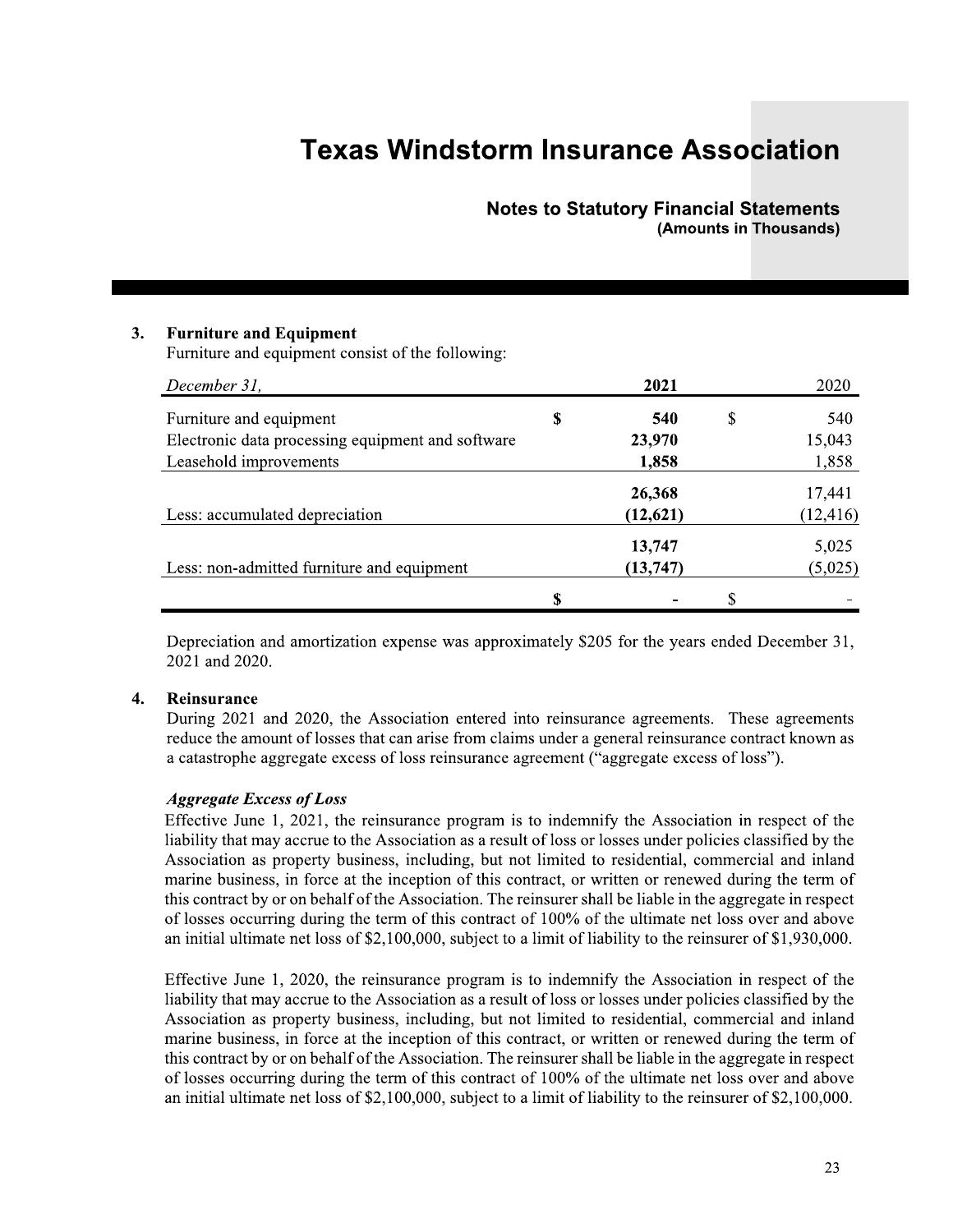#### **Notes to Statutory Financial Statements** (Amounts in Thousands)

Ceded reinsurance is treated as the risk and liability of the assuming companies; however, the reinsurance contracts do not relieve the Association from its obligations to policyholders. Failure of reinsurers to honor their obligations could result in losses to the Association. The Association evaluates the financial conditions of its reinsurers to minimize its exposure to significant losses from reinsurer insolvencies.

The Association has entered into quota share reinsurance agreements in relation to the Assumption Program (See Note 13).

The Association has unsecured reinsurance recoverables which exceed 3% of the Association's surplus with the following reinsurers as of December 31, 2021 and 2020 as a result of the Assumption Program:

| Name of reinsurer                                                                                       | 2021         | 2020     |
|---------------------------------------------------------------------------------------------------------|--------------|----------|
| Weston Insurance Company<br>Safepoint Insurance Company<br>United Property & Casualty Insurance Company | 40<br>-<br>- | 65<br>88 |
| Total                                                                                                   |              |          |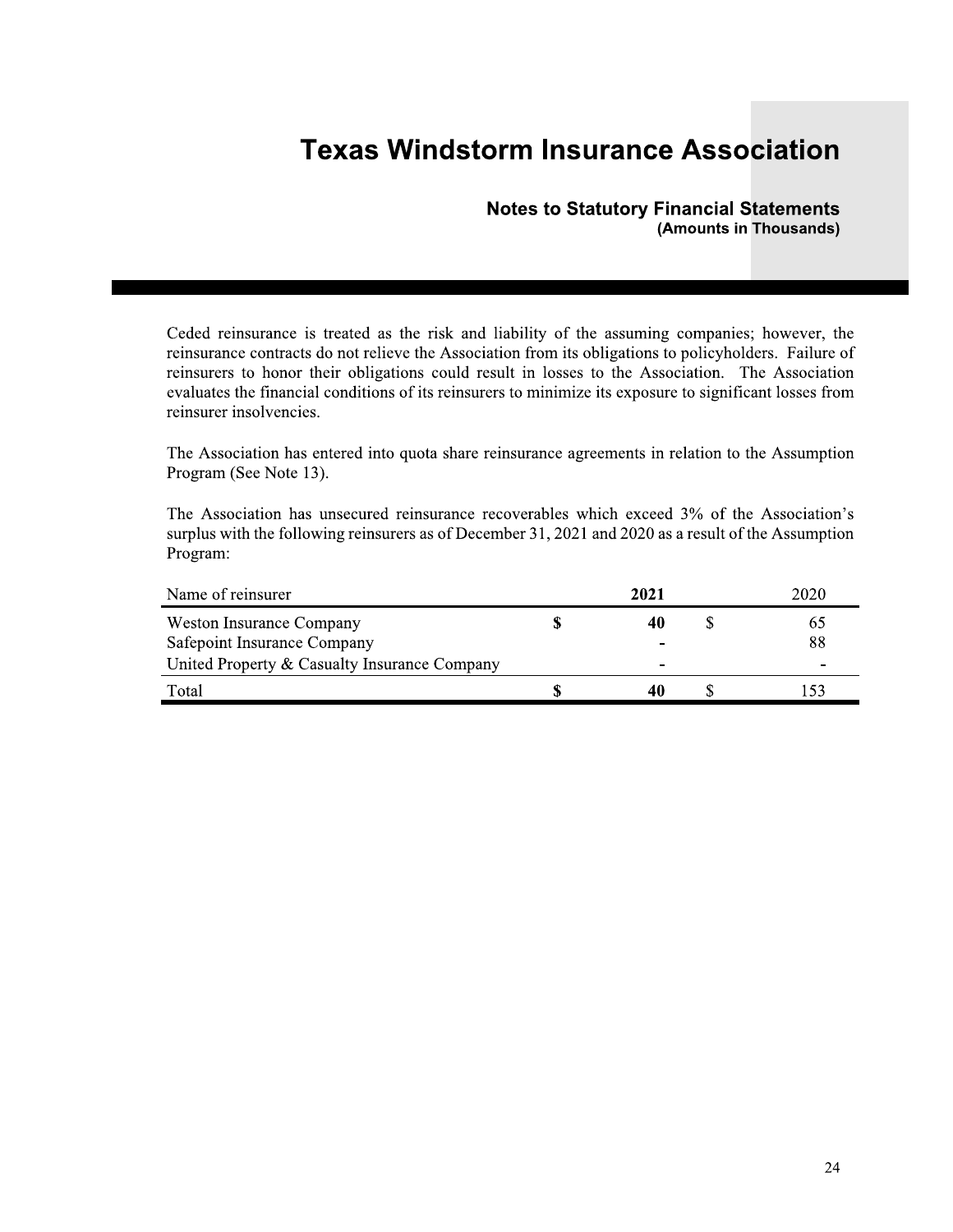### **Notes to Statutory Financial Statements** (Amounts in Thousands)

The effect of reinsurance on premiums written and earned for the years ended December 31, 2021 and 2020 is as follows:

|                                                | 2021                        |  |                       | 2020                        |                       |  |
|------------------------------------------------|-----------------------------|--|-----------------------|-----------------------------|-----------------------|--|
|                                                | Written                     |  | <b>Earned</b>         | Written                     | Earned                |  |
| Direct premium<br>Excess of loss ceded premium | \$<br>395,113<br>(102, 132) |  | 378,504<br>(102, 132) | 369,600<br>-S<br>(106, 865) | 369,179<br>(106, 865) |  |
| Depopulation ceded premium                     | -                           |  | $\blacksquare$        | (740)                       | (740)                 |  |
| Net                                            | 292,981                     |  | 276,372               | 261.995                     | 261.574               |  |

Ceded premiums include premiums ceded to companies that assume policies pursuant to the Assumption Program (see Note 13).

As of December 31, 2021 and 2020, the Association had reinsurance recoverables of \$0 and \$66, respectively, of paid losses and LAE as a result of the Assumption Program and is included in other assets in the statutory statements of admitted assets, liabilities, surplus and other funds.

#### **Unearned Premiums**  $5.$

Unearned premiums are reported net of ceded unearned premiums as follows:

| December 31,                                       | 2021                                |    | 2020    |
|----------------------------------------------------|-------------------------------------|----|---------|
| Gross unearned premiums<br>Ceded unearned premiums | 202,525<br>$\overline{\phantom{0}}$ | -S | 185,917 |
|                                                    | 202,525                             |    | 185.917 |

The amount of return commission that would have been due to reinsurers if they or the Association had cancelled the Association's excess of loss reinsurance agreement would have been \$0 as of December 31, 2021 and 2020.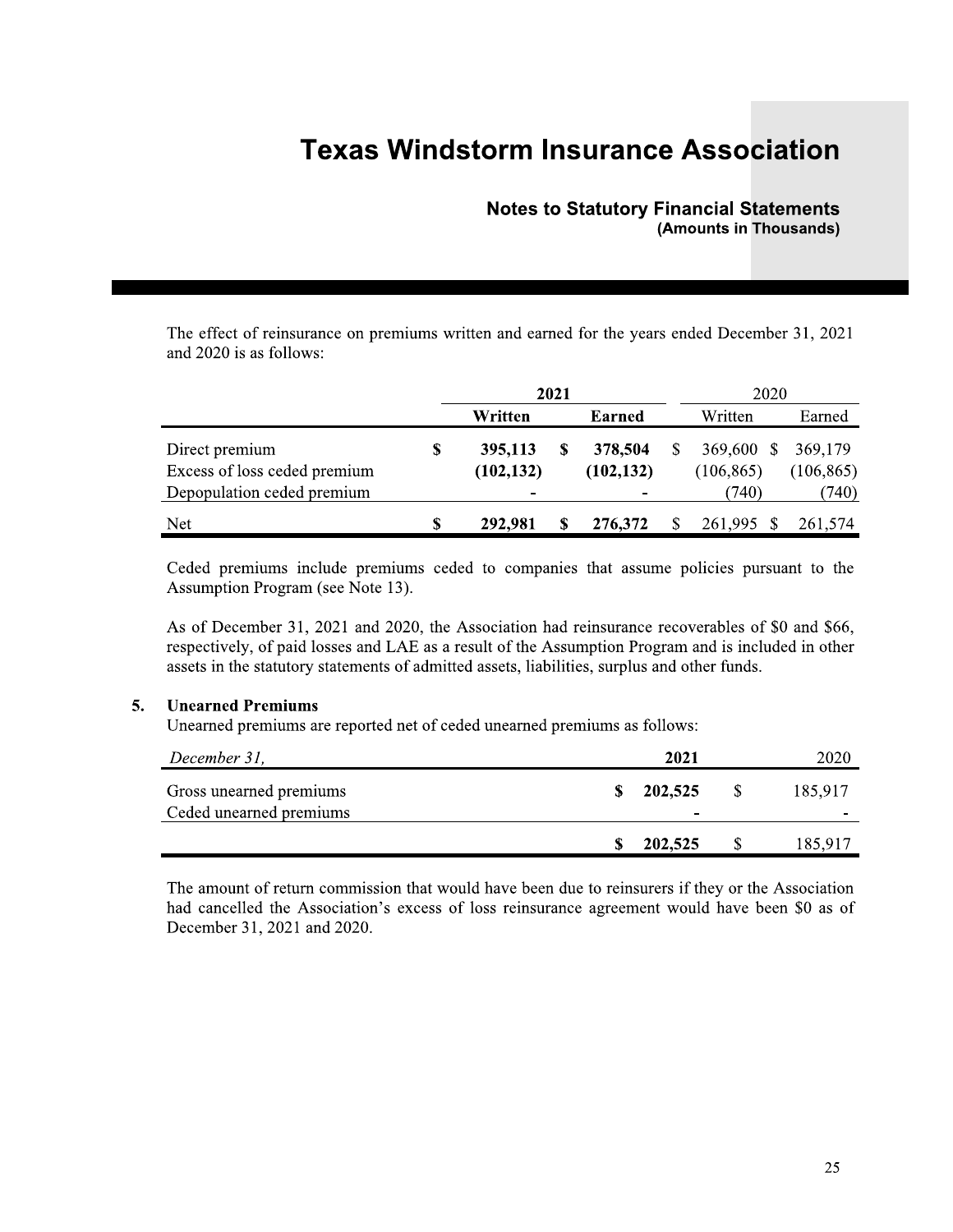### Notes to Statutory Financial Statements (Amounts in Thousands)

|                                                                                                                                                                                                                            | <b>Notes to Statutory Financial Statements</b> | (Amounts in Thousands) |             |                  |
|----------------------------------------------------------------------------------------------------------------------------------------------------------------------------------------------------------------------------|------------------------------------------------|------------------------|-------------|------------------|
| <b>Loss and Loss Adjustment Expenses</b><br>6.<br>The following table provides a reconciliation of the beginning and ending reserve balances, net of<br>reinsurance recoverables, for losses and loss adjustment expenses: |                                                |                        |             |                  |
| Years ended December 31,                                                                                                                                                                                                   |                                                | 2021                   |             | 2020             |
| Beginning balance<br>Less: reinsurance recoverable                                                                                                                                                                         | $\mathbf S$                                    | 164,401<br>86          | $\mathsf S$ | 169,198<br>68    |
| Beginning net balance<br>Incurred related to:                                                                                                                                                                              |                                                | 164,315                |             | 169,130          |
| Current loss year<br>Prior loss years                                                                                                                                                                                      |                                                | 83,525<br>(64, 477)    |             | 118,363<br>107   |
| Losses and loss adjustment expense incurred<br>Paid related to:                                                                                                                                                            |                                                | 19,048                 |             | 118,470          |
| Current loss year<br>Prior loss years                                                                                                                                                                                      |                                                | 61,725<br>44,053       |             | 66,784<br>56,501 |
| Paid losses and loss adjustment expense                                                                                                                                                                                    |                                                | 105,778                |             | 123,285          |
| Ending net balance<br>Plus: reinsurance recoverable                                                                                                                                                                        |                                                | 77,585<br>40           |             | 164,315<br>86    |
| Ending balance                                                                                                                                                                                                             | \$                                             | 77,625                 | \$          | 164,401          |

Current year changes in estimates of the cost of prior year losses and LAE affect the current year statutory statements of income. Increases in those estimates increase current year expense and are referred to as unfavorable development or prior year reserve shortages. Decreases in those estimates decrease current year expense and are referred to as favorable development or prior year reserve redundancies. Current year losses and LAE reflected on the statutory statements of income of \$19,048 had relatively favorable prior year development. During 2020, Association policyholders were impacted by Hurricanes Hanna, Laura and Delta which have an estimated combined gross ultimate loss and LAE of \$92.1 million as of December 31, 2020. During 2021, the estimated reserves related to those storms were revised and contributed to favorable development in 2021 in excess of \$15 million. The coverage area insured by the Association was previously impacted by Hurricane Harvey in 2017. Ultimate loss and LAE from Hurricane Harvey are estimated to be approximately \$1,670,000 as of December 31, 2021, down \$30 million from 2020 due to favorable development. Hurricane Ike ultimate reserves were reduced in 2021 resulting in \$9 million in favorable development. Increases  $\overline{a}$  or decreases of this nature occur as the result of claim settlements and receipt and evaluation of additional information regarding unpaid claims. Recent development trends are also taken into account in evaluating the overall adequacy of reserves. Due to the inherently uncertain process involving loss and LAE reserve estimates, the final resolution of the ultimate liability may be different from that anticipated at the reporting date. The appointed actuary for the Association has opined that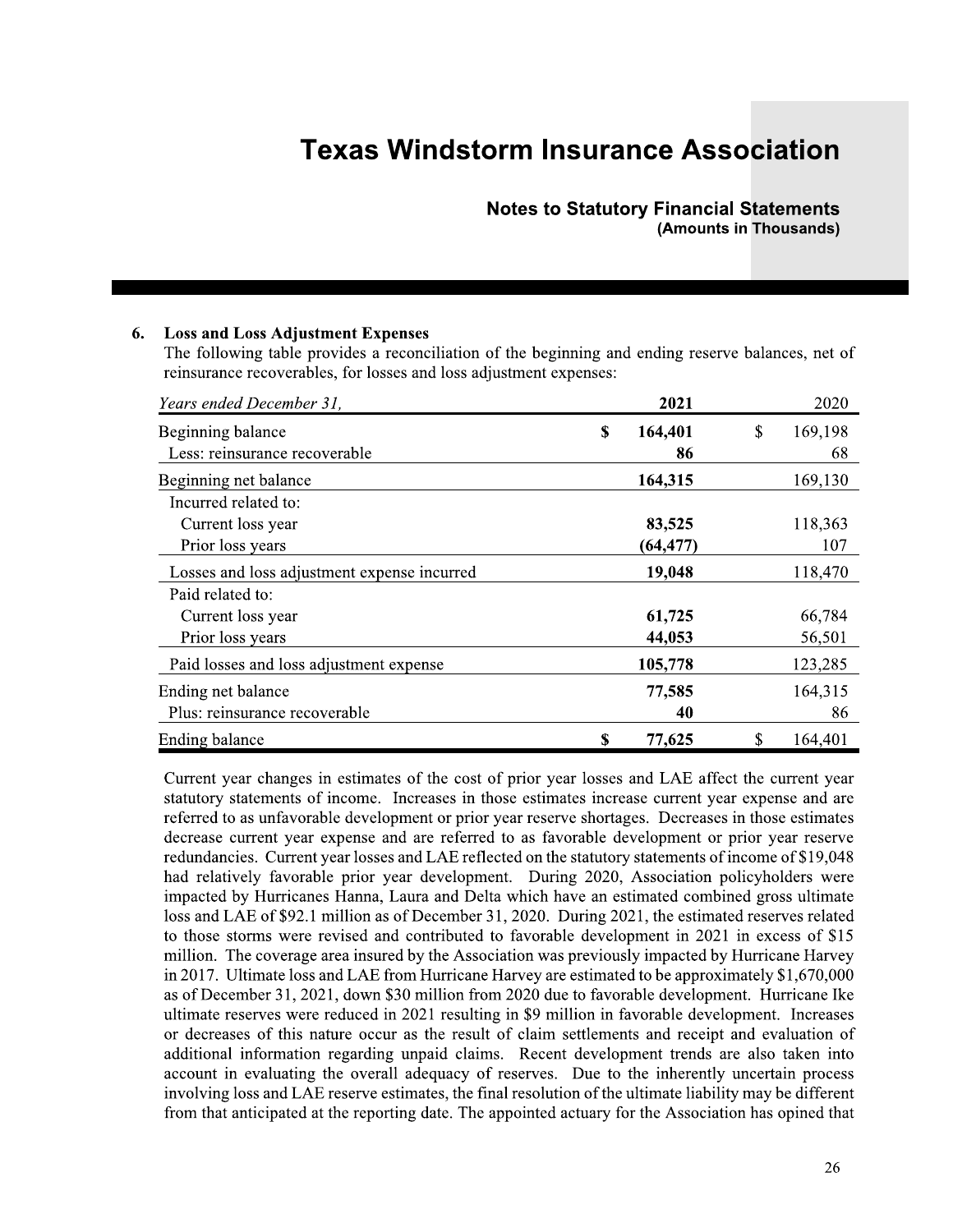**Notes to Statutory Financial Statements** (Amounts in Thousands)

the loss and LAE reserves as of December 31, 2021 and 2020 make a reasonable provision for the Association's claim liabilities.

#### **Statutory Fund** 7.

In 1993, the Texas legislature created the CRTF. At the end of each year and pursuant to administrative rules, the Association shall deposit the net gain from operations of the Association in excess of incurred losses, operating expenses, public security obligations, and public security administrative expenses into the CRTF and/or purchase reinsurance. Pursuant to Tex. Ins. Code §2210.259, a surcharge is charged on non-compliant structures insured by the Association, and these surcharges are deposited monthly into the CRTF.

When there is an occurrence or series of occurrences in a catastrophe area, the Association shall pay losses in excess of premium and other revenue of the Association from available reserves of the Association and available amounts in the CRTF. Administrative rules adopted by the Commissioner of Insurance establish the procedures relating to the disbursement of money from the CRTF.

The Texas Comptroller of Public Accounts ("comptroller") administers the CRTF in accordance with Tex. Ins. Code, Chapter 2210. All money, including investment income, deposited in the CRTF, are state funds to be held by the comptroller outside the state treasury on behalf of, and with legal title in, the TDI until disbursed as provided by the Tex. Ins. Code, Chapter 2210 and administrative rules adopted by the TDI under the Association's Plan of Operation.

The CRTF may be terminated only by law. On termination of the CRTF, all assets of the CRTF revert to the state of Texas to provide funding for the mitigation and preparedness plan established under Tex. Ins. Code, §2210.454.

For the years ended December 31, 2021 and 2020, statutory fund costs were \$0, based on the direction of the TDI and based on its interpretation of the relevant statutes. TDI's directive requires the Association to determine its net gain from operations based on catastrophe-year incurred losses, rather than calendar year reported losses. Starting at the end of calendar year 2018, the Association is required to use the net gain from operations of the Association to make payments to the CRTF, procure reinsurance, or use alternative risk financing mechanisms. Although amounts held in the CRTF are not presented as assets in the statutory statements of admitted assets, liabilities, surplus and other funds, once contributed to the CRTF, these funds will be held in trust with the TTSTC and will be available for the exclusive use of the Association to pay losses and expenses of the Association as permitted by law. No contribution to the CRTF has been accrued as of December 31, 2021, as net gain from operations will be used to redeem the remaining outstanding principal on the Bonds in 2022 (See Note 12). No contribution to the CRTF has been accrued as of December 31, 2020, as net gain from operations was a deficit due to 2020 storm activity.

For the years ended December 31, 2021 and 2020, the CRTF held \$182,712 and \$179,174, respectively.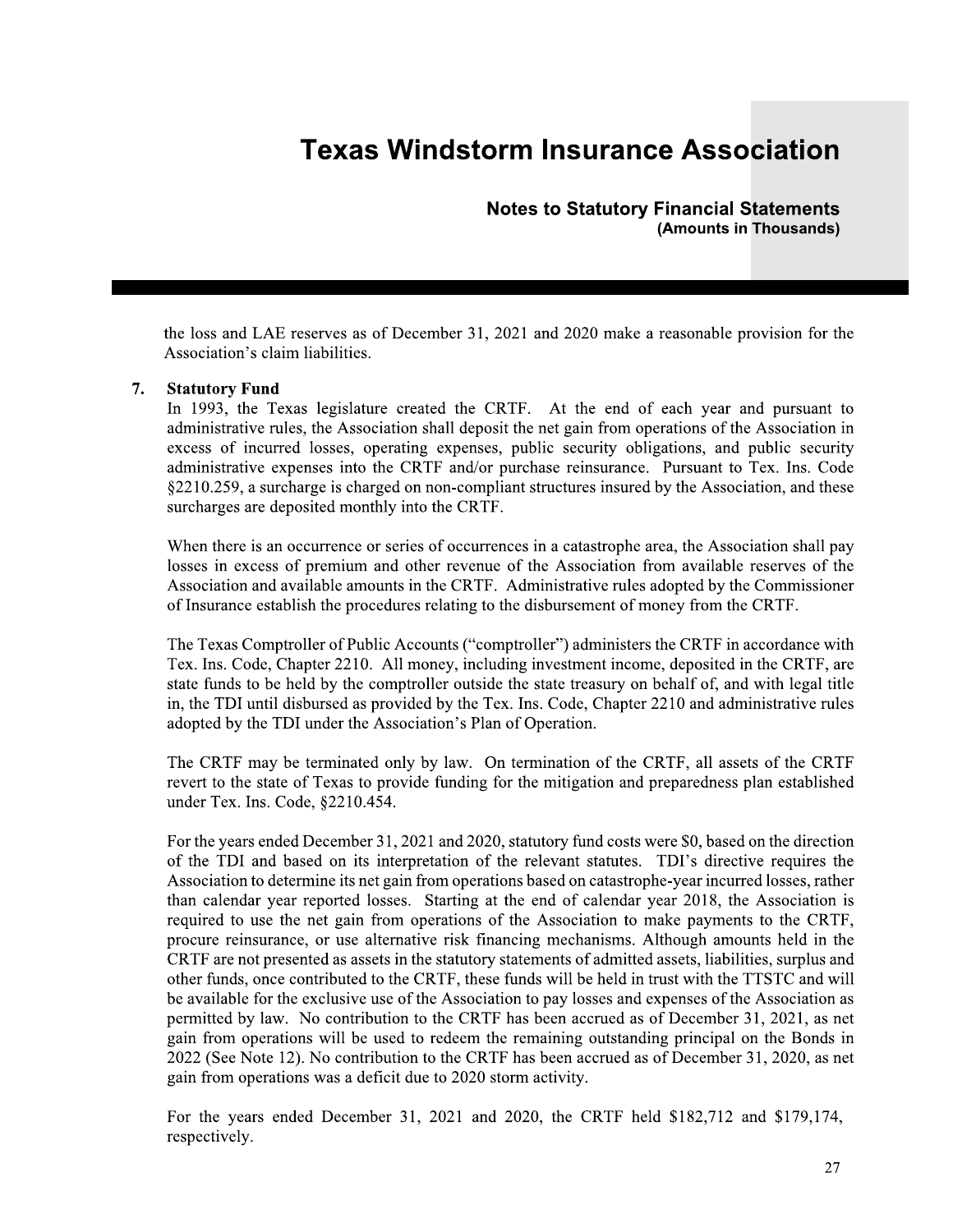**Notes to Statutory Financial Statements** (Amounts in Thousands)

In August 2017, the Texas coverage area insured by the Association was struck by Hurricane Harvey. The ultimate loss and LAE from Hurricane Harvey are estimated to be approximately \$1,670,000. The Act allows the Association to assess member companies Class 1 member assessments up to \$500,000. A Class 1 member assessment was approved by the Commissioner of Insurance on May 25, 2018 for \$175,000, a second Class 1 member assessment was approved on August 20, 2018 for \$106,820, and a third Class 1 member assessment was approved on January 10, 2020 for \$90,000 for a combined total of \$371,820. As of December 31, 2020, \$369,621 has been collected from the three assessments. One insurance group disputed whether they were subject to a 2018 assessment based on their interpretation of a 2017 legislative change. In 2020, the TDI Commissioner made a determination that the insurance group was not subject to the 2018 assessments. The insurance group's assessment of \$2,199 has been non-admitted by the Association as of December 31, 2021. The outstanding assessment will be reallocated and collected from the other member companies. Further assessments will be requested if needed as Hurricane Harvey paid loss development matures. As of December 31, 2021 and 2020, the deficit of the Association is \$24,584 and \$160,451, respectively.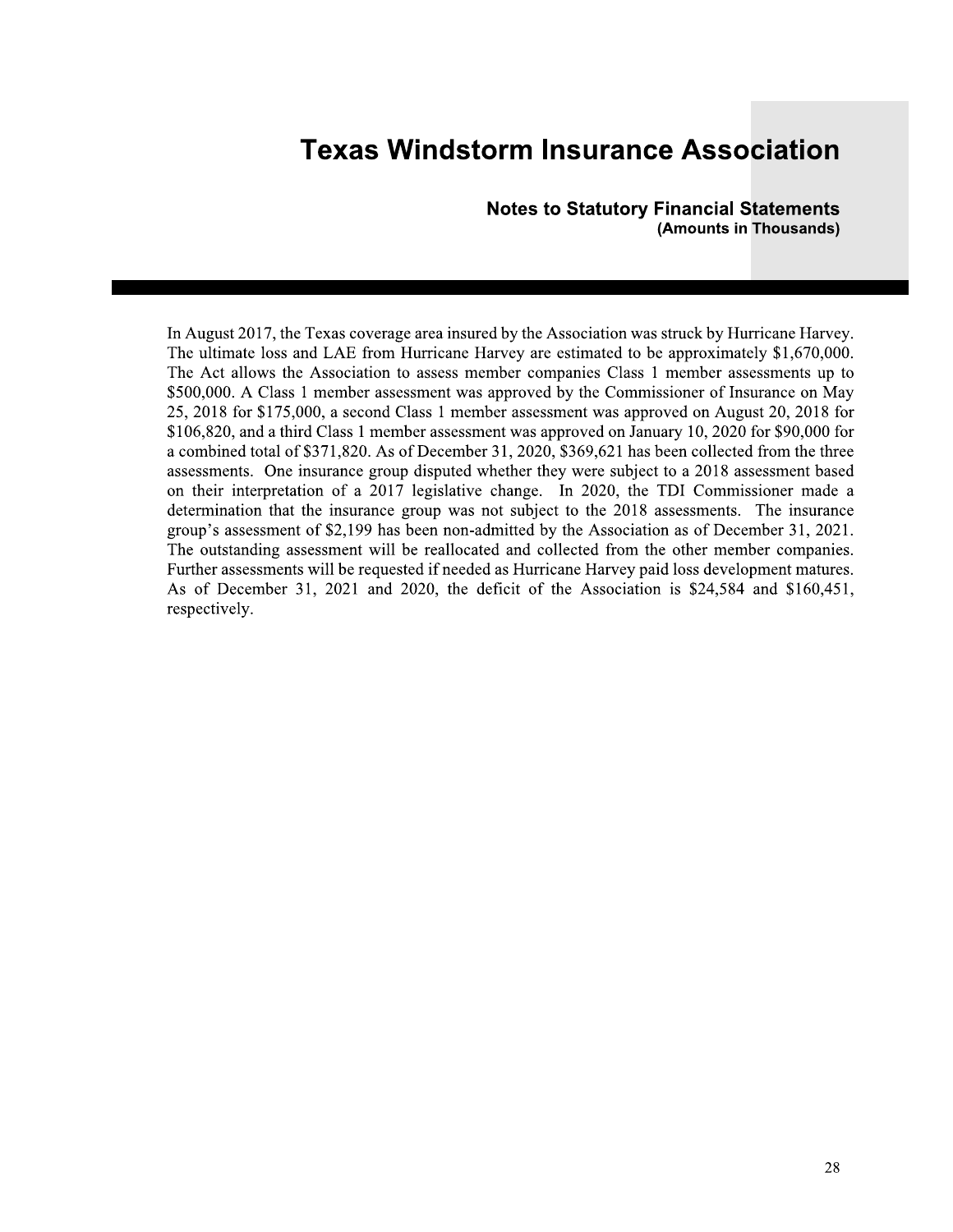#### **Notes to Statutory Financial Statements** (Amounts in Thousands)

#### 8. **Employee Benefit Plans**

**Defined Benefit Plan.** The Association has a defined benefit pension plan (the "Plan"), which covers employees from their date of hire, if the employee is scheduled to work at least 1,000 hours in a twelve-month period. Pension benefits are based on years of service and the employee's compensation during the five highest consecutive years' earnings from the last ten years of employment. An employee's benefits vest 5 years from date of hire. The Association makes contributions to the Plan that comply with the minimum funding provisions of the Employee Retirement Income Security Act. Such contributions are included in general expenses. As of December 31, 2021 and 2020, the Association accrued in accordance with actuarially determined amounts with an offset to the pension cost accrual for the incremental asset amortization.

The following sets forth a summary of projected benefit obligations, plan assets, funded status, benefit costs and assumptions of the defined benefit pension plan as follows:

| December 31,                                                 |    | 2021          | 2020      |
|--------------------------------------------------------------|----|---------------|-----------|
| Change in Projected Benefit Obligations (PBO) (Underfunded): |    |               |           |
| Benefit obligation at beginning of year                      | S  | \$<br>36,590  | 30,989    |
| Service cost                                                 |    | 2,794         | 2,276     |
| Interest cost                                                |    | 1,115         | 1,095     |
| Actuarial (gain) loss                                        |    | (925)         | 2,893     |
| Benefits paid                                                |    | (625)         | (663)     |
| Projected benefit obligation at end of year                  |    | 38,949        | 36,590    |
| Change in Plan Assets:                                       |    |               |           |
| Fair value of plan assets at beginning of year               |    | 25,955        | 21,547    |
| Actual return on plan assets                                 |    | 1,836         | 2,503     |
| <b>Employer contributions</b>                                |    | 2,961         | 2,568     |
| Benefits paid                                                |    | (625)         | (663)     |
| Fair value of plan assets at end of year                     |    | 30,127        | 25,955    |
| Funded status                                                | \$ | (8, 822)<br>S | (10, 635) |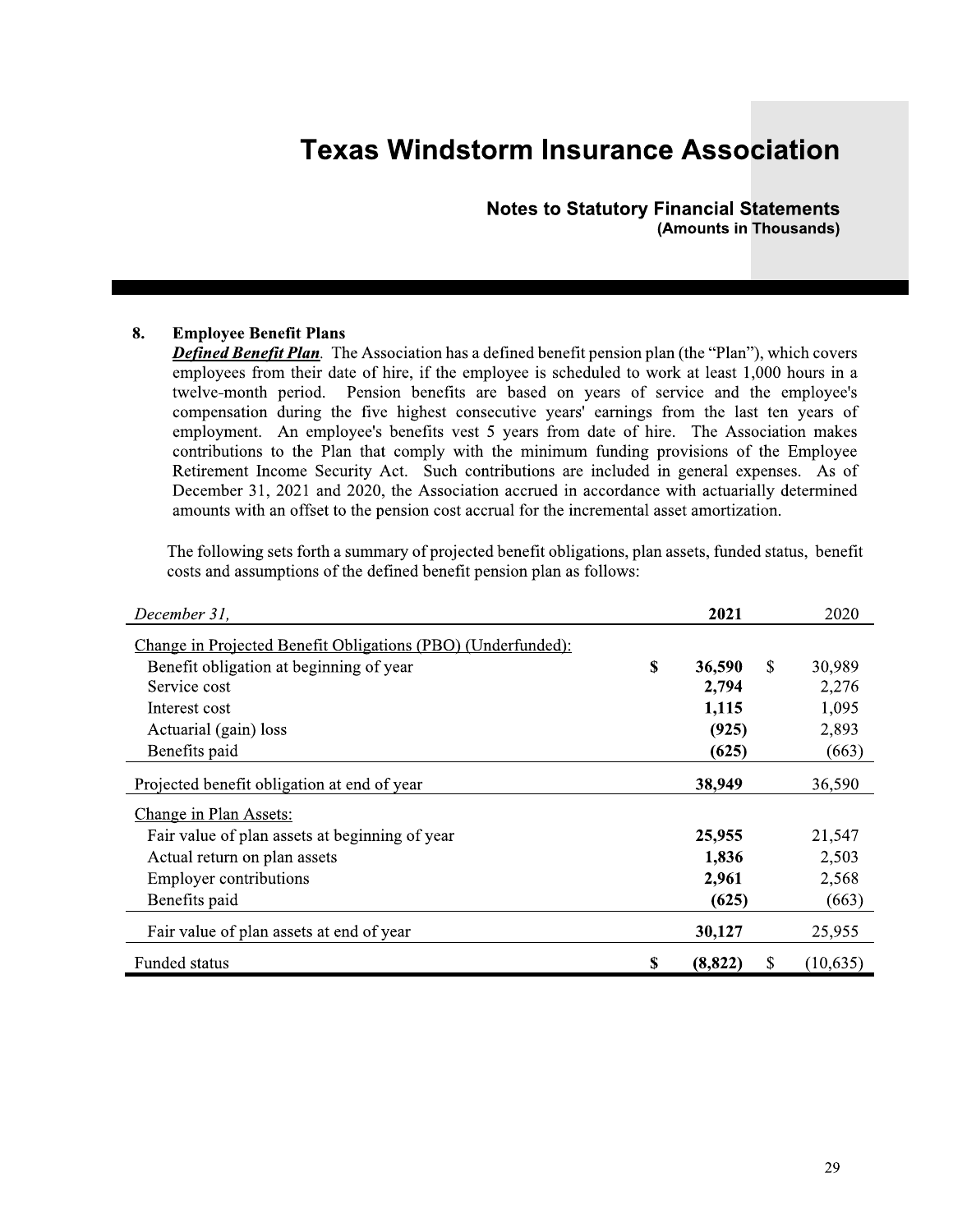# Notes to Statutory Financial Statements<br>(Amounts in Thousands)

| December 31,                                   | 2021          | 2020            |
|------------------------------------------------|---------------|-----------------|
| <b>Funded Status:</b>                          |               |                 |
| Assets (non-admitted):                         |               |                 |
| Prepaid benefit costs                          | \$            | \$              |
| Total assets (non-admitted)                    |               |                 |
| Liabilities recognized:                        |               |                 |
| Accrued benefit costs                          | 2,926         | 2,701           |
| Liability for pension benefits                 | 5,896         | 7,934           |
| Total liabilities recognized                   | 8,822         | 10,635          |
| Unrecognized liabilities as a component of net |               |                 |
| periodic benefit cost                          |               |                 |
| Funded status                                  | \$<br>(8,822) | \$<br>(10, 635) |
| Accumulated benefit obligation                 | \$<br>34,153  | \$<br>32,057    |
| Years ended December 31,                       | 2021          | 2020            |
| Components of Net Periodic Benefit Costs:      |               |                 |
| Service costs                                  | \$<br>2,794   | \$<br>2,276     |
| Interest costs                                 | 1,115         | 1,095           |
| Expected return on plan assets                 | (1,212)       | (1,110)         |
| Loss amortization                              | 444           | 410             |
| Prior service cost                             | 44            | 44              |
| Total net periodic benefit cost                | \$<br>3,185   | \$<br>2,715     |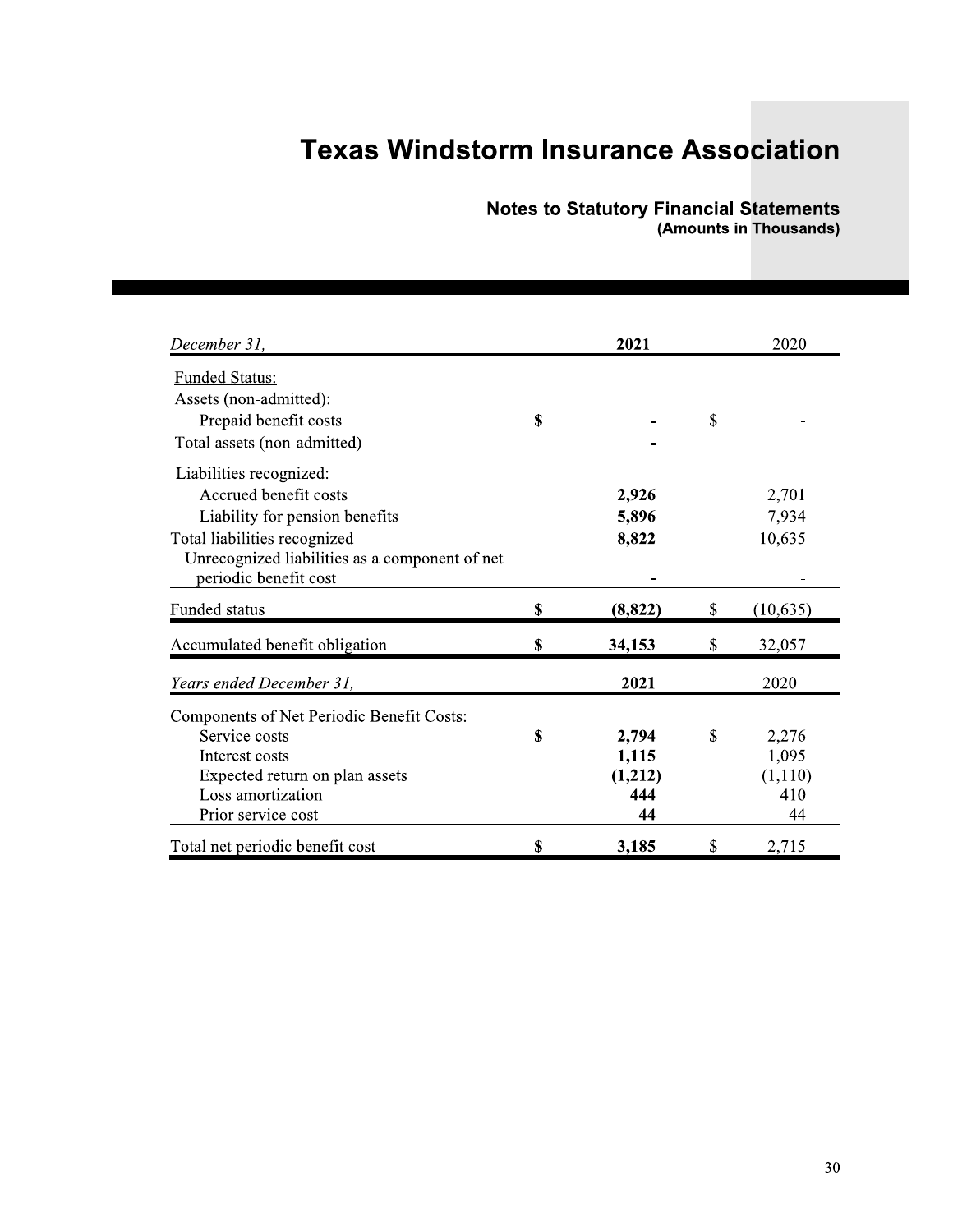#### Notes to Statutory Financial Statements (Amounts in Thousands)

|                                                                               |             | <b>Notes to Statutory Financial Statements</b><br>(Amounts in Thousands) |              |
|-------------------------------------------------------------------------------|-------------|--------------------------------------------------------------------------|--------------|
|                                                                               |             |                                                                          |              |
| Years ended December 31,                                                      |             | 2021                                                                     | 2020         |
| Amounts in unassigned funds (surplus) recognized as components of net         |             |                                                                          |              |
| periodic benefit cost:                                                        |             |                                                                          |              |
| Items not yet recognized as a component of net periodic cost – prior year $\$ |             | $7,934$ \$                                                               | 6,888        |
| Net transition asset or obligation recognized                                 |             |                                                                          |              |
| Net prior service cost or credit arising during the period                    |             |                                                                          |              |
| Net prior service cost recognized                                             |             | (44)                                                                     | (44)         |
| Net (gain) loss arising during the period                                     |             | (1,550)                                                                  | 1,500        |
| Net gain recognized                                                           |             | (444)                                                                    | (410)        |
| Items not yet recognized as a component of net periodic cost – current        |             |                                                                          |              |
| year                                                                          | $\mathbf S$ | 5,896 \$                                                                 | 7,934        |
|                                                                               |             |                                                                          |              |
|                                                                               |             |                                                                          |              |
| Years ended December 31,                                                      |             | 2021                                                                     | 2020         |
| Amounts in unassigned funds (surplus) expected to be recognized in the        |             |                                                                          |              |
| next fiscal year as components of net periodic benefit cost:                  |             |                                                                          |              |
| Amortization of net transition asset or obligation                            | \$          | $\mathcal{S}$                                                            |              |
| Amortization of net prior service cost                                        |             | 44                                                                       | 44           |
| Amortization of net loss                                                      | \$          | 162S                                                                     | 359          |
|                                                                               |             |                                                                          |              |
|                                                                               |             |                                                                          |              |
| Years ended December 31,                                                      |             | 2021                                                                     | 2020         |
|                                                                               |             |                                                                          |              |
| Amounts in unassigned funds (surplus) that have not yet been recognized       |             |                                                                          |              |
| as components of net periodic benefit cost:                                   |             |                                                                          |              |
| Net transition asset or obligation                                            | \$          | <sup>S</sup>                                                             |              |
| Net prior service cost<br>Net loss                                            | \$          | 223<br>5,674 $\sqrt{5}$                                                  | 267<br>7,667 |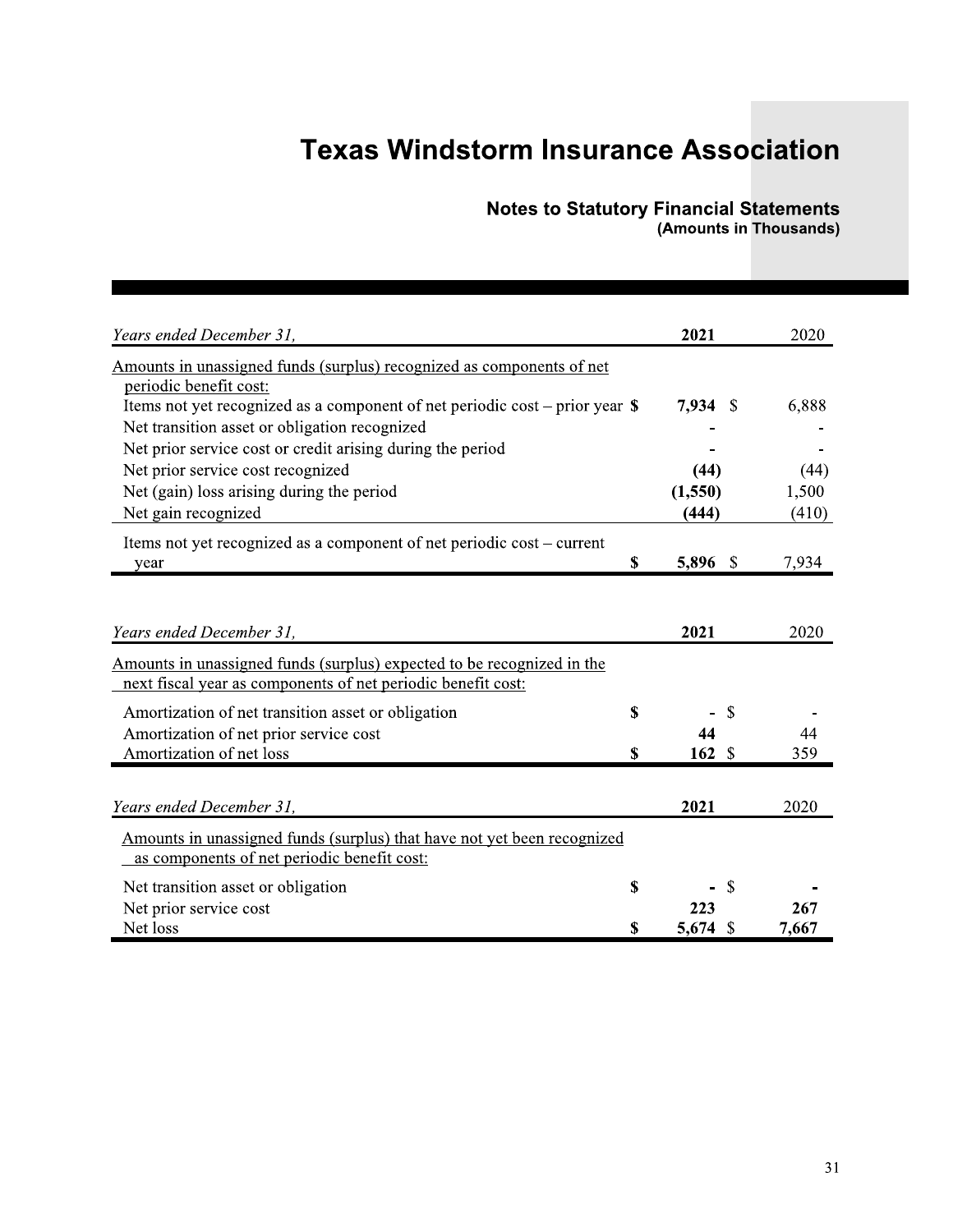### **Notes to Statutory Financial Statements** (Amounts in Thousands)

#### Pension Assumptions:

| December 31,                                                                                                    | 2021     | 2020     |
|-----------------------------------------------------------------------------------------------------------------|----------|----------|
| Weighted-average assumptions used to determine net periodic benefit cost:                                       |          |          |
| Discount rate                                                                                                   | 3.00%    | $3.50\%$ |
| Rate of compensation increase                                                                                   | 2.50%    | 2.50%    |
| Expected long-term rate of return of plan assets                                                                | 4.50%    | $5.00\%$ |
| Weighted-average assumptions used to determine projected benefit obligations:<br>Weighted-average discount rate | 3.25%    | $3.00\%$ |
|                                                                                                                 |          |          |
| Rate of compensation increase                                                                                   | $2.50\%$ | $2.50\%$ |

The amount of accumulated benefit obligation for the defined benefit pension plan was approximately \$34,153 and \$32,057 as of December 31, 2021 and 2020, respectively.

#### **Measurement Date**

A measurement date of December 31, 2021 was used to determine the above.

#### **Asset Allocation**

The defined benefit pension plan asset allocation as of the measurement date presented as a percentage of total plan assets were as follows:

| December 31,      | 2021    | 2020    |
|-------------------|---------|---------|
| Equity securities | 37.0%   | 36.9%   |
| Debt securities   | 57.0%   | 58.2%   |
| Real estate       | $5.2\%$ | 4.4%    |
| Other             | $0.8\%$ | $0.5\%$ |
|                   |         |         |
|                   | 100.0%  | 100.0%  |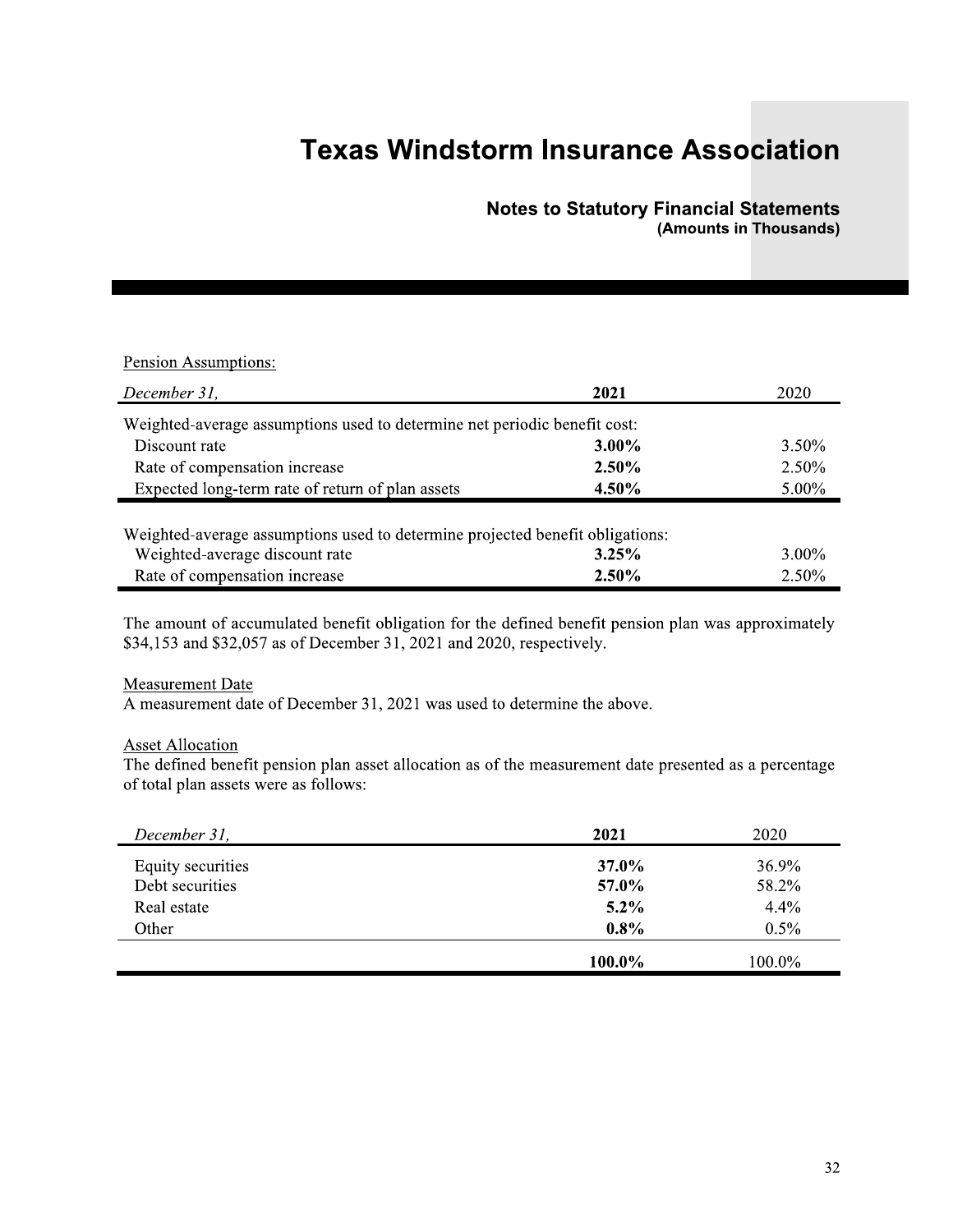#### **Notes to Statutory Financial Statements** (Amounts in Thousands)

The investment policy of the Plan is to maximize the total return of the fund while maintaining a strong emphasis on preservation of capital. The total portfolio is expected to be less volatile than the market the vast majority of the time. The Plan assets are invested in a mix of equity and fixed income investments subject to target allocation ranges. The target allocation is to increase the percentage of fixed income investments depending on market conditions. Remaining funds not invested in the categories above are to be invested in short-term cash equivalents such as money market funds.

The long-term rate of return represents the expected average rate of return on the Plan assets based on the expected long-term asset allocation of the Plan. Several factors are considered, including historical market index returns, expectations of future returns in each asset classes, and the potential to outperform market index returns.

#### **Future Payments**

The following estimated future payments, which reflect expected future service, as appropriate, are expected to be paid in the years indicated:

| Years ending December 31, | Amount    |
|---------------------------|-----------|
| 2022                      | \$<br>827 |
| 2023                      | 950       |
| 2024                      | 1,063     |
| 2025                      | 1,187     |
| 2026                      | 1,336     |
| 2027 and thereafter       | 8,548     |

**Planned Contributions** 

The Association expects to make contributions of \$3,516 during 2022.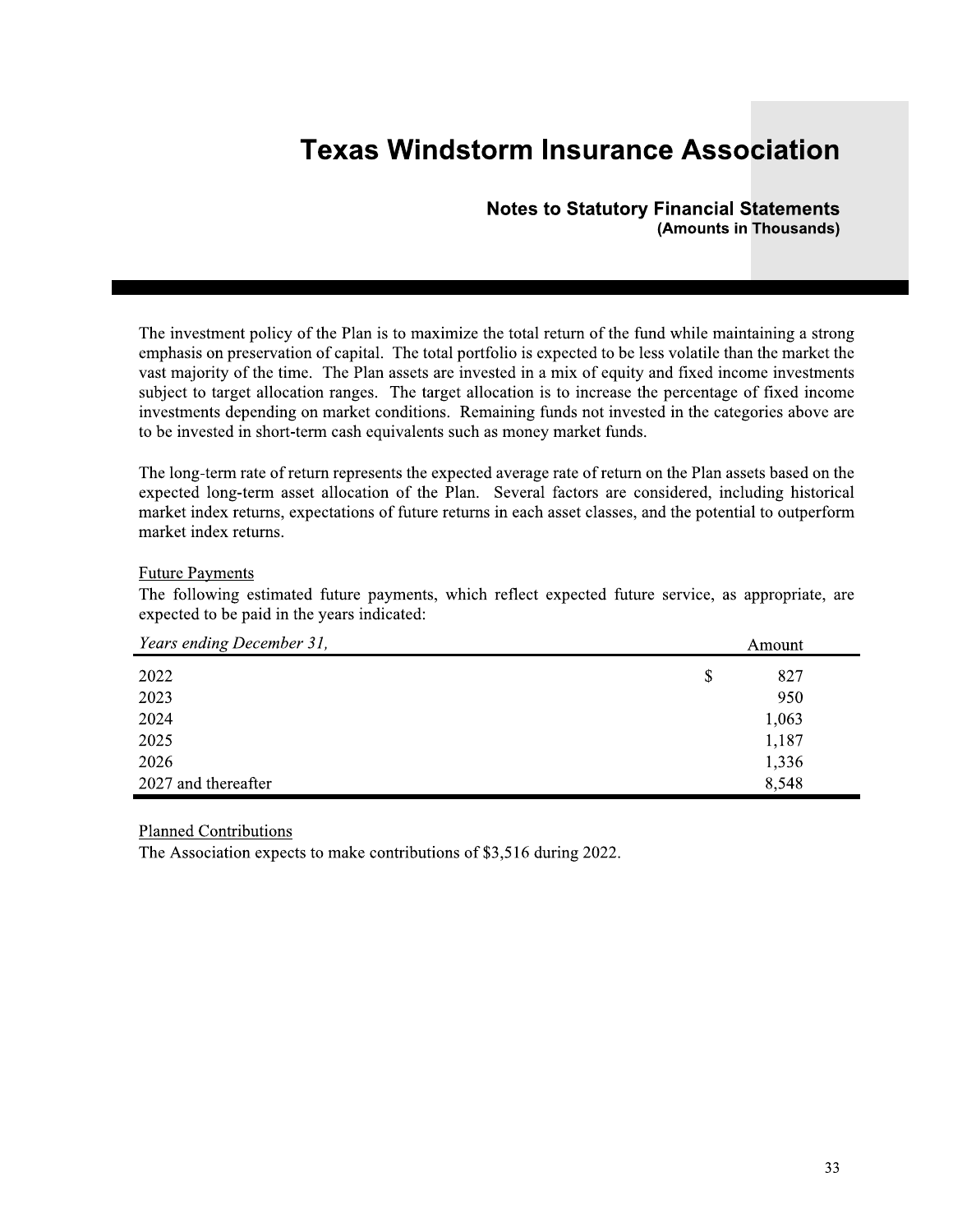### **Notes to Statutory Financial Statements** (Amounts in Thousands)

|                                                                                                                       |                                                                                          | Fair Value Measurements at December 31, 2021                                                              |                                                    |    |                                                          |
|-----------------------------------------------------------------------------------------------------------------------|------------------------------------------------------------------------------------------|-----------------------------------------------------------------------------------------------------------|----------------------------------------------------|----|----------------------------------------------------------|
|                                                                                                                       | Quoted Prices in<br><b>Active Markets</b><br>for<br><b>Identical Assets</b><br>(Level 1) | Significant<br>Other<br>Observable<br>Inputs<br>(Level 2)                                                 | Significant<br>Unobservable<br>Inputs<br>(Level 3) |    | Total Fair<br>Value                                      |
| Cash<br>Large cap equity<br>Small cap equity<br>Mid cap equity<br>International equity<br>Realty fund<br>Fixed income | \$<br>135<br>6,619<br>881<br>2,022<br>2,697<br>1,708<br>5,948                            | \$<br>10,117                                                                                              | \$                                                 | S  | 135<br>6,619<br>881<br>2,022<br>2,697<br>1,708<br>16,065 |
| Total plan assets                                                                                                     | \$<br>20,010                                                                             | \$<br>10,117                                                                                              | \$                                                 | \$ | 30,127                                                   |
|                                                                                                                       | Quoted Prices in<br><b>Active Markets</b><br>for<br><b>Identical Assets</b><br>(Level 1) | Fair Value Measurements at December 31, 2020<br>Significant<br>Other<br>Observable<br>Inputs<br>(Level 2) | Significant<br>Unobservable<br>Inputs<br>(Level 3) |    | Total Fair<br>Value                                      |
| Cash                                                                                                                  | \$                                                                                       | \$<br>126                                                                                                 | \$                                                 | \$ | 126                                                      |

 $\overline{a}$ 

 $\overline{\phantom{a}}$ 

 $\overline{a}$ 

 $\mathbb S$ 

 $\overline{\phantom{a}}$ 

 $\overline{a}$ 

 $\overline{a}$ 

 $\mathbb S$ 

2,804

1,421

13,193

17,544

5,748

1,853

8,411

 $\mathbb S$ 

810

Large cap equity

Small cap equity

Mid cap equity

Realty fund

Fixed income

Total plan assets

International equity

Fair value measurements of Plan assets as of December 31, 2021 and 2020:

5,748

1,853

2,804

1,421

13,193

25,955

 $\overline{a}$ 

 $\overline{a}$ 

 $\overline{a}$ 

 $\overline{\phantom{a}}$ 

 $\overline{a}$ 

 $\mathbb{L}$ 

 $\mathbb S$ 

810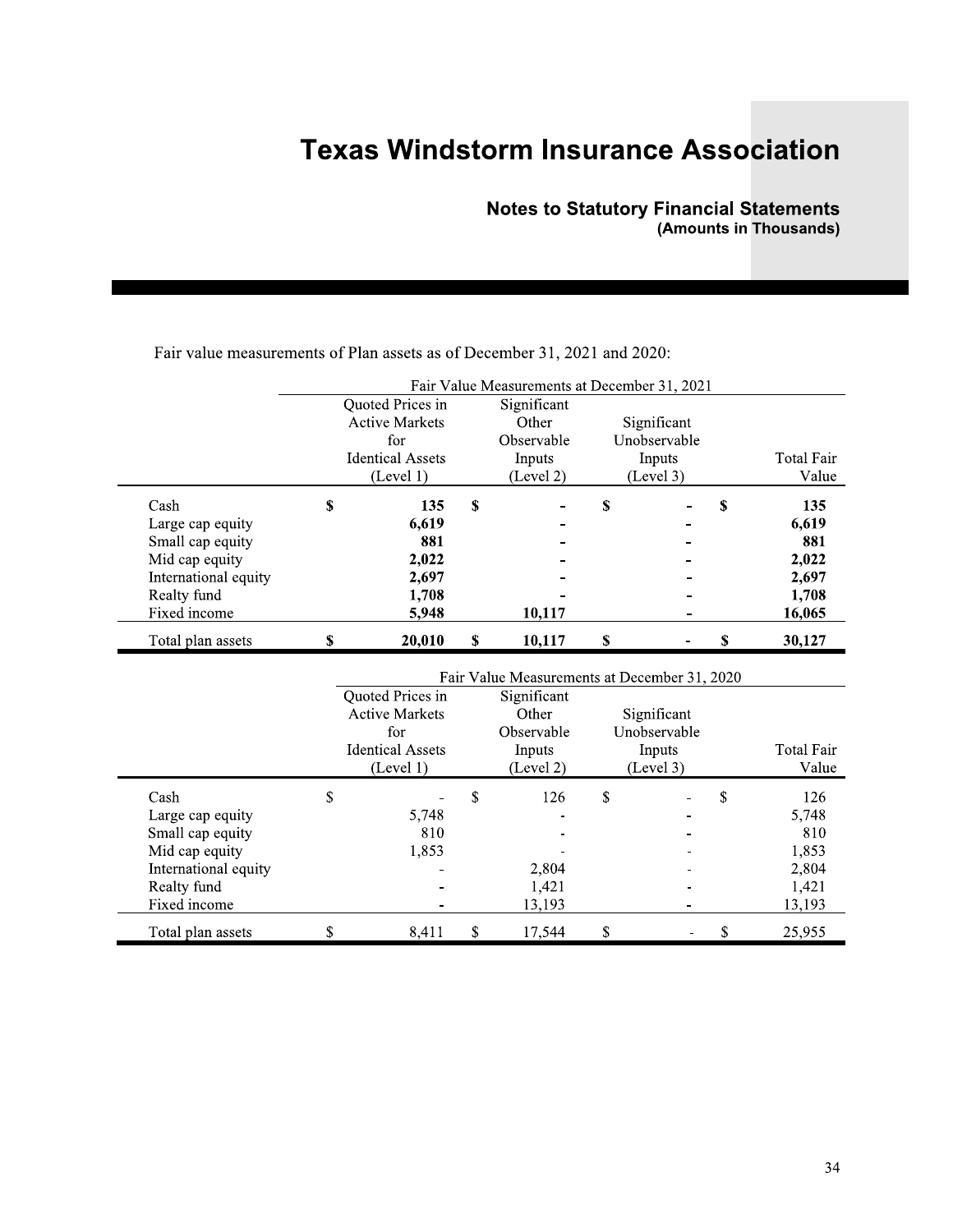### Notes to Statutory Financial Statements (Amounts in Thousands)

**Notes to Statutory Financial Statements**<br> **(Amounts in Thousands)**<br> **(Amounts in Thousands)**<br> **(Amounts in Thousands)**<br> **(Amounts in Thousands)**<br> **(Amounts in Thousands)**<br> **(Amounts in Thousands)**<br> **(Amounts in Thousands)** 

#### $\mathcal{L}^{\text{max}}$ 9. Lease Commitments

The Association leases office space under a non-cancellable operating lease agreement which expires in 2033. Future minimum lease payments, by year and in the aggregate, under a non-cancellable operating lease with initial or remaining terms of one year or more consisted of the following at December 31, 2021:

| Years ending December 31, |    | Amount |
|---------------------------|----|--------|
| 2022                      | \$ | 1,088  |
| 2023                      |    | 857    |
| 2024                      |    | 880    |
| 2025                      |    | 905    |
| 2026 and thereafter       |    | 7,725  |
|                           | S  | 11,455 |

Rental expense under the non-cancelable operating lease was approximately \$1,497 and \$1,481 for the years ended December 31, 2021 and 2020, respectively.

#### ingen<br>Stadt i San 10. Governance

Pursuant to SB 900 signed into law during 2015, the Board of Directors composition changed and now consists of nine members: three industry representatives from companies actively writing and renewing windstorm and hail insurance in the first tier coastal counties, three public members residing in the first tier coastal counties, and three non-coastal representatives who live more than 100 miles from the Texas coast. One of the public members must also be a property and casualty agent who is licensed under this code and is not a captive agent.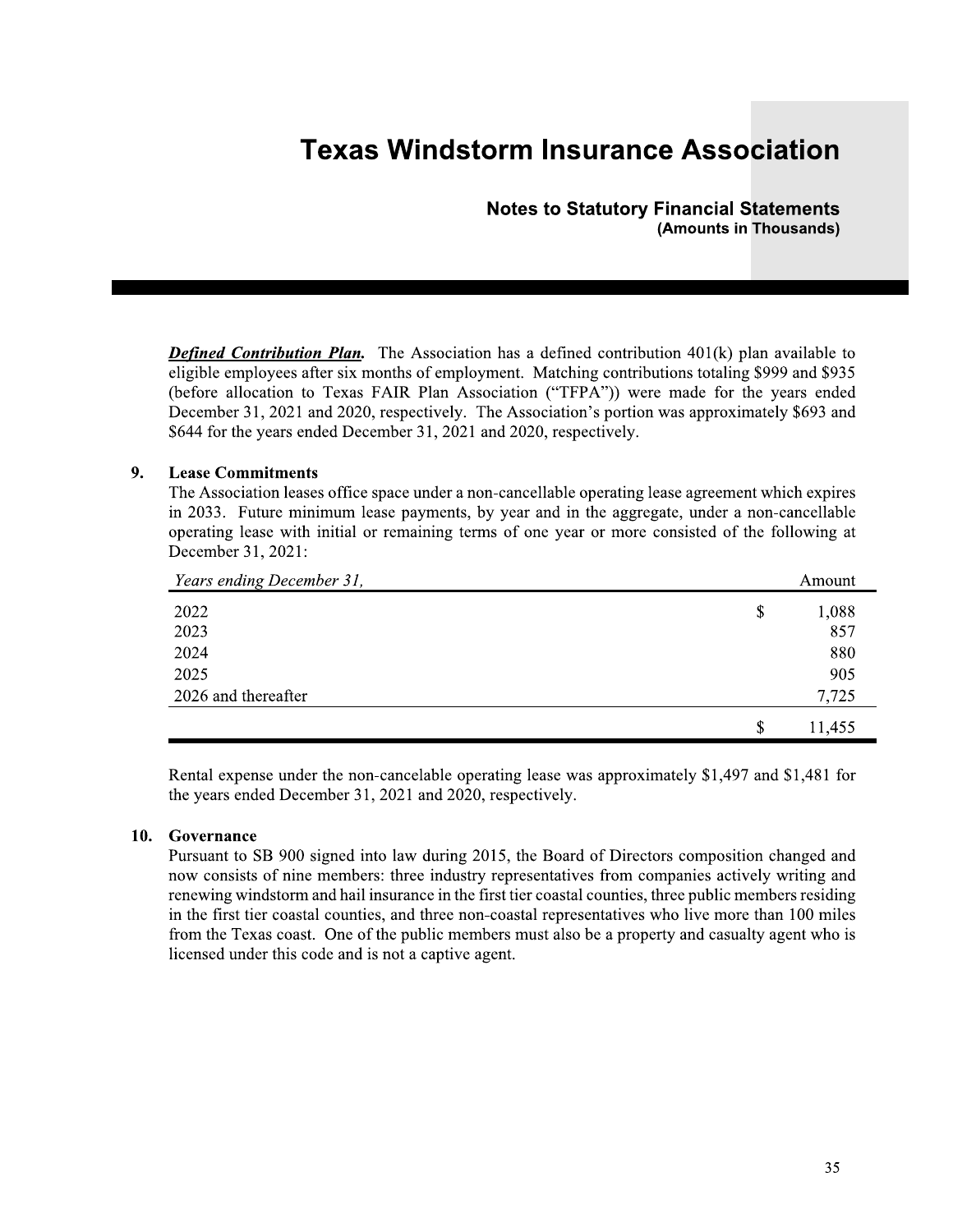**Notes to Statutory Financial Statements** (Amounts in Thousands)

#### 11. Service Contract with Texas Fair Plan Association

During 2002, the Association entered into a service contract with the Texas Fair Plan Association ("TFPA") in which the Association is to be fully reimbursed for all expenditures, professional fees, consulting services, allocated employee time, lost investment income and other costs directly associated with the services provided by the Association on behalf of TFPA. During 2021 and 2020, the Association paid expenses for TFPA under its management contract and was reimbursed \$13,186 and \$14,314, respectively. As of December 31, 2021 and 2020, the Association incurred or paid expenses for which it has not been reimbursed of \$1,159 and \$1,132, respectively, on behalf of TFPA, and are included in other assets in the statutory statements of admitted assets, liabilities, surplus and other funds. This arrangement is subject to a written agreement which requires that balances be settled within 30 days.

#### 12. Borrowed Money – Bonds Payable

The Texas Public Finance Authority (the "Authority" or the "Issuer") has issued the Bonds on behalf of the Association for the purposes of financing catastrophe loss costs in the amount of \$500,000. The Bonds are issued pursuant to a master resolution adopted by the Board of Directors of the Authority on September 24, 2014 (the "Master Resolution"), and a first supplemental resolution adopted by the Board of Directors of the Authority on September 24, 2014 (the "First Supplemental Resolution", and together with the Master Resolution, the "Resolutions"). The Bonds constitute the initial series of Class 1 Public Securities of the Authority secured and payable from Class 1 Pledged Revenues irrevocably pledged under the Resolutions. The Association has pledged the Class 1 Pledged Revenues to the Authority pursuant to a Financing and Pledge Agreement dated as of September 1, 2014 between the Authority and the Association.

The Bonds were issued on September 30, 2014 for \$500,000 of which \$177,000 and \$227,200 principal balance was outstanding as of December 31, 2021 and 2020, respectively, and is included in borrowed money – bonds and interest payable in the statutory statements of admitted assets, liabilities, surplus and other funds. The bonds mature July 1, 2024 and can be redeemed in whole or in part by the Issuer beginning July 1, 2019. The original Bonds bear interest from 5.25% to 8.25% with an effective interest rate of 8.03%. Interest is payable semi-annually on January 1 and July 1 with the first payment made January 1, 2015. The Bonds are secured by the Association's net premium and other revenue which is used to fund the debt service and related accounts held by the TTSTC.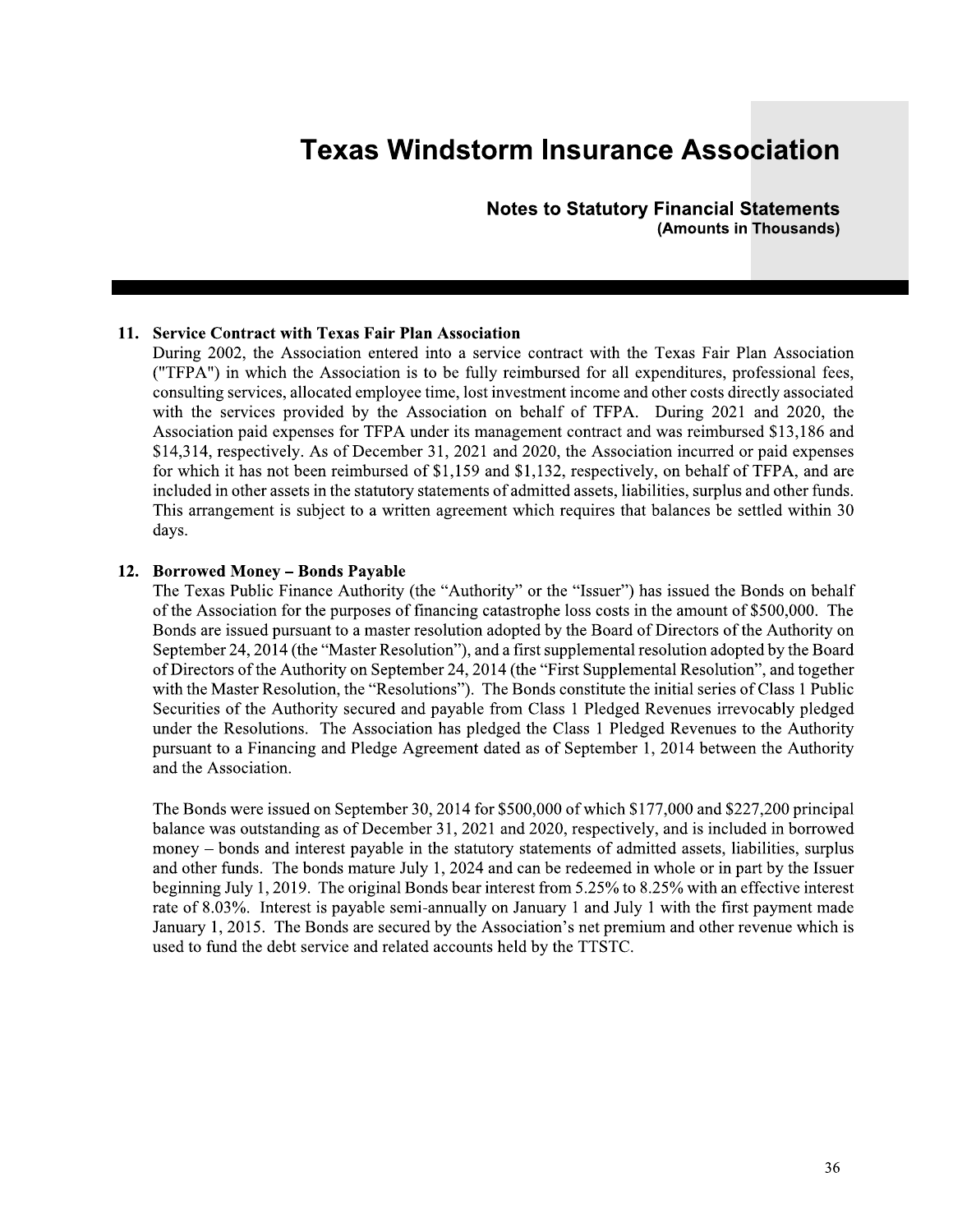**Notes to Statutory Financial Statements** (Amounts in Thousands)

There are various general and special covenants associated with the Bonds. The primary covenants, which exist as long as there are outstanding Class 1 Public Securities and administrative expenses, require that; (1) the Association will take actions that produce projected net coverage revenues in an amount not less than 125% of the obligations and administrative expenses due in the succeeding four quarters and; (2) that actual net coverage revenues for the preceding four quarters will be in an amount not less than 110% of the actual obligations and administrative expenses for the same period. Another covenant, which exists as long as the Bonds are outstanding, states that the Association will maintain the operating bank account subject to a deposit account control agreement to maintain a perfected security interest in the net premiums and other revenue held for the benefit of the bondholders. As of December 31, 2021, the Association estimates projected net coverage revenues will be 188% of the obligations and administrative expenses for the next four quarters ending December 31, 2022 which exceeds the required 125% threshold.

On May 11, 2020, the Association completed a voluntary early redemption of \$45 million principal of the Bonds and paid \$1.3 million interest associated with the redeemed securities. While the redemption was optional, the \$46.3 million paid to redeem these securities is required to be included as a debt obligation impacting the preceding four quarters "look back" calculation. The coverage ratio for the four quarters ended December 31, 2020 is 44% or 66 percentage points below the specified ratio of 110% due to the inclusion of the \$46.3 million redemption amount and losses from Hurricanes Hanna, Laura and Delta which struck the Association's coverage areas along the Texas coast during the 2020 hurricane season. Pursuant to the Bond documents, if either the actual net coverage revenue test or the projected net coverage revenue test falls below the applicable threshold  $(110\%$  and  $125\%$ , respectively) the Association is required to disclose to the Authority the action or actions (including but not limited to rate changes, reinsurance costs adjustments, and other fiscal steps) necessary to meet the requirements in the future. Future periods are forecasted to produce sufficient projected net coverage revenues as the early redemption and non-catastrophic losses from the 2020 hurricane season are excluded from the coverage calculation due to the passage of time. As a result, neither a rate adjustment nor an adjustment to reinsurance costs are deemed necessary to produce future projected net coverage revenues equal to or in excess of 125% of the obligations and administrative expenses.

The Bonds are subject to optional make-whole redemption, in whole or in part, at the option of the Authority, at the request of the Association prior to July 1, 2019 at a redemption price equal to the greater of (i) 100% of the principal amount of the Bonds to be redeemed or (ii) the sum of the present values of the remaining schedule payments of principal and interest on the Bonds to be redeemed (exclusive of interest accrued to the date fixed for redemption) discounted to the date of redemption on a semi-annual basis (assuming a 360-day year consisting of twelve 30-day months) at the Treasury Rate plus 100 basis points, plus in each case, accrued and unpaid interest on the Bonds being redeemed to the date fixed for redemption.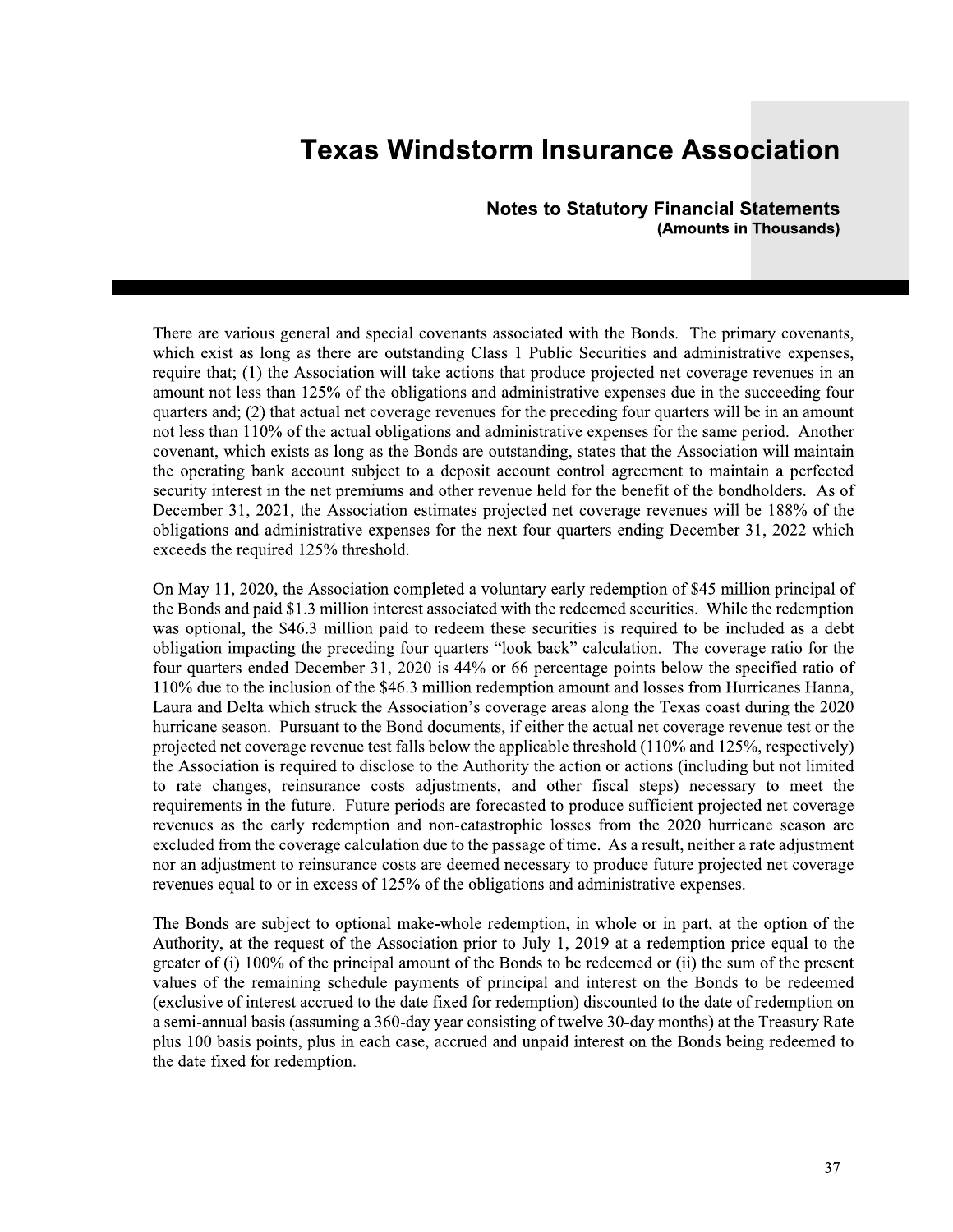#### **Notes to Statutory Financial Statements** (Amounts in Thousands)

The Bonds are also subject to optional redemption prior to maturity on or after July 1, 2019, in whole or in part, at a redemption price equal to the principal amount of Bonds to be redeemed plus accrued interest to the date of redemption. On February 18, 2020, the Association Board of Directors approved an early redemption in the amount of \$45 million and directed Association staff to request approval from the Commissioner of Insurance. On February 24, 2020, the Association received approval from the Commissioner of Insurance to redeem the requested \$45 million of bond principal. The redemption was completed on May 11, 2020.

On December 7, 2021, the Association Board of Directors approved an early redemption of the remaining \$177,000 of Bonds and directed the Association staff to request approval from the Commissioner of Insurance to redeem the outstanding Bonds prior to their scheduled maturity dates. The redemption is expected to be completed in the second quarter of 2022.

As of December 31, 2021, and 2020, the Bonds had no unamortized premium or discount. Bond issuance costs are expensed as incurred.

Interest expense incurred is recorded as an investment expense and was \$16,674 and \$21,999 for the years ended December 31, 2021 and 2020, respectively, and is included in net investment loss in the statutory statements of income. Interest expense of \$18,744 and \$25,769 was paid for the years ended December 31, 2021 and 2020, respectively. Interest payable was \$7,301 and \$9,372 as of December 31, 2021 and 2020, respectively, and is included in borrowed money – bonds and interest payable in the statutory statements of admitted assets, liabilities, surplus and other funds.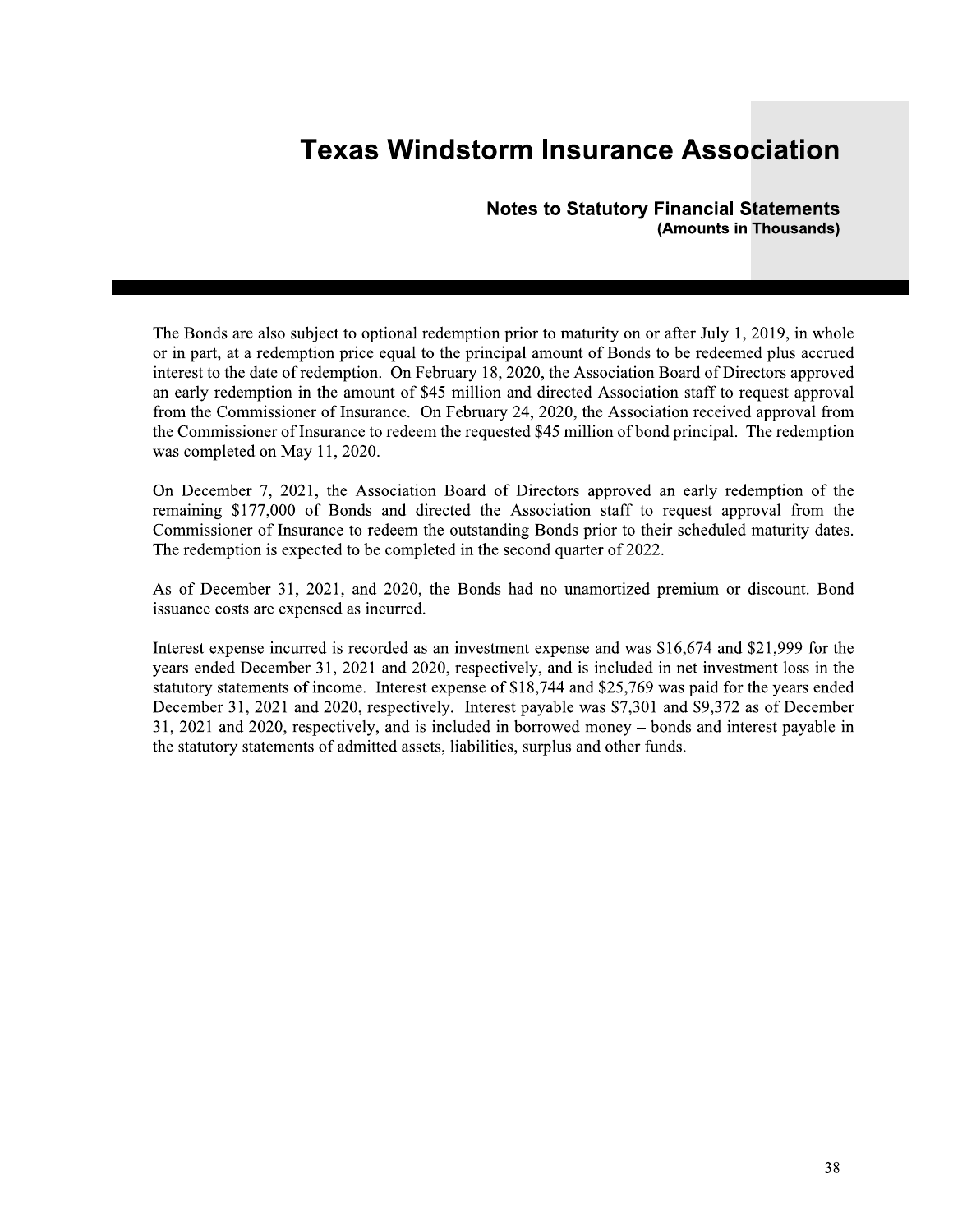### **Notes to Statutory Financial Statements** (Amounts in Thousands)

Changes in borrowed money - bonds payable for the year ended December 31, 2021 is as follows:

|              | <b>Bonds</b> |                     |   |                      | <b>Bonds</b> |
|--------------|--------------|---------------------|---|----------------------|--------------|
|              | Outstanding  |                     |   |                      | Outstanding  |
|              | January 1,   |                     |   |                      | December     |
| Description  | 2021         | <b>Bonds Issued</b> |   | <b>Bonds Matured</b> | 31, 2021     |
| <b>Bonds</b> | 227,200      | ۰                   | S | 50,200               | 177,000      |

Changes in borrowed money - bonds payable for the year ended December 31, 2020 is as follows:

|              | <b>Bonds</b> |                     |     |                  | <b>Bonds</b> |
|--------------|--------------|---------------------|-----|------------------|--------------|
|              | Outstanding  |                     |     |                  | Outstanding  |
|              | January 1,   |                     |     | <b>Bonds</b>     | December     |
| Description  | 2020         | <b>Bonds Issued</b> |     | Matured/Redeemed | 31, 2020     |
| <b>Bonds</b> | 318,600 \$   | -                   | \$. | 91,400           | 227,200      |

The aggregate maturities for the next five years and thereafter is as follows:

| Years ending December 31, | Amount        |
|---------------------------|---------------|
| 2022                      | \$<br>54,400  |
| 2023                      | 58,900        |
| 2024                      | 63,700        |
| 2025                      |               |
| 2026                      |               |
| On Demand                 |               |
|                           | \$<br>177,000 |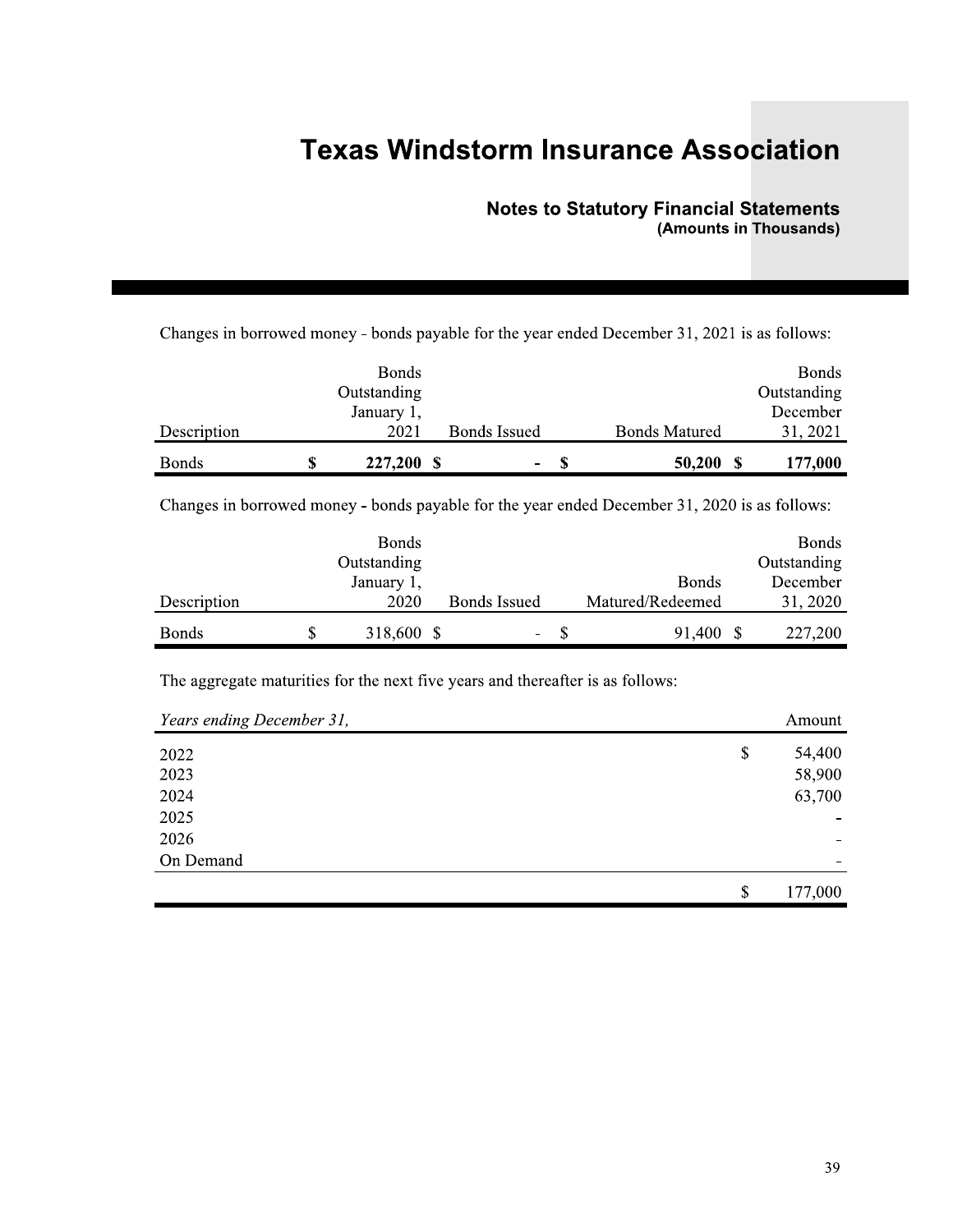**Notes to Statutory Financial Statements** (Amounts in Thousands)

#### 13. Depopulation

Depopulation measures were introduced in the 84<sup>th</sup> Texas Legislature in 2015 authorizing assumption reinsurance agreements between the Association and the private market to facilitate depopulation. The Association implemented the Assumption Program in 2016. As of December 31, 2020, four Assumption Program rounds have been completed. The program was restructured prior to round five and no longer includes a quota-share reinsurance period. The round five novation occurs on March 1, 2022 resulting in no financial activity for round five in either 2021 or 2020.

As of December 31, 2021 and 2020, funds held by company under reinsurance treaties was \$0.

During 2021 and 2020, the Association recognized ceded written premiums of \$0 and \$740 respectively, as a result of the Assumption Program.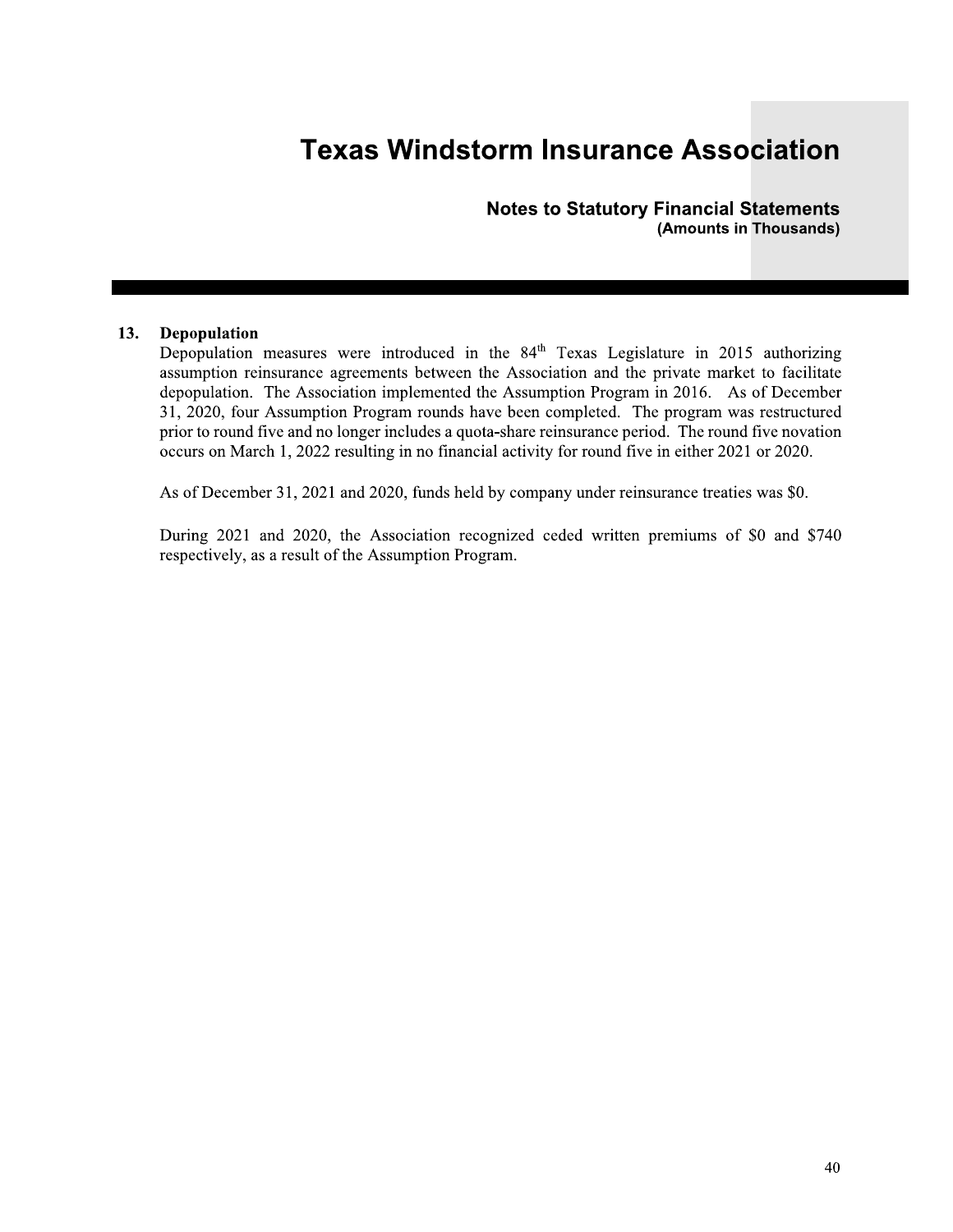Notes to Statutory Financial Statements (Amounts in Thousands)

**Notes to Statutory Financial Statements**<br>(Amounts in Thousands)<br>14. **Commitments and Contingencies**<br>The Association is subject to various investigations, claims and legal proceedings covering a wide<br>19. The Association is provided will not have a material adverse effect on the financial position of the Association. These matters are subject to various uncertainties, and some of these matters may be resolved unfavorably to the Association.

The Association obtained a \$500,000 committed line of credit with two of its primary financial institutions during 2021. The line of credit agreement was entered into June 1, 2021 subsequent to the Association's Board of Directors approval on May 18, 2021. No amounts have been drawn against the line of credit. Issuance fees for the line of credit were \$500 and the Association paid the lenders a 0.475% commitment fee against the unused portion of the line of credit. The commitment was originally set to mature on May 31, 2022, however, the line of credit was terminated by the Association on December 27, 2021 without penalty.

The Association obtained a \$500,000 committed line of credit with two of its primary financial institutions during 2020. The line of credit agreement was entered into June 1, 2020 subsequent to the Association's Board of Directors approval on May 12, 2020. No amounts were drawn against the line of credit. Issuance fees for the line of credit were \$500 and the Association paid the lenders a 0.8% commitment fee against the unused portion of the line of credit. The commitment was originally set to mature on May 31, 2021, however, the line of credit was terminated by the Association on December 28, 2020 without penalty. The Association obtained a \$500,000 committed line of credit with two of its primary financial<br>institutions during 2020. The line of credit agreement was entered into June 1, 2020 subsequent to<br>the Association's Board of

The Association writes windstorm and hail coverage primarily in the 14 counties along the Texas coast in which it has approximately  $$65,800,000$  and  $$61,000,000$  of insurance exposure as of December 31, 2021 and 2020, respectively.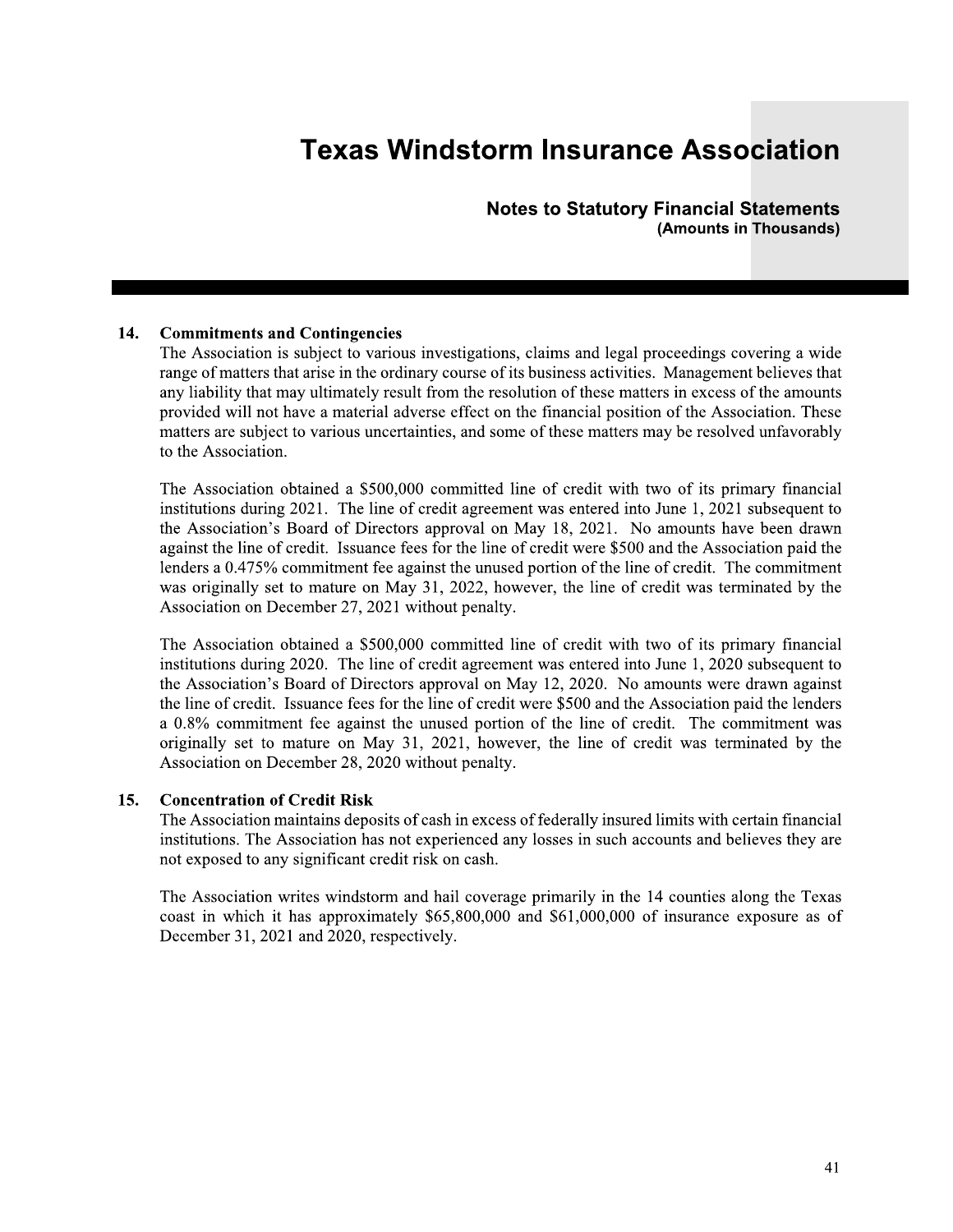### Notes to Statutory Financial Statements (Amounts in Thousands)

|     |                                                                                                                                                  | <b>Notes to Statutory Financial Statements</b> |                                      |   | (Amounts in Thousands)         |
|-----|--------------------------------------------------------------------------------------------------------------------------------------------------|------------------------------------------------|--------------------------------------|---|--------------------------------|
| 16. | <b>Nonadmitted Assets</b><br>Nonadmitted assets consisted of the following:                                                                      |                                                |                                      |   |                                |
|     | December 31,                                                                                                                                     |                                                | 2021                                 |   | 2020                           |
|     | Prepaid expenses and receivables<br>Member assessment receivable<br>Electronic data processing equipment and software<br>Furniture and equipment | \$                                             | $1,565$ \$<br>2,199<br>13,505<br>242 |   | 1,302<br>2,199<br>4,578<br>448 |
|     | Total nonadmitted assets                                                                                                                         | \$                                             | 17,511                               | P | 8,527                          |

#### 17.

|     | $De$ cember 91,                                                                                                                                                                                                                                                                                                                                                                                                                                                                                                                                                                                                       |    |                                |    |                                                     |    |                                  |              |                          |             |         |              |                                |
|-----|-----------------------------------------------------------------------------------------------------------------------------------------------------------------------------------------------------------------------------------------------------------------------------------------------------------------------------------------------------------------------------------------------------------------------------------------------------------------------------------------------------------------------------------------------------------------------------------------------------------------------|----|--------------------------------|----|-----------------------------------------------------|----|----------------------------------|--------------|--------------------------|-------------|---------|--------------|--------------------------------|
|     | Prepaid expenses and receivables<br>Member assessment receivable<br>Electronic data processing equipment and software<br>Furniture and equipment                                                                                                                                                                                                                                                                                                                                                                                                                                                                      |    |                                |    |                                                     |    | \$                               |              | 1,565<br>2,199<br>13,505 | 242         | \$      |              | 1,302<br>2,199<br>4,578<br>448 |
|     | Total nonadmitted assets                                                                                                                                                                                                                                                                                                                                                                                                                                                                                                                                                                                              |    |                                |    |                                                     |    | \$                               |              | 17,511                   |             | \$      |              | 8,527                          |
| 17. | <b>Fair Value Measurements</b><br>The following table reflects the fair values and admitted assets and liabilities that are financial<br>instruments. The fair values are also categorized into the three-level fair value hierarchy. Cash and<br>cash equivalents are the only financial instruments held by the Association. The investment strategy<br>for the Association is to hold highly liquid cash and cash equivalents for funding catastrophe<br>events. The Association does not believe that the assets stated at NAV have any significant<br>restrictions to liquidate or to be sold for less than NAV. |    |                                |    |                                                     |    |                                  |              |                          |             |         |              |                                |
|     |                                                                                                                                                                                                                                                                                                                                                                                                                                                                                                                                                                                                                       |    |                                |    |                                                     |    |                                  |              |                          |             |         |              |                                |
|     |                                                                                                                                                                                                                                                                                                                                                                                                                                                                                                                                                                                                                       |    |                                |    | Fair Value Measurements at December 31, 2021 Using: |    |                                  |              |                          |             |         |              |                                |
|     |                                                                                                                                                                                                                                                                                                                                                                                                                                                                                                                                                                                                                       |    | Aggregate<br><b>Fair Value</b> |    | <b>Net Asset</b><br>Value                           |    | <b>Admitted</b><br><b>Assets</b> |              | Level 1                  |             | Level 2 |              |                                |
|     | Cash<br>Cash equivalents*                                                                                                                                                                                                                                                                                                                                                                                                                                                                                                                                                                                             | \$ | 177,437<br>69,002              | \$ | 247,388                                             | S. | 177,437<br>316,390               | <sup>S</sup> | 177,437<br>69,002        | $\mathbf s$ |         | $\mathbf{s}$ |                                |
|     |                                                                                                                                                                                                                                                                                                                                                                                                                                                                                                                                                                                                                       | \$ | 246,439                        | \$ | 247,388                                             | -S | 493,827                          | S.           | $246,439$ \$             |             |         | - \$         |                                |
|     |                                                                                                                                                                                                                                                                                                                                                                                                                                                                                                                                                                                                                       |    |                                |    | Fair Value Measurements at December 31, 2020 Using: |    |                                  |              |                          |             |         |              |                                |
|     |                                                                                                                                                                                                                                                                                                                                                                                                                                                                                                                                                                                                                       |    | Aggregate<br>Fair Value        |    | Net Asset<br>Value                                  |    | Admitted<br>Assets               |              | Level 1                  |             | Level 2 |              |                                |
|     | Cash<br>Cash equivalents*                                                                                                                                                                                                                                                                                                                                                                                                                                                                                                                                                                                             | \$ | 196,419<br>83,406              | \$ | 201,851                                             | \$ | 196,419<br>285,257               | <sup>S</sup> | 196,419 \$<br>83,406     |             |         | -S           | Level 3<br>Level 3             |

 <sup>\*</sup> In accordance with SSAP 100R, certain investments that were measured at NAV have not been classified in the fair value hierarchy. The fair value amounts presented in this table are intended to permit reconciliation to the line items presented in the statutory statements of admitted assets, liabilities, surplus and other funds.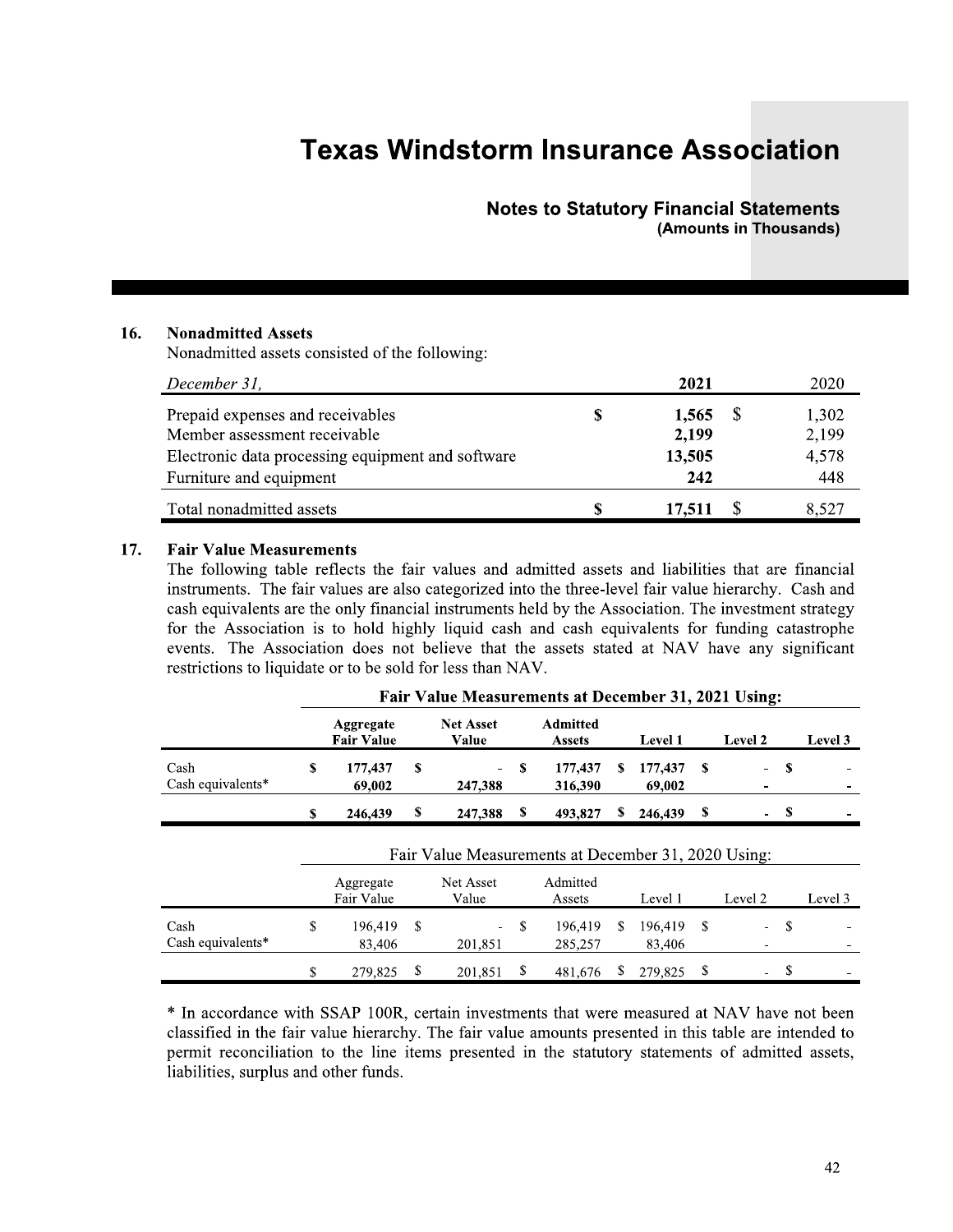Notes to Statutory Financial Statements (Amounts in Thousands)

#### 19. Subsequent Events

**Example 18 Axenution Statements**<br> **Examples 18.**<br> **Examples 18.**<br> **Examples 18.**<br> **Examples 18.**<br> **Examples 2021** and 2020 andited statutory financial statements.<br> **Examples 2021** and 2020 andited subsequent events occurr The Association has evaluated subsequent events occurring after December 31, 2021, the date of the most recent statutory statements of admitted assets, liabilities, surplus, and other funds through April 25, 2022, the date the statutory financial statements were issued. The Association does not believe any subsequent events have occurred that would require further disclosure or adjustment to the statutory financial statements.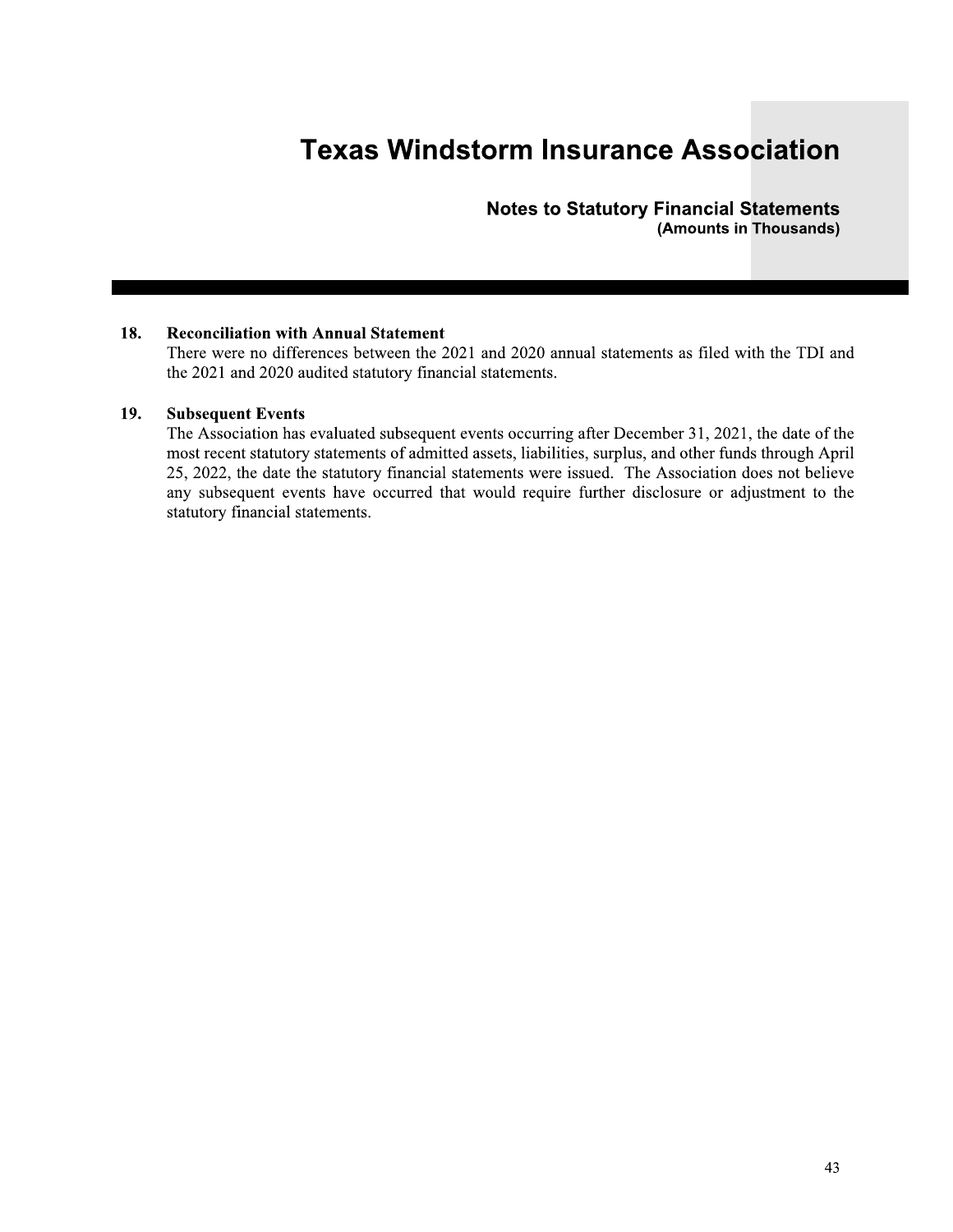### Summary Investment Schedule

|                                                                                                                                                                       | <b>Texas Windstorm Insurance Association</b> |                          | <b>Summary Investment Schedule</b><br><b>December 31, 2021</b><br>(Amounts in Thousands) |               |
|-----------------------------------------------------------------------------------------------------------------------------------------------------------------------|----------------------------------------------|--------------------------|------------------------------------------------------------------------------------------|---------------|
|                                                                                                                                                                       | <b>Gross Investment</b><br><b>Holdings*</b>  |                          | <b>Admitted Assets</b><br>as Reported in the<br><b>Annual Statement **</b>               |               |
| <b>Investment categories</b>                                                                                                                                          | Amount                                       | $\frac{0}{0}$            | <b>Amount</b>                                                                            | $\frac{0}{0}$ |
| Long-Term Bonds (Schedule D, Part 1):<br>U.S. Governments<br>\$<br>All other governments<br>U.S. states, territories and possessions, etc.                            |                                              | \$                       |                                                                                          |               |
| guaranteed<br>U.S. political subdivisions of states, territories, and<br>possessions, guaranteed<br>U.S. special revenue and special assessment                       |                                              |                          |                                                                                          |               |
| obligations, etc. non-guaranteed<br>Industrial and miscellaneous<br>Hybrid securities<br>Parent, subsidiaries and affiliates                                          |                                              |                          |                                                                                          |               |
| SVO identified funds<br>Unaffiliated bank loans<br>Total long-term bonds                                                                                              |                                              |                          |                                                                                          |               |
| Preferred stocks (Schedule D, Part 2, Section 1):<br>Industrial and miscellaneous (Unaffiliated)<br>Parent, subsidiaries and affiliates<br>Total preferred stocks     | $\overline{\phantom{a}}$                     |                          |                                                                                          |               |
| Common stocks (Schedule D, Part 2, Section 2):<br>Industrial and miscellaneous Publicly traded<br>(Unaffiliated)                                                      |                                              |                          |                                                                                          |               |
| Industrial and miscellaneous Other (Unaffiliated)<br>Parent, subsidiaries and affiliates Publicly traded<br>Parent, subsidiaries and affiliates Other<br>Mutual funds |                                              |                          |                                                                                          |               |
| Unit investments trusts<br>Closed-end funds<br>Total common stocks                                                                                                    |                                              |                          | $\blacksquare$                                                                           |               |
| Mortgage loans (Schedule B):<br>Farm mortgages<br>Residential mortgages<br>Commercial mortgages                                                                       |                                              |                          |                                                                                          |               |
| Mezzanine real estate loans<br>Total mortgage loans<br>Real Estate (Schedule A):                                                                                      |                                              |                          |                                                                                          |               |
| Properties occupied by company<br>Properties held for production of income<br>Properties held for sale                                                                |                                              |                          |                                                                                          |               |
| Total real estate                                                                                                                                                     | $\overline{a}$                               | $\overline{\phantom{a}}$ |                                                                                          |               |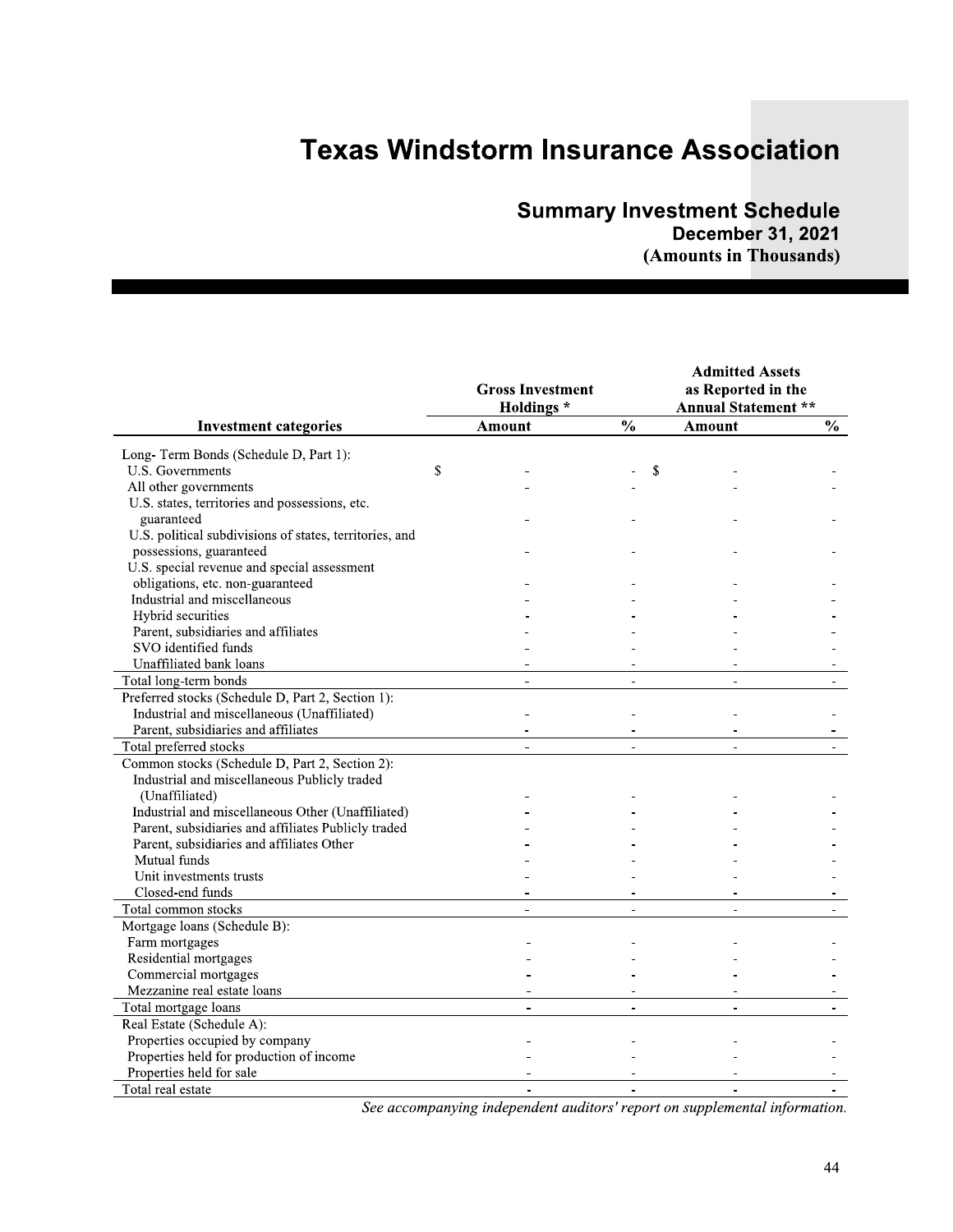### **Summary Investment Schedule**

### **December 31, 2021** (Amounts in Thousands)

|                                                    | <b>Gross Investment</b><br><b>Holdings</b> * |               | <b>Admitted Assets</b><br>as Reported in the<br><b>Annual Statement **</b> |        |  |
|----------------------------------------------------|----------------------------------------------|---------------|----------------------------------------------------------------------------|--------|--|
| <b>Investment categories</b>                       | Amount                                       | $\frac{6}{9}$ | Amount                                                                     | $\%$   |  |
| Cash, cash equivalents and short-term investments: |                                              |               |                                                                            |        |  |
| Cash (Schedule E, Part 1)                          | 177.437                                      | 35.93         | 177,437                                                                    | 35.93  |  |
| Cash equivalents (Schedule E, Part 2)              | 316,390                                      | 64.07         | 316.390                                                                    | 64.07  |  |
| Short-term investments (Schedule DA)               |                                              |               |                                                                            |        |  |
| Total cash, cash equivalents and short-term        |                                              |               |                                                                            |        |  |
| investments                                        | 493,827                                      | 100.00        | 493.827                                                                    | 100.00 |  |
| Contract loans                                     |                                              |               |                                                                            |        |  |
| Derivatives (Schedule DB)                          |                                              |               |                                                                            |        |  |
| Other invested assets (Schedule BA)                |                                              |               |                                                                            |        |  |
| Receivables for securities                         |                                              |               |                                                                            |        |  |
| Securities Lending (Schedule DL, Part 1)           |                                              |               |                                                                            |        |  |
| Other invested assets (Page 2, Line 11)            |                                              |               |                                                                            |        |  |
| Total invested assets                              | 493,827                                      | 100.00<br>-S  | 493,827                                                                    | 100.00 |  |

\*Gross investment holdings as valued in compliance with the NAIC Accounting Procedures Manual.

\*\* The Association has no securities lending reinvested collateral at December 31, 2021.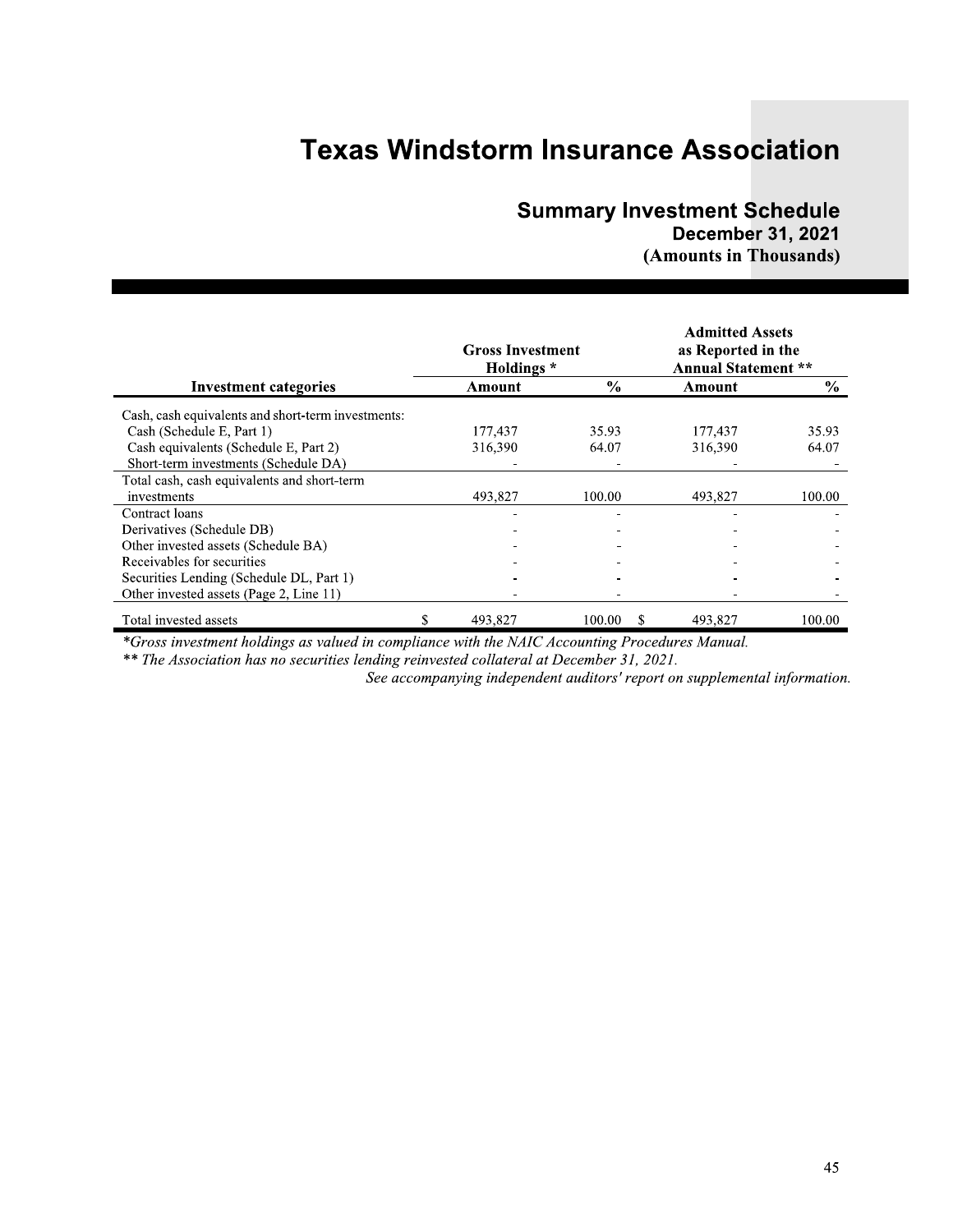### **Supplemental Investment Risk Interrogatories December 31, 2021**

(Amounts in Thousands)

Reporting entity's total admitted assets as reported in the accompanying  $1)$ financial statements.  $\mathbf S$ 496,935

Questions 2 through 19 are not applicable.

 $20)$ Amounts and percentages of the reporting entity's total admitted assets subject to the following types of agreements:

|                    |        | At Year-End                                  | At End of Each Quarter |  |           |  |           |  |  |  |
|--------------------|--------|----------------------------------------------|------------------------|--|-----------|--|-----------|--|--|--|
|                    | Amount | Percentage<br>of Total<br>Admitted<br>Assets | $1^{\rm st}$ Otr       |  | $2nd$ Otr |  | $3rd$ Otr |  |  |  |
| Reverse repurchase |        |                                              |                        |  |           |  |           |  |  |  |
| agreements         | 69,002 | 13.89                                        | 85,528                 |  | 94.067    |  | 51,748    |  |  |  |

Questions 21 through 23 are not applicable.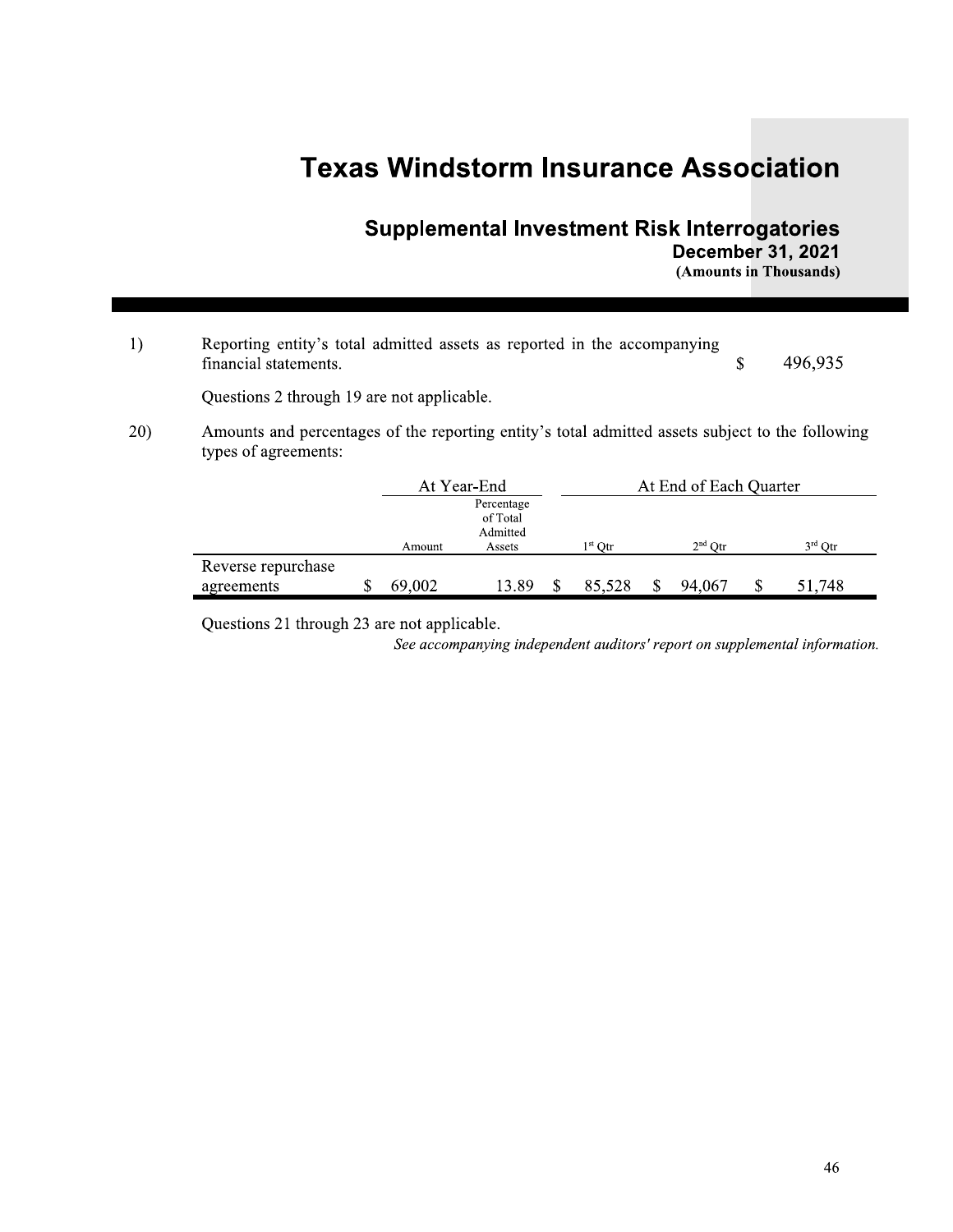### **Reinsurance Interrogatories December 31, 2021**

(Amounts in Thousands)

| 7.1 Has the reporting entity reinsured any risk with any other entity under a quota            |  |
|------------------------------------------------------------------------------------------------|--|
| share reinsurance contract that includes a provision that would limit the                      |  |
| reinsurer's losses below the stated quota share percentage (e.g., a deductible,                |  |
| a loss ratio corridor, a loss cap, an aggregate limit or any similar provisions)? YES[] NO [X] |  |
|                                                                                                |  |

- $7.2$ If yes, indicate the number of reinsurance contracts containing such provisions.  $N/A$
- $7.3$ If yes, does the amount of reinsurance credit taken reflect the reduction in quota share coverage caused by any applicable limiting provision(s)? YES[  $]$  N/A [X]
- 9.1 Has the reporting entity ceded any risk under any reinsurance contract (or under multiple contracts with the same reinsurer or its affiliates) for which during the period covered by the statement (i) it recorded a positive or negative underwriting result greater than 5% of prior year-end surplus as regards policyholders or it reported calendar year written premium ceded or year-end loss and loss expense reserves ceded greater than 5% of prior year-end surplus as regards policyholders; (ii) it accounted for that contract as reinsurance and not as a deposit; and (iii) the contract(s) contain one or more of the following features or other features that would have similar results:
	- (a) A contract term longer than two years and the contract is noncancellable by the reporting entity during the contract term;
	- (b) A limited or conditional cancellation provision under which cancellation triggers an obligation by the reporting entity; or an affiliate of the reporting entity, to enter into a new reinsurance contract with the reinsurer, or an affiliate of the reinsurer;
	- (c) Aggregate stop loss reinsurance coverage;
	- (d) A unilateral right by either party (or both parties) to commute the reinsurance contract, whether conditional or not, except for such provisions which are only triggered by a decline in the credit status of the other party;
	- (e) A provision permitting reporting of losses, or payment of losses, less frequently than a quarterly basis (unless there is no activity during the period); or
	- (f) Payment schedule, accumulating retentions from multiple years or any features inherently designed to delay timing of the reimbursement to the ceding entity.

YES[]  $NO[X]$